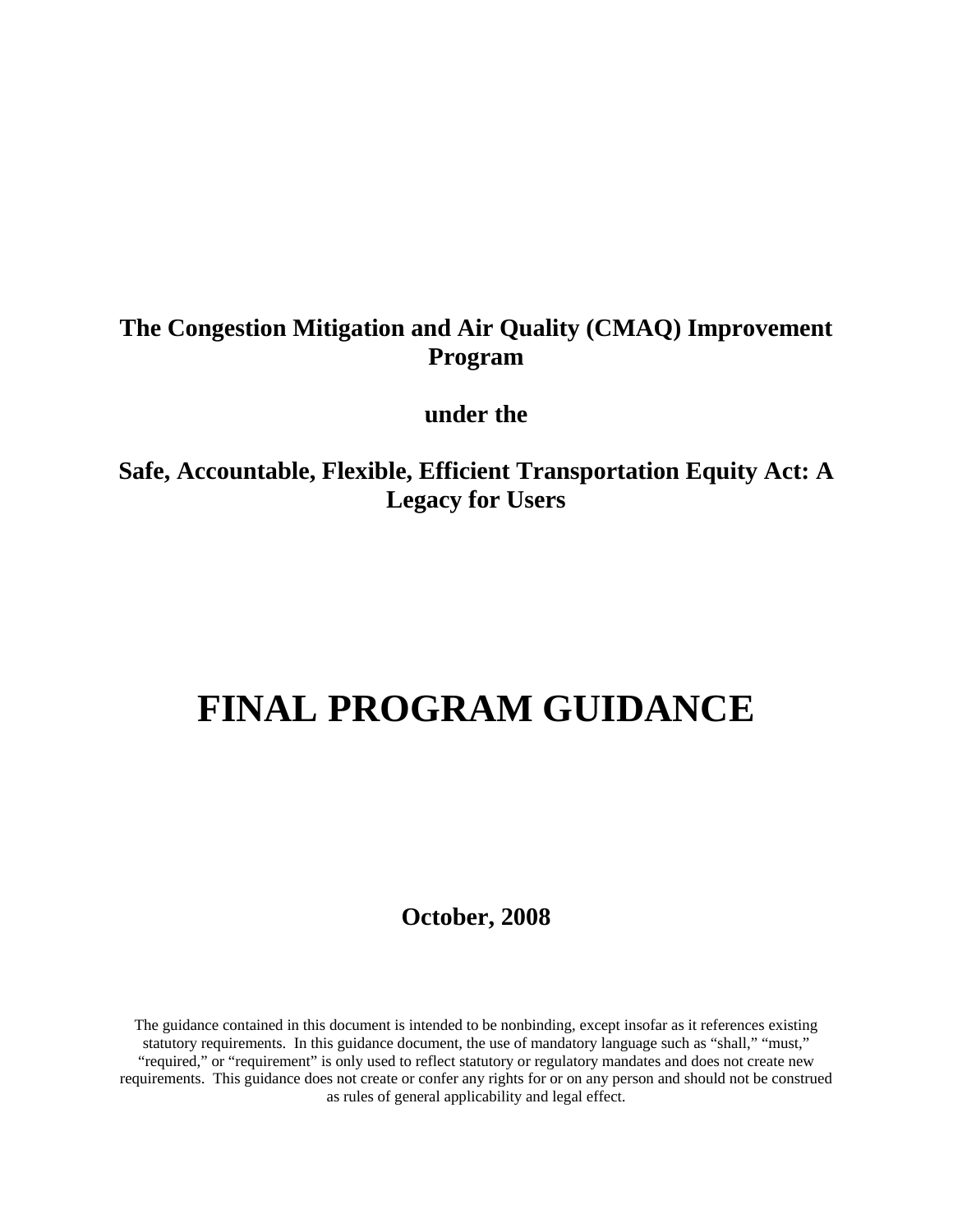# Federal Highway Administration **TABLE OF CONTENTS**

| 3  |
|----|
| 3  |
| 4  |
| 4  |
| 5  |
| 5  |
| 5  |
| 7  |
| 8  |
| 8  |
| 8  |
| 9  |
| 9  |
| 9  |
| 9  |
| 10 |
| 10 |
| 10 |
| 10 |
| 10 |
| 10 |
| 11 |
| 11 |
| 12 |
| 12 |
| 12 |
| 13 |
| 13 |
| 14 |
| 14 |
| 15 |
| 17 |
| 19 |
| 19 |
|    |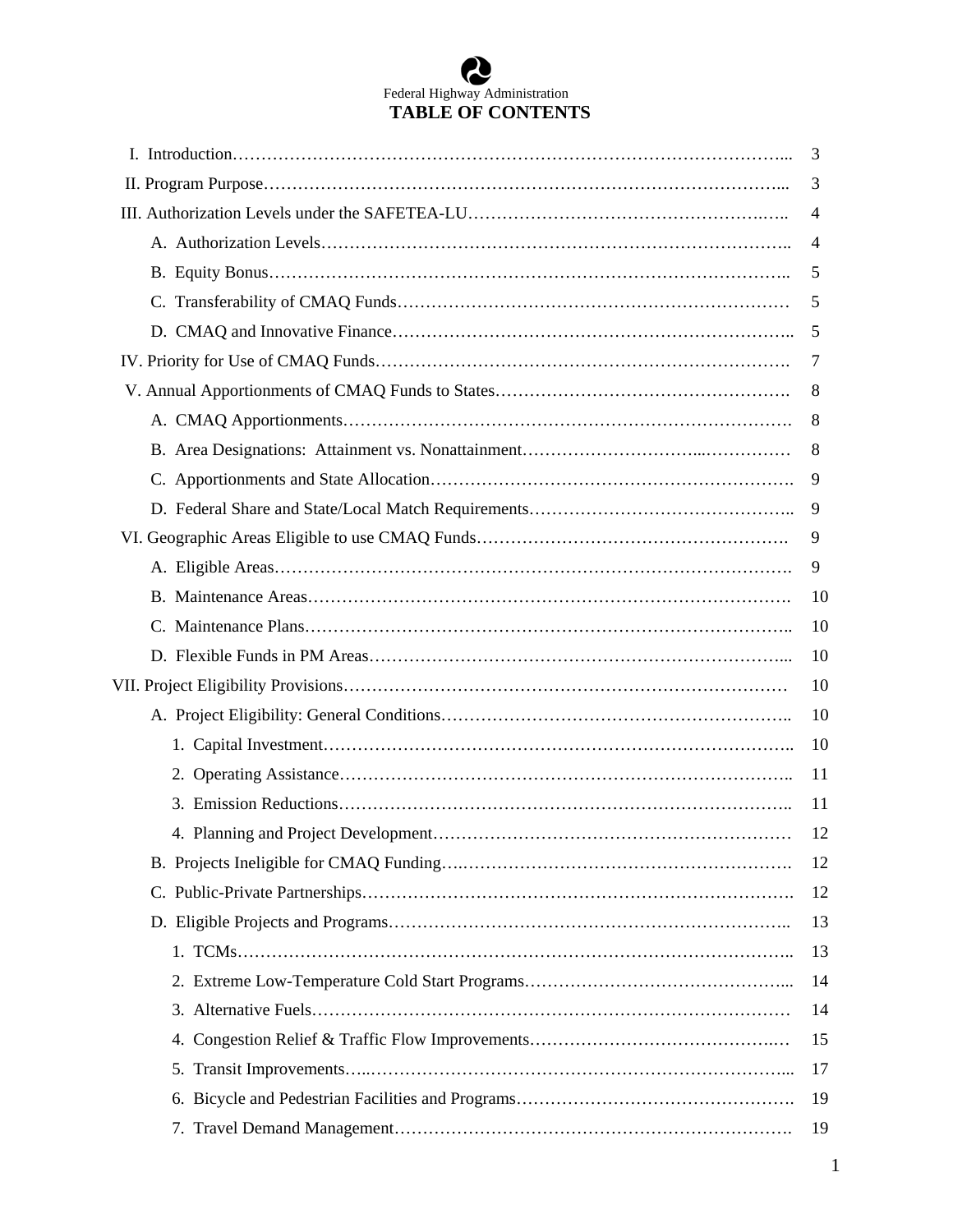# ☎

| Federal Highway Administration                     |    |
|----------------------------------------------------|----|
|                                                    | 20 |
|                                                    | 21 |
|                                                    | 21 |
|                                                    | 21 |
|                                                    | 22 |
|                                                    | 24 |
|                                                    | 24 |
|                                                    | 24 |
|                                                    | 25 |
|                                                    | 25 |
|                                                    | 26 |
|                                                    | 26 |
|                                                    | 26 |
|                                                    | 26 |
|                                                    | 27 |
|                                                    | 27 |
|                                                    | 27 |
|                                                    | 28 |
|                                                    | 28 |
|                                                    | 28 |
|                                                    | 28 |
|                                                    | 28 |
| X. Appendix 1: 23 U.S.C §149                       |    |
| XI. Appendix 2: 23 U.S.C. §104(b)(2) Apportionment |    |

XII. Appendix 3: Considerations for Diesel Retrofit Projects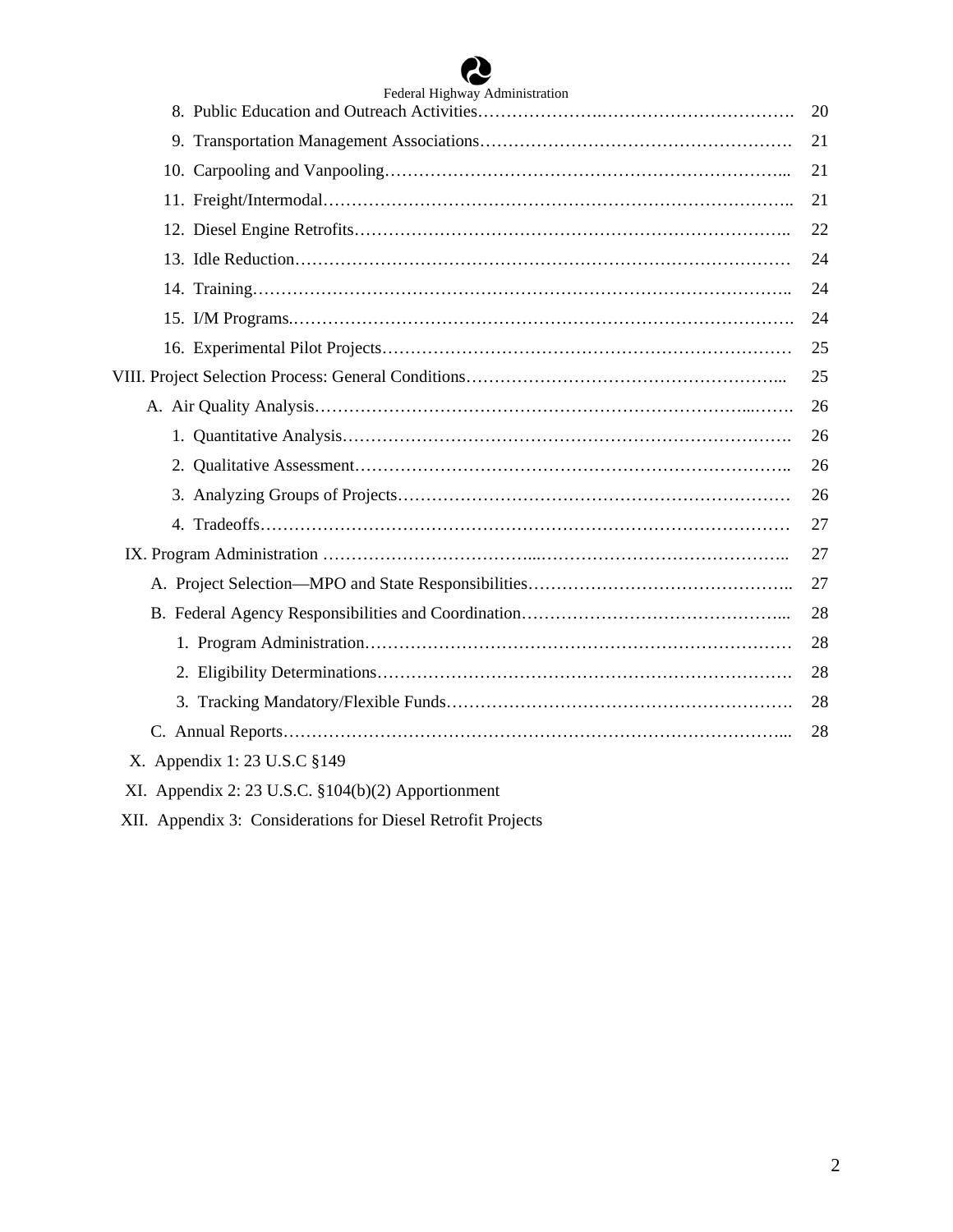# **I. INTRODUCTION**

The CMAQ program was created under the Intermodal Surface Transportation Efficiency Act (ISTEA) of 1991, continued under the Transportation Equity Act for the  $21<sup>st</sup>$  Century (TEA-21), and reauthorized by the Safe, Accountable, Flexible, Efficient Transportation Equity Act: A Legacy for Users  $(Sע $S$ AFETEA-LU $)$ .<sup>[1](#page-3-0)</sup> Over $8.6 billion is authorized over the five-year program$ (2005-2009), with annual authorization amounts increasing each year during this period. Through 2005, the program has supported nearly 16,000 transportation projects across the country.

This guidance replaces the April 1999 version and provides information on the CMAQ program, including:

- Authorization levels and apportionment factors specific to the SAFETEA-LU
- Flexibility and transferability provisions available to States
- Geographic area eligibility for CMAQ funds
- Project eligibility information
- Project selection processes
- Program administration

Appendices 1-3 provide updated statutory language relating to the CMAQ program. Appendix 4 provides supplemental information on diesel retrofit projects. **[NOTE: Appendices 1 and 2 provide updated statutory language. Appendix 3 provides information on diesel retrofits, while original Appendix 4 on cost-effectiveness has been dropped in deference to EPA's referenced research on this subject].** 

Information on the current annual apportionment to each State and an electronic version of this guidance are available at [http://www.fhwa.dot.gov/environment/cmaqpgs/index.htm.](http://www.fhwa.dot.gov/environment/cmaqpgs/index.htm)

This guidance document has been prepared by the Air Quality Team in FHWA's Office of Environment and Planning.

# **II. PROGRAM PURPOSE**

 $\overline{a}$ 

The purpose of the CMAQ program is to fund transportation projects or programs that will contribute to attainment or maintenance of the national ambient air quality standards (NAAQS) for ozone, carbon monoxide (CO), and particulate matter (PM).

The CMAQ program supports two important goals of the Department of Transportation: improving air quality and relieving congestion. While these goals are not new elements of the program, they are strengthened in a new provision added to the CMAQ statute by SAFETEA-LU, establishing priority consideration for cost-effective emission reduction and congestion mitigation activities when using CMAQ funding. $^{2}$  $^{2}$  $^{2}$ 

Reducing pollution and other adverse environmental effects of transportation projects and transportation system inefficiency have been long-standing objectives of the Department of

<span id="page-3-0"></span><sup>&</sup>lt;sup>1</sup> Pub. L. 109-59, 119 Stat. 1144 (Aug. 10, 2005).

<span id="page-3-1"></span><sup>2</sup> 23 U.S.C. §149(f)(3) (SAFETEA-LU §1808(d))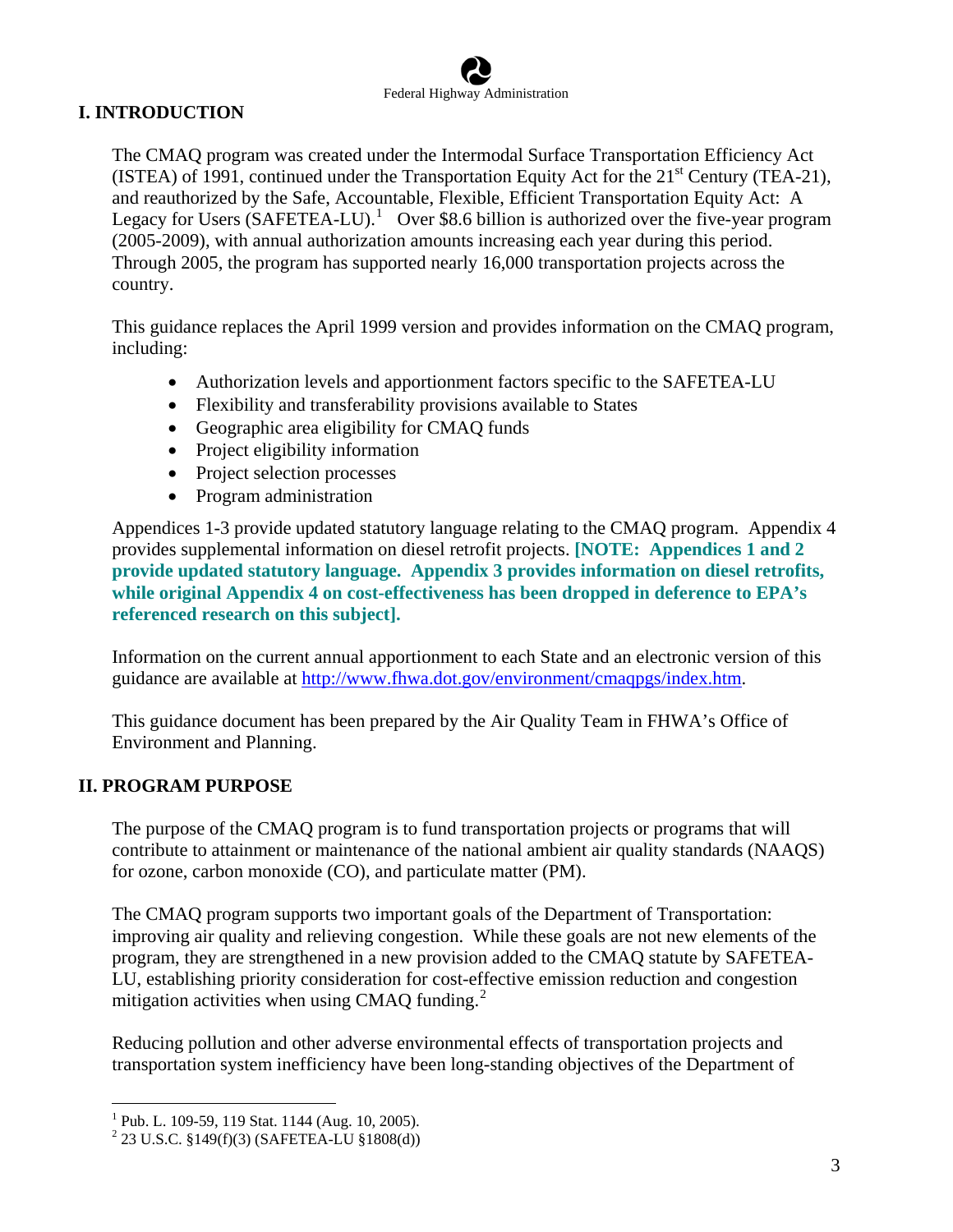

Transportation. The strategic plans for the Department of Transportation and for the Federal Highway Administration both include performance measures specifically focused on reducing air pollution from transportation facilities. The CMAQ program provides funding for a broad array of tools to accomplish these goals. By choosing to fund a CMAQ project, a State or local government can improve air quality and make progress towards achieving attainment status and ensuring compliance with the transportation conformity provisions of the Clean Air Act.<sup>[3](#page-4-0)</sup>

Reducing congestion is also a key objective of the Department of Transportation, and one that has gained increasing attention in the past several years. The cost of congestion, which negatively affects the U.S. economy, quality of life, and air quality, has risen dramatically in the last 25 years despite record levels of transportation investment. Some economists estimate that the overall cost of congestion to the U.S. economy approaches \$200 billion a year. As a result, in May 2006, the Department of Transportation announced its *National Strategy to Reduce Congestion on America's Transportation Network* (the Congestion Initiative) that aims to meaningfully reduce the economic and social costs of congestion on our nation's highways and in other transportation facilities. $4$  This strategy can be found at: [http://isddc.dot.gov/OLPFiles/OST/012988.pdf.](http://isddc.dot.gov/OLPFiles/OST/012988.pdf)

Since congestion relief projects also reduce idling, the negative emissions impacts of "stop and go" driving, and the number of vehicles on the road, they have a corollary benefit of improving air quality. Based on their emissions reductions, these types of projects, including investments in improved system pricing and operations, are eligible for CMAQ funding.<sup>[5](#page-4-2)</sup> The Department believes State and local governments can simultaneously reduce the costly impacts of congestion while also improving air quality.

# **III. AUTHORIZATION LEVELS UNDER THE SAFETEA-LU**

# **A. Authorization Levels**

Table 1 shows the SAFETEA-LU CMAQ authorization levels by fiscal year. The CMAQ funds will be apportioned to States each year based upon the apportionment factors discussed in Section V.

| TABLE <sub>1</sub><br>SAFETEA-LU CMAO AUTHORIZATION LEVELS |                 |  |  |  |
|------------------------------------------------------------|-----------------|--|--|--|
|                                                            |                 |  |  |  |
| FY 2005                                                    | \$1,667,255,304 |  |  |  |
| FY 2006                                                    | \$1,694,101,866 |  |  |  |
| FY 2007                                                    | \$1,721,380,718 |  |  |  |
| FY 2008                                                    | \$1,749,098,821 |  |  |  |

<sup>3</sup> 42 U.S.C. §7506 Section 176(c)

<span id="page-4-1"></span><span id="page-4-0"></span><sup>&</sup>lt;sup>4</sup> Speaking before the National Retail Federation's annual conference on May 16, 2006, in Washington, D.C., former U.S. Transportation Secretary Norman Mineta unveiled a new plan to reduce congestion plaguing America's roads, rails, and airports. The *National Strategy to Reduce Congestion on America's Transportation Network* includes a number of initiatives designed to reduce transportation congestion. The transcript of these remarks is available at the following URL: http://www.dot.gov/affairs/minetasp051606.htm <sup>5</sup>

<span id="page-4-2"></span> $5$  23 U.S.C. §149(b)(5)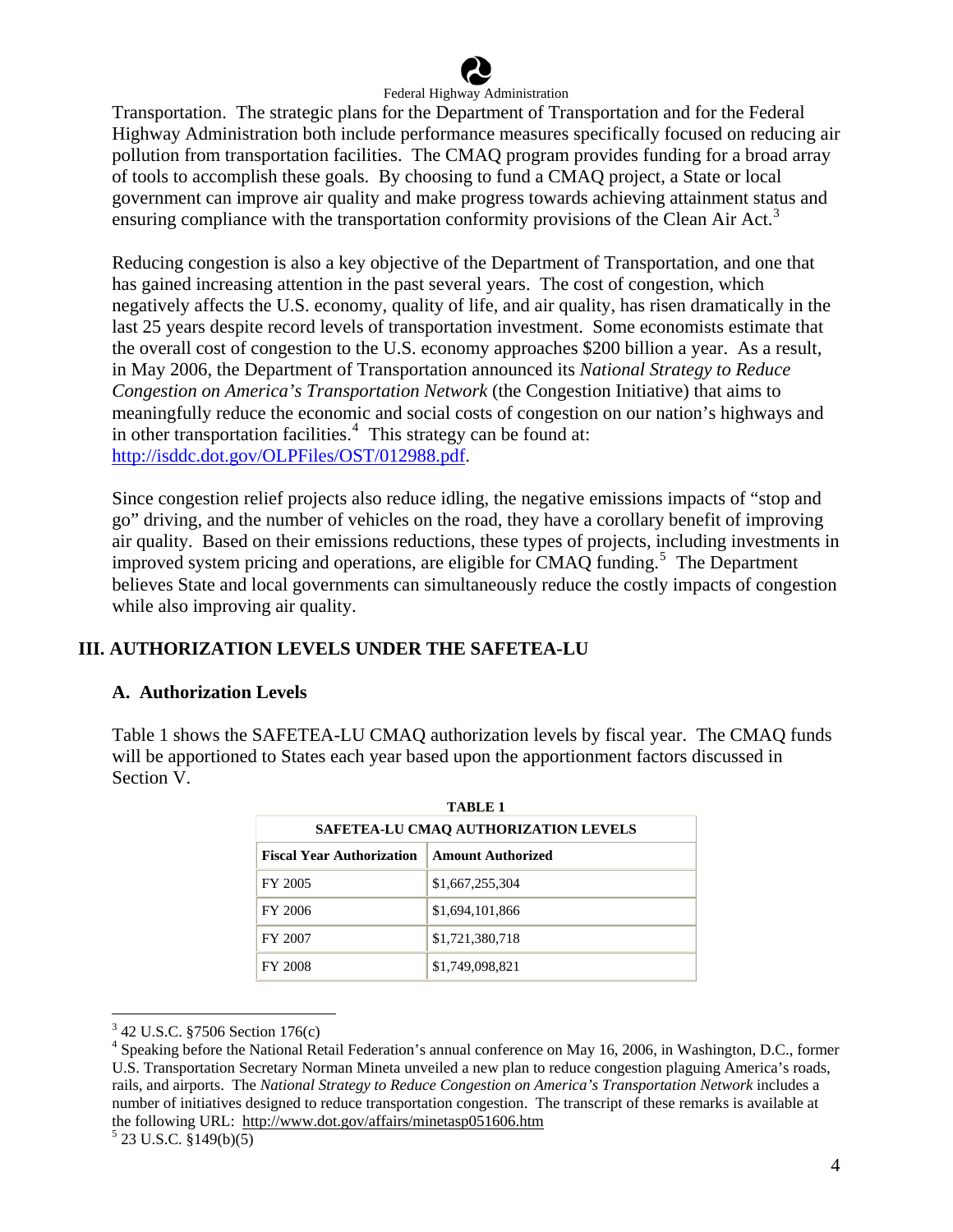FY 2009 \$1,777,263,247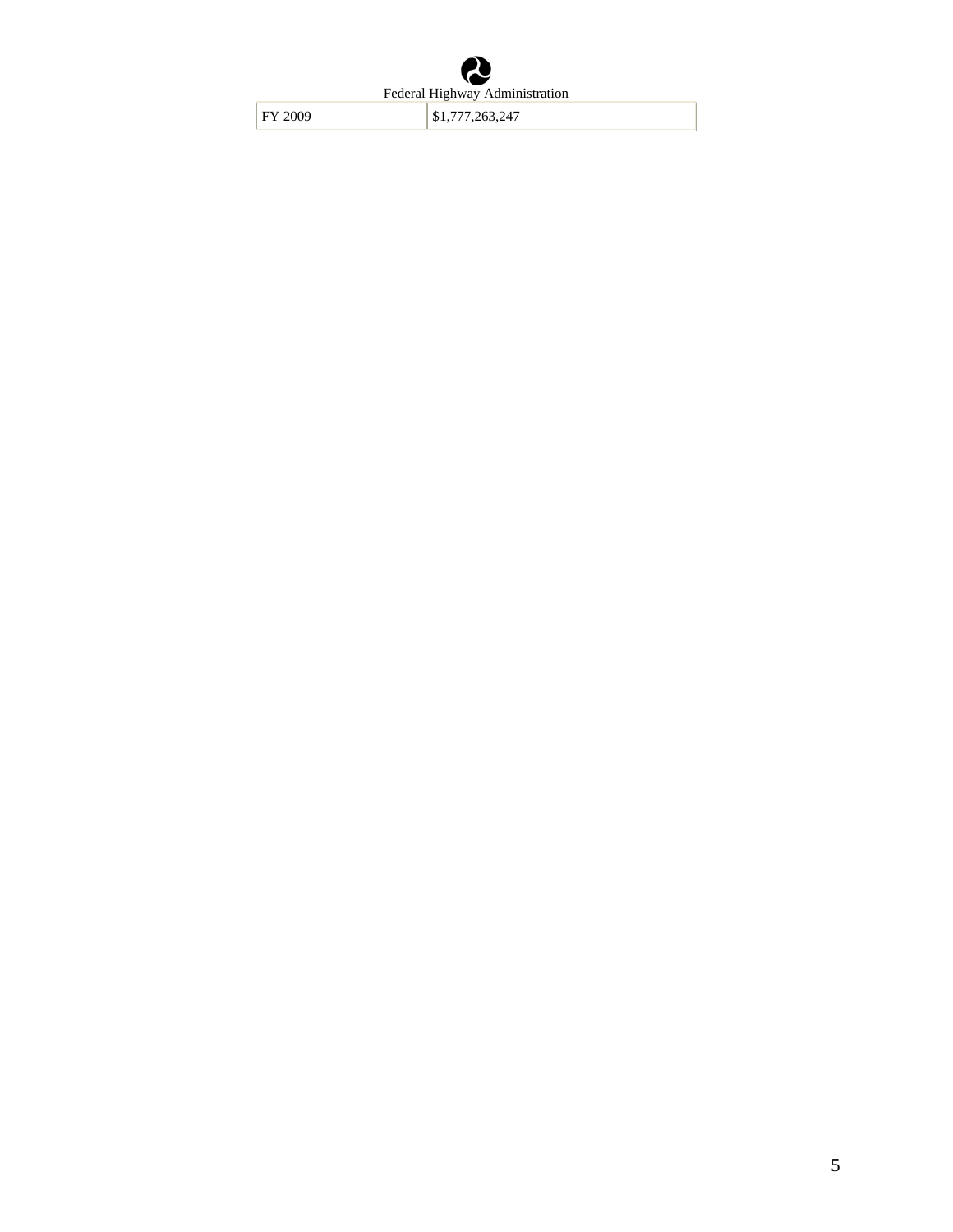# **B. Equity Bonus**

Similar to the minimum guarantee under the TEA-21, the Equity Bonus in SAFETEA-LU provides additional funding beyond the authorized levels so that each State receives a minimum percentage of its gas tax receipts back in the form of Federal-aid funds.<sup>[6](#page-6-0)</sup>

# **C. Transferability of CMAQ Funds**

Since transportation and environmental program priorities fluctuate, States may choose to transfer a limited portion of their CMAQ apportionment to the following Federal-aid highway programs: Surface Transportation Program (STP), National Highway System (NHS), Highway Bridge Program (HBP), Interstate Maintenance (IM), Recreational Trails Program (RTP), and the Highway Safety Improvement Program (HSIP).

States may transfer CMAQ funds according to the following provision: An amount not to exceed 50 percent of the quantity of the State's annual apportionment less the amount the State would have received if the CMAQ program had been authorized at \$1,350,000,000.<sup>[7](#page-6-1)</sup> For example, if the annual national apportionment is \$1.75 billion and a State receives \$10 million more than it would have received if the national apportionment had been \$1.35 billion, the State can transfer up to \$5 million to other programs. Any transfer of such funds must still be obligated in nonattainment and maintenance areas. $8^{\circ}$  $8^{\circ}$  The amount of transferable funds will differ each year and by State, depending on overall authorization levels. Each year, the FHWA will inform States how much, if any, CMAQ funding is transferable and will track this movement of CMAQ funds. States also may transfer CMAQ funds to other Federal agencies. The SAFETEA-LU provides additional flexibility to complete such transfers when the receiving Federal agency has entered into an agreement with the State to undertake an eligible Federal-aid project.<sup>[9](#page-6-3)</sup> These opportunities apply to projects that have met all CMAQ eligibility requirements prior to the transfer.

# **D. CMAQ and Innovative Finance: State Infrastructure Bank (SIB) and Section 129 Loans**

Projects with dedicated repayment streams, i.e., a consistent source of revenue, may be financed with loans through DOT's innovative finance program as an alternative or supplement to CMAQ funding.

State Infrastructure Banks are State-directed programs that allow Federal-aid funds to be lent to sponsors of eligible Federal-aid projects (any project under Title 23 or capital projects, as defined by 49 U.S.C. §5302, are eligible). SIBs may be capitalized with several Federal-aid highway apportionments including the National Highway System Program, the Surface Transportation Program, the Highway Bridge Program, the Interstate Maintenance Program, and the Equity Bonus program. (Note: CMAQ may not be used to *capitalize* a SIB, but SIB funds may be used to *finance* CMAQ projects). State funds also may be used to capitalize the SIB. The State then receives repayments over time that can be directed toward other transportation

<span id="page-6-0"></span> $\overline{a}$ 6 23 U.S.C. §105 (SAFETEA-LU §1104)

 $7$  23 U.S.C. §126(c)

<span id="page-6-3"></span><span id="page-6-2"></span><span id="page-6-1"></span><sup>8</sup> 23 U.S.C. §149(b)

<sup>9</sup> 23 U.S.C. §132(a) (SAFETEA-LU §1119)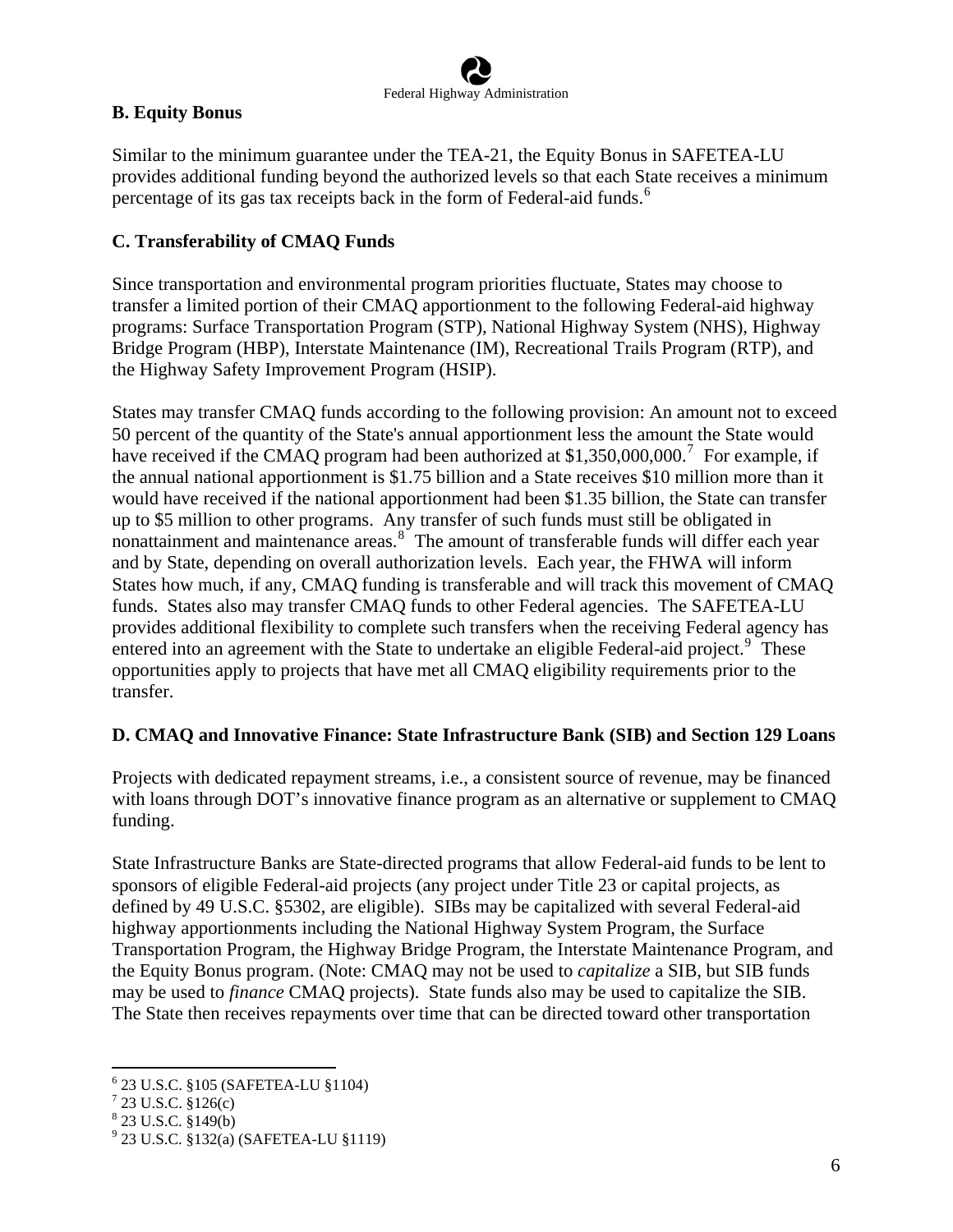

projects. For example, New York State was successful in utilizing its SIB to implement two truck stop electrification projects along the New York State Thruway.

Section 129 loans (23 U.S.C.129(a)(7)) allow states to use Federal-aid highway apportionments to make loans for projects with dedicated revenue streams (this is only applicable to highway, bridge, tunnel, ferry boat, and ferry terminal projects). A Section 129 loan may be used to construct a truck stop electrification facility if the facility is located on the Interstate right-ofway.[10](#page-7-0) **[NOTE: The provision for construction in the Interstate ROW has since been removed via Public Law No. 110-244, 122 Stat. 1572 the SAFETEA-LU Technical Corrections Bill]**

The SAFETEA-LU establishes a new SIB program under which all States are authorized to enter into cooperative agreements with the U.S. DOT to establish infrastructure revolving-funds eligible to be capitalized with Federal transportation funds.<sup>[11](#page-7-1)</sup> The key difference between a Section 129 loan and a SIB is that a Section 129 loan usually provides financing to an individual project and funding a SIB capitalizes a financial entity that can assist multiple projects. The two loan programs have similar maximum allowable terms established by Federal law:

- Both public and private entities are eligible to be project sponsors
- Repayments begin within 5 years of project completion
- Maximum loan term is 30 years after project authorization (Section 129) or 30 years after first repayment (SIB)
- Interest rate may be set by State, at or below market rates
- Loans can only be made up to 80 percent of eligible project costs (Section 129). For SIBs, loans can be made up to 80 percent of eligible project costs (although the non-Federal share can be reduced under 23 U.S.C. §120(b) if the sliding scale rate is used).

These innovative loan programs can increase the efficiency of States' transportation investments and significantly leverage Federal resources by attracting non-Federal public and private investment, and provide greater flexibility to the States by allowing other types of project assistance in addition to grant assistance. This type of financing is important for new technologies or start-up businesses that may have difficulty finding financing in the private capital markets. In addition to SIBs and section 129 loans, the FHWA also administers the Transportation Infrastructure Finance and Innovation Act (TIFIA) program, which provides Federal credit assistance to large-scale projects greater than \$50 million.

The following example illustrates how a Section 129 loan could work to construct an idlereduction facility on an Interstate right-of-way. A private party intends to build a stationary idlereduction facility, and seeks grant funding for it from the State DOT. The idle reduction facility will eventually earn a profit by charging user fees, but since the capital costs are high, the private party needs assistance with financing the initial construction. Instead of providing an outright grant, the State could offer a loan of Federal-aid funds with flexible repayment terms. If the facility required \$1 million for initial construction, the State could make a loan at five percent over fifteen years. The State could accelerate the payments if the facility were more successful than expected, and delay repayment if the facility failed to meet revenue targets. The State could also build in credits for additional emissions reductions, providing incentives for additional loans

<span id="page-7-0"></span><sup>10 23</sup> U.S.C. §111(d) (SAFETEA-LU §1412)

<span id="page-7-1"></span><sup>11 23</sup> U.S.C. §190 (SAFETEA-LU §1602)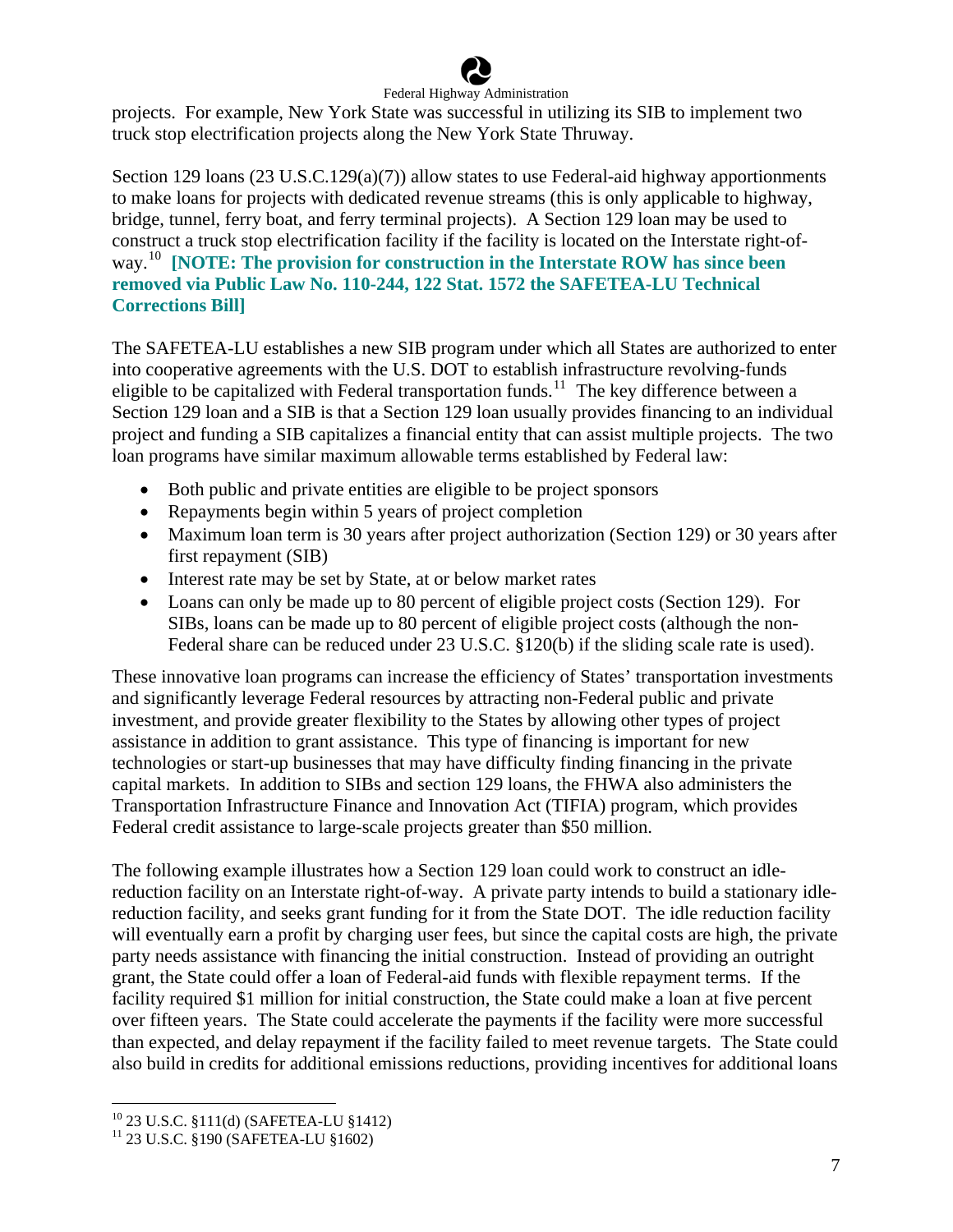

or grants to idle reduction projects. More information on the DOT's innovative finance program is available at [http://www.fhwa.dot.gov/innovativefinance/.](http://www.fhwa.dot.gov/innovativefinance/)

#### **IV. PRIORITY FOR USE OF CMAQ FUNDS**

The SAFETEA-LU directs States and MPOs to give priority to two categories of funding. First, priority is for diesel retrofits, particularly where necessary to facilitate contract compliance, and other cost-effective emission reduction activities, taking into consideration air quality and health effects. Second, priority is to be given to cost-effective congestion mitigation activities that provide air quality benefits.<sup>[12](#page-8-0)</sup> Other projects also may be cost-effective. The priority provisions in the statute apply to the portion of CMAQ funds derived from the application of sections 104(b)(2)(B) and 104(b)(2)(C) of SAFETEA-LU, i.e., the CMAQ apportionment formula. They do not apply to areas where CMAQ funding has been derived from the minimum apportionment provisions.

In accordance with the SAFETEA-LU,<sup>[13](#page-8-1)</sup> the EPA has released a guidance document, *The Cost Effectiveness of Heavy-Duty Diesel Retrofits and Other Mobile Source Emission Reduction Projects and Programs,* which provides cost-effectiveness data on diesel engine retrofit technologies and other CMAQ-eligible activities. It is available online at: <http://www.epa.gov/cleandiesel/publications.htm>

In addition, the Transportation Research Board published *The Congestion Mitigation and Air Quality Improvement Program: Assessing 10 Years of Experience* in 2002, providing a number of effectiveness measures for both emissions and travel activity.

Though SAFETEA-LU establishes these CMAQ investment priorities, it also retains State and local agencies' authority in project selection. The law maintains the existing roles and authorities of public agencies, and substantial shifts in local procedures are not required by the SAFETEA-LU.<sup>[14](#page-8-2)</sup> However, project selection should reflect the positive cost-effectiveness relationships highlighted in the EPA guidance. State and local transportation programs that implement a broad array of these cost-effective measures may record a more rapid rate of progress toward their clean air goals, since many of these endeavors generate immediate benefits. Local procedures that elevate the importance of these efforts in project selection—and rate them accordingly—may accelerate the drive to air quality attainment.<sup>[15](#page-8-3)</sup>

In addition to the SAFETEA-LU priority on cost-effectiveness, Section 176(c) of the Clean Air Act<sup>[16](#page-8-4)</sup> requires that the FHWA and FTA ensure timely implementation of transportation control measures (TCMs) in applicable State Implementation Plans (SIPs). These and other CMAQeligible projects identified in approved SIPs should receive funding priority.

The FHWA recommends that States and MPOs develop their transportation/air quality programs using complementary measures that provide alternatives to single-occupant vehicle (SOV) travel

<span id="page-8-4"></span>

<span id="page-8-0"></span><sup>12 23</sup> U.S.C. §149(f)(3) (SAFETEA-LU §1808(d))

<sup>13 23</sup> U.S.C. §149(f)(2)(c) (SAFETEA-LU §1808(d))

<span id="page-8-2"></span><span id="page-8-1"></span><sup>14 23</sup> U.S.C. §149(f)(3)(B) (SAFETEA-LU §1808(d))

<span id="page-8-3"></span><sup>15</sup> U.S. House, *Safe, Accountable, Flexible, Efficient Transportation Equity Act, a Legacy for Users, Conference Report* (to accompany H.R. 3) (109 H. Rpt. 203), Section 1938, *Priorities Provision in Diesel Retrofit* 16 42 U.S.C. §7506 Section 176(c)(2)(B)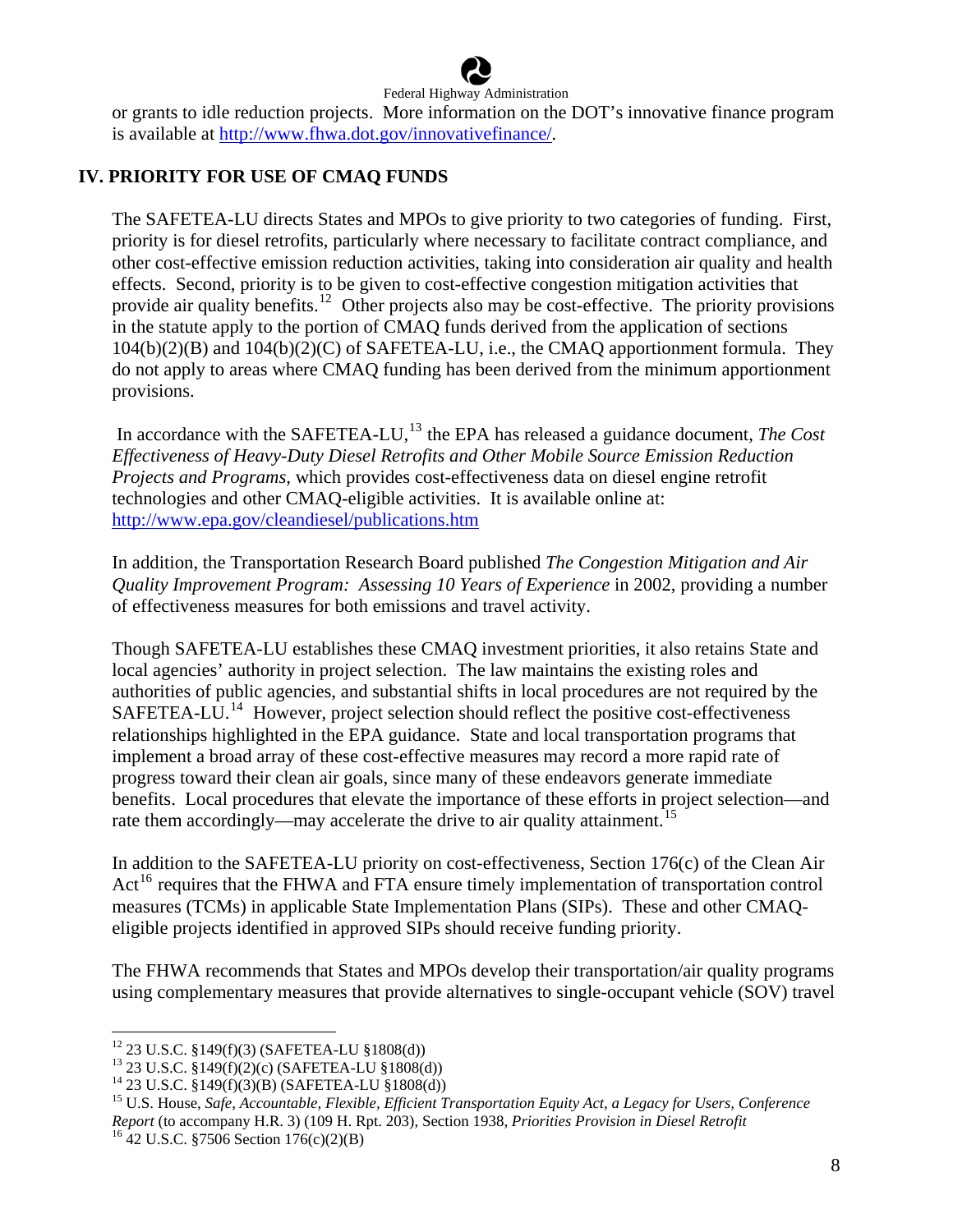

while improving traffic flow through operational strategies and balancing supply and demand through pricing, parking management, regulatory, or other means.

# **V. ANNUAL APPORTIONMENTS OF CMAQ FUNDS TO STATES**

# **A. CMAQ Apportionments**

Federal CMAQ funds are apportioned annually to each State according to the severity of its ozone and CO problem (see Appendix 2). The population of each county (based upon Census Bureau data) that is in a nonattainment or maintenance area for ozone and/or CO is weighted by multiplying by the appropriate factor listed in Table 2. PM nonattainment and maintenance areas and former 1-hour areas, except those few 1-hour maintenance areas participating in Early Action Compacts, are not included in the apportionments.

Note: CMAQ apportionments and CMAQ eligibility are two different things. Some areas in which CMAQ funds may be spent are not included in the apportionments (see Section VI.).

**TABLE 2** 

| SAFETEA-LU CMAQ APPORTIONMENT FACTORS <sup>17</sup> |                                                                                                     |                         |  |  |
|-----------------------------------------------------|-----------------------------------------------------------------------------------------------------|-------------------------|--|--|
| <b>POLLUTANT</b>                                    | <b>CLASSIFICATION AT THE TIME OF ANNUAL</b><br><b>APPORTIONMENT</b>                                 | <b>WEIGHTING FACTOR</b> |  |  |
| Ozone $(O_3)$ or $(CO)$                             | Maintenance (these areas had to be previously eligible as<br>nonattainment areas - See Section VI.) | 1.0                     |  |  |
| Ozone                                               | Subpart 1 ("Basic")                                                                                 | 1.0                     |  |  |
| Ozone                                               | Marginal                                                                                            | 1.0                     |  |  |
| Ozone                                               | Moderate                                                                                            | 1.1                     |  |  |
| Ozone                                               | <b>Serious</b>                                                                                      | 1.2                     |  |  |
| Ozone                                               | Severe                                                                                              | 1.3                     |  |  |
| Ozone                                               | Extreme                                                                                             | 1.4                     |  |  |
| CO                                                  | Nonattainment                                                                                       | 1.0                     |  |  |
| Ozone and $CO$                                      | Ozone nonattainment or maintenance and CO nonattainment or<br>maintenance                           | $1.2 \times O_3$ factor |  |  |
| All States $-$ minimum<br>apportionment             | 1/2 of 1 percent total annual apportionment of CMAQ funds                                           | N/A                     |  |  |

CMAQ apportionments are calculated based on the nonattainment and maintenance areas that exist at the time of apportionment. Generally, apportionments are calculated prior to the beginning of each fiscal year.

# **B. Area Designations: Attainment vs. Nonattainment**

Each State is guaranteed a minimum apportionment of one-half percent of the year's total program funding, regardless of whether the State has any nonattainment or maintenance areas.

<span id="page-9-0"></span><sup>17 23</sup> U.S.C. §104(b)(2) (SAFETEA-LU §1103(d))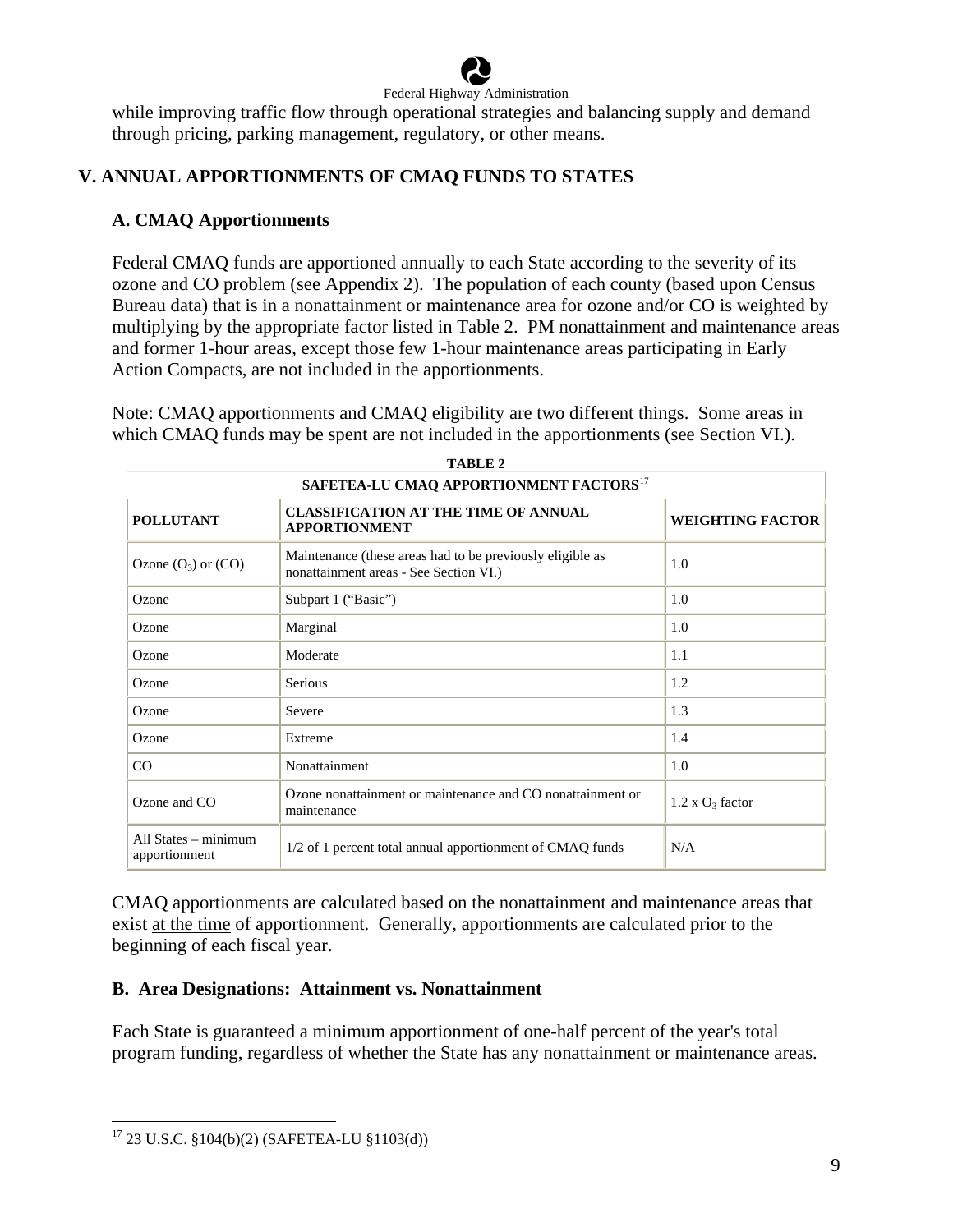

These flexible funds or minimum apportionment funds can be used anywhere in the State for projects eligible for either CMAQ or the STP.[18](#page-10-0)

The FHWA Budget Division identifies annual apportionments of CMAQ funds as either *mandatory* or *flexible.* All funding is considered mandatory for States with weighted populations yielding one-half percent or more of the authorized funds (based on the table above). Annual CMAO funding apportioned through the application of sections  $104(b)(2)(B)$  and  $104(b)(2)(C)$ must be used for projects in nonattainment/maintenance areas.<sup>[19](#page-10-1)</sup>

States with weighted populations yielding at least some apportioned value but less than one-half percent of the authorized funds receive both mandatory and flexible funds to reach the minimum apportionment. For example, if a State's weighted population yields two tenths of one percent of the authorized funds, it would receive two tenths of one percent of the national funds as mandatory funds, and three tenths of one percent as flexible funds. Thus, 40 percent of the State's funds would be mandatory and 60 percent would be flexible.

For States with no areas applicable to the apportionment table, their minimum apportionment, one-half percent, is all flexible funding. The FHWA reports the breakdown of mandatory and flexible funds by State in its fiscal year apportionment tables.

# **C. Apportionments and State Allocation**

Notwithstanding the statutory formula for determining the apportionment amount, the State may use its CMAQ funds in any ozone, CO, or PM nonattainment or maintenance area. A State is under no statutory obligation to allocate CMAQ funds in the same way they are apportioned. States are encouraged to consult affected MPOs to determine regional and local CMAQ priorities and work with them to allocate funds accordingly.

# **D. Federal Share and State/Local Match Requirements**

The Federal share for most CMAQ projects, generally, has been 80 percent. However, under the Energy Independence and Security Act of  $2007$  $2007$ ,<sup>20</sup> the Federal share for eligible CMAQ projects carried out with funds obligated in fiscal year 2008 or 2009, or both, may be, at the discretion of the State, up to 100 percent of the cost of the project or program.

# **VI. GEOGRAPHIC AREAS THAT ARE ELIGIBLE TO USE CMAQ FUNDS**

# **A. Eligible Areas**

CMAQ funds may be invested in all ozone, CO, and PM nonattainment and maintenance areas. Funds also may be spent in the few remaining1-hour ozone maintenance areas (these counties also have Early Action Compacts in place), since the 1-hour standard remains in effect for these areas.

<span id="page-10-0"></span><sup>18 23</sup> U.S.C. §149(c) (SAFETEA-LU §1808(c))

<span id="page-10-1"></span> $19$  23 U.S.C. §149(b)

<span id="page-10-2"></span> $20$  Pub. L. 110-140, Sect. 1131 (December 20, 2007).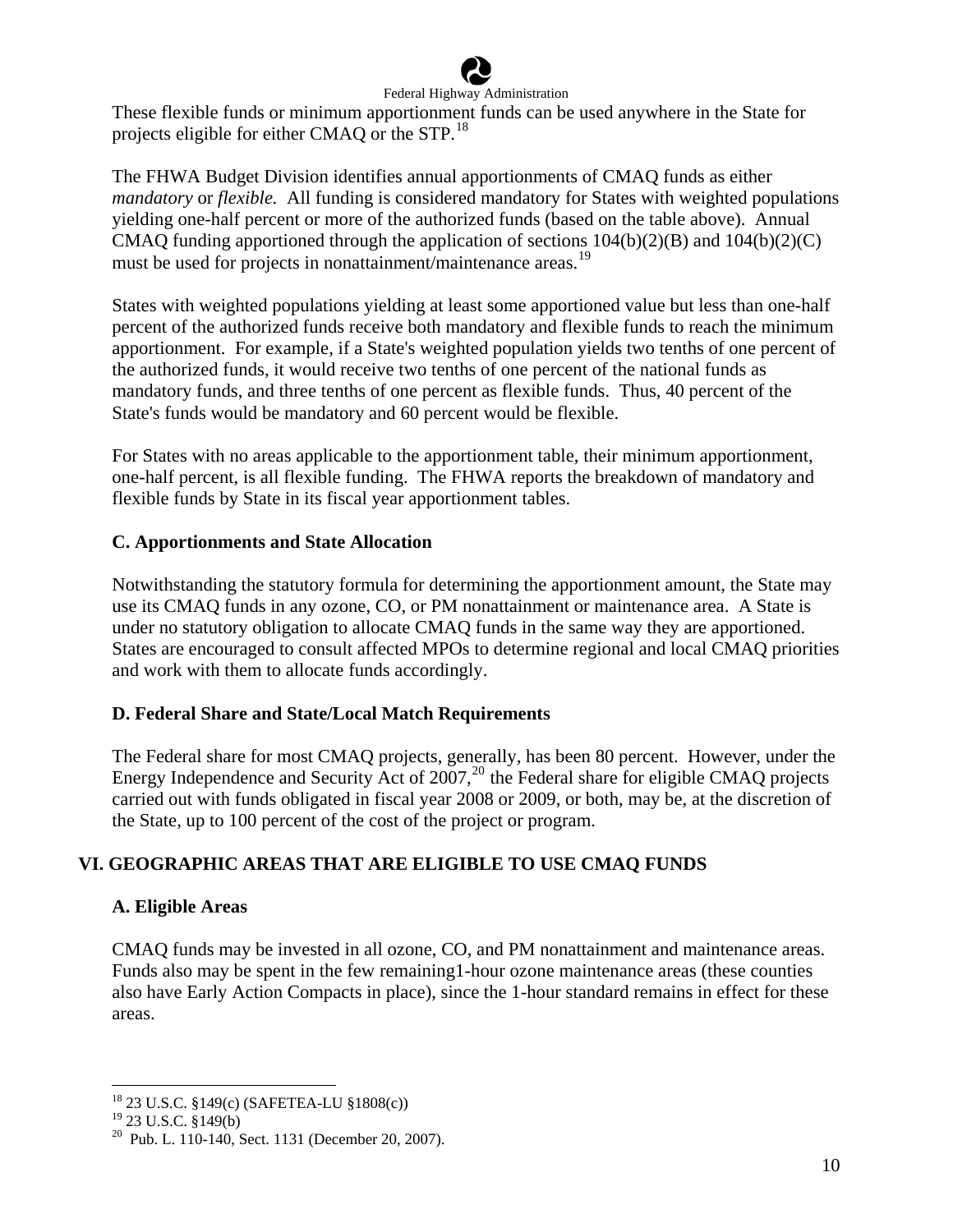

Funds also may be used for projects in proximity to nonattainment and maintenance areas if the benefits will be realized primarily within the nonattainment or maintenance area. The delineation of an area considered "in proximity" should be discussed with the FHWA and FTA field offices and elevated to headquarters if necessary.

#### **B. Maintenance Areas**

CMAQ funds may be invested in maintenance areas that have approved maintenance plans under CAA section 175A. In States with ozone or CO maintenance areas but no nonattainment areas, mandatory CMAQ funds must be used in the maintenance areas.<sup>[21](#page-11-0)</sup>

# **C. Maintenance Plan Requirement, SAFETEA-LU**

CMAQ funds may be invested in former 1-hour ozone areas that were not designated under the 8-hour standard but where the 1-hour standard has been revoked. Since these areas are required to file maintenance plans, they are considered eligible for CMAQ funding under provisions of the SAFETEA-LU.<sup>2</sup>

#### **D. Flexible Funds in PM Areas**

While States may use flexible CMAQ funding anywhere and for any CMAQ- or STP-eligible project (see V.B. on minimum apportionment), the FHWA encourages States and MPOs to evaluate the cost-effectiveness and benefits to public health of targeting flexible CMAQ funding to projects that reduce PM. Examples of such projects include implementing a diesel retrofit or idle reduction program, constructing freight/intermodal transfer facilities, traffic signalization, or ITS projects that reduce congestion; paving dirt roads, and purchasing street sweeping equipment.

# **VII. PROJECT ELIGIBILITY PROVISIONS**

# **A. Project Eligibility: General Conditions**

To be eligible for CMAQ funds, a project must be included in the MPO's current transportation plan and TIP (or the current STIP in areas without an MPO). In nonattainment and maintenance areas, the project also must meet the conformity provisions contained in section 176(c) of the Clean Air Act and the transportation conformity regulations. [23](#page-11-2) In addition, all CMAQ-funded projects need to complete National Environmental Policy Act (NEPA) requirements and meet basic eligibility requirements for funding under titles 23 and 49 of the United States Code.

The following should guide CMAQ eligibility decisions:

1. Capital Investment

 $21$  23 U.S.C. §149(b)

<span id="page-11-1"></span><span id="page-11-0"></span> $^{22}$ 23 U.S.C.  $\frac{8149(b)}{24}$  (SAFETEA-LU  $\frac{181808(a)}{24}$ 

<span id="page-11-2"></span><sup>23 40</sup> CFR Parts 51 and 93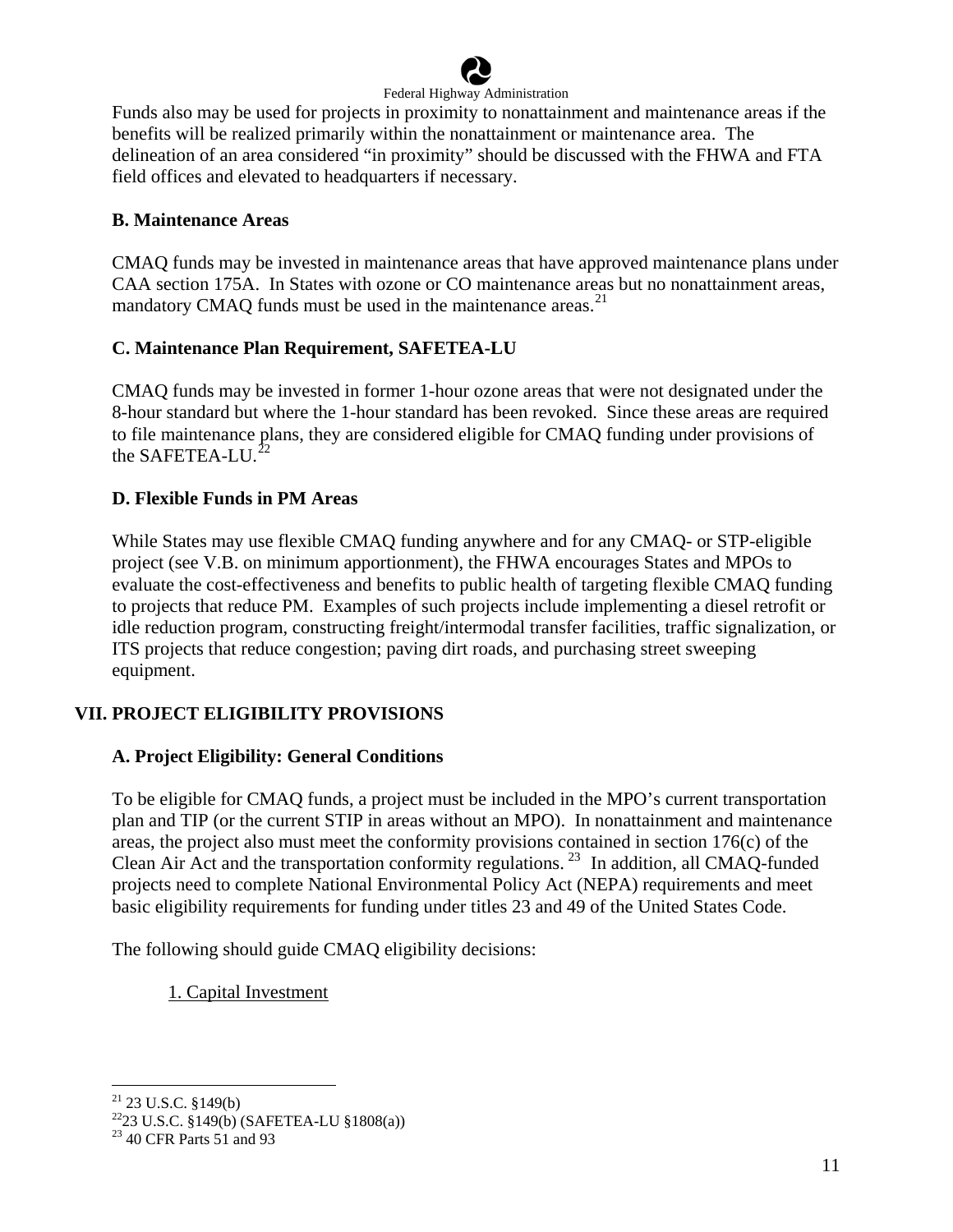

CMAQ funds may be used to establish new or expanded transportation projects or programs that reduce emissions, including capital investments in transportation infrastructure, congestion relief efforts, diesel engine retrofits, or other capital projects.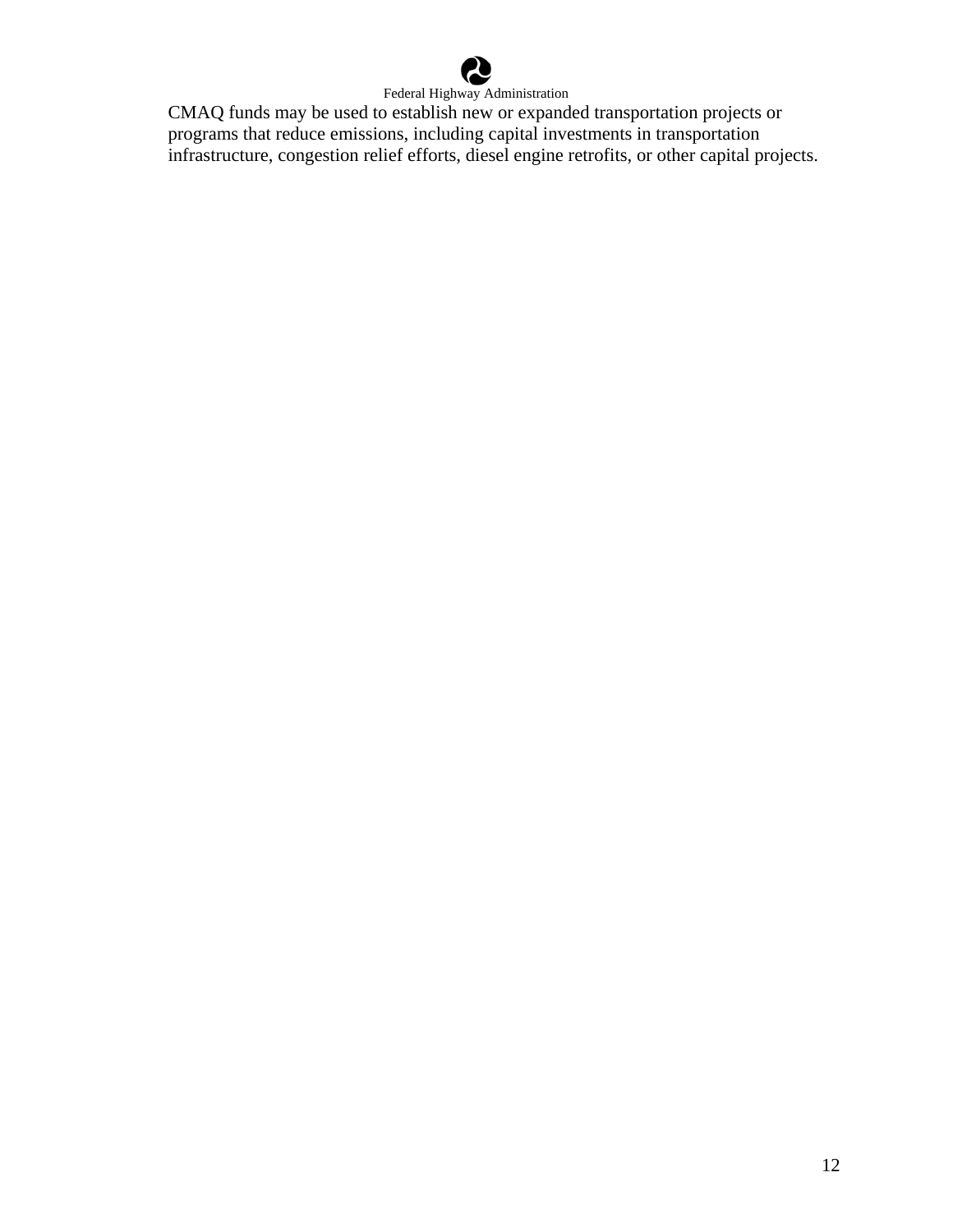

#### 2. Operating Assistance

There are several general conditions that must be met for operating assistance to be eligible under the CMAQ program:

- a. Operating assistance is limited to new transit services, intermodal facilities, and travel demand management strategies (including traffic operation centers); and the incremental cost of expanding existing transit services.
- b. In using CMAQ funds for operating assistance, the intent is to help start up viable new transportation services that can demonstrate air quality benefits and eventually cover their costs as much as possible. Other funding sources should supplement and ultimately replace CMAQ funds for operating assistance, as these projects no longer represent additional, net air quality benefits but have become part of the baseline transportation network.
- c. Operating assistance includes all costs of providing new transportation services, including, but not limited to, labor, fuel, administrative costs, and maintenance.
- d. When CMAQ funds are used for operating assistance, non-Federal share requirements still apply.
- e. With the focus on start-up costs only, operating assistance under the CMAQ program is limited to three years. The provisions in 23 U.S.C. §116 place responsibilities for maintenance on States. $24$  Since facility maintenance is akin to operations, three years of CMAQ assistance provides adequate incentive and flexibility while not creating a pattern of excessive or even perpetual support. Exceptions are listed below under VII.D.7 Travel Demand Management, VII.D.8 Public Education, and VII.D.10 Carpooling and Vanpooling.

# 3. Emission Reduction

Air quality improvement is defined by several distinct terms in 23 U.S.C. §149. These terms include contribution to attainment, reduction in pollution, air quality benefits, and others. For purposes of this guidance, the FHWA uses *emission reduction* to represent this group of terms. CMAQ-invested projects or programs must reduce CO, ozone precursor (NOx and VOCs), PM, or PM precursor (e.g., NOx) emissions from transportation; these reductions must contribute to the area's overall clean air strategy and can be demonstrated by the assessment that is required under this guidance.<sup>[25](#page-13-1)</sup> States and MPOs also may consider the ancillary benefits of eligible projects, including greenhouse gas reductions, congestion relief, safety, or other elements, when programming CMAQ funds, though such benefits do not alone establish eligibility.

<span id="page-13-0"></span> $24$  23 U.S.C. §116

<span id="page-13-1"></span> $25$  23 U.S.C. §149(b)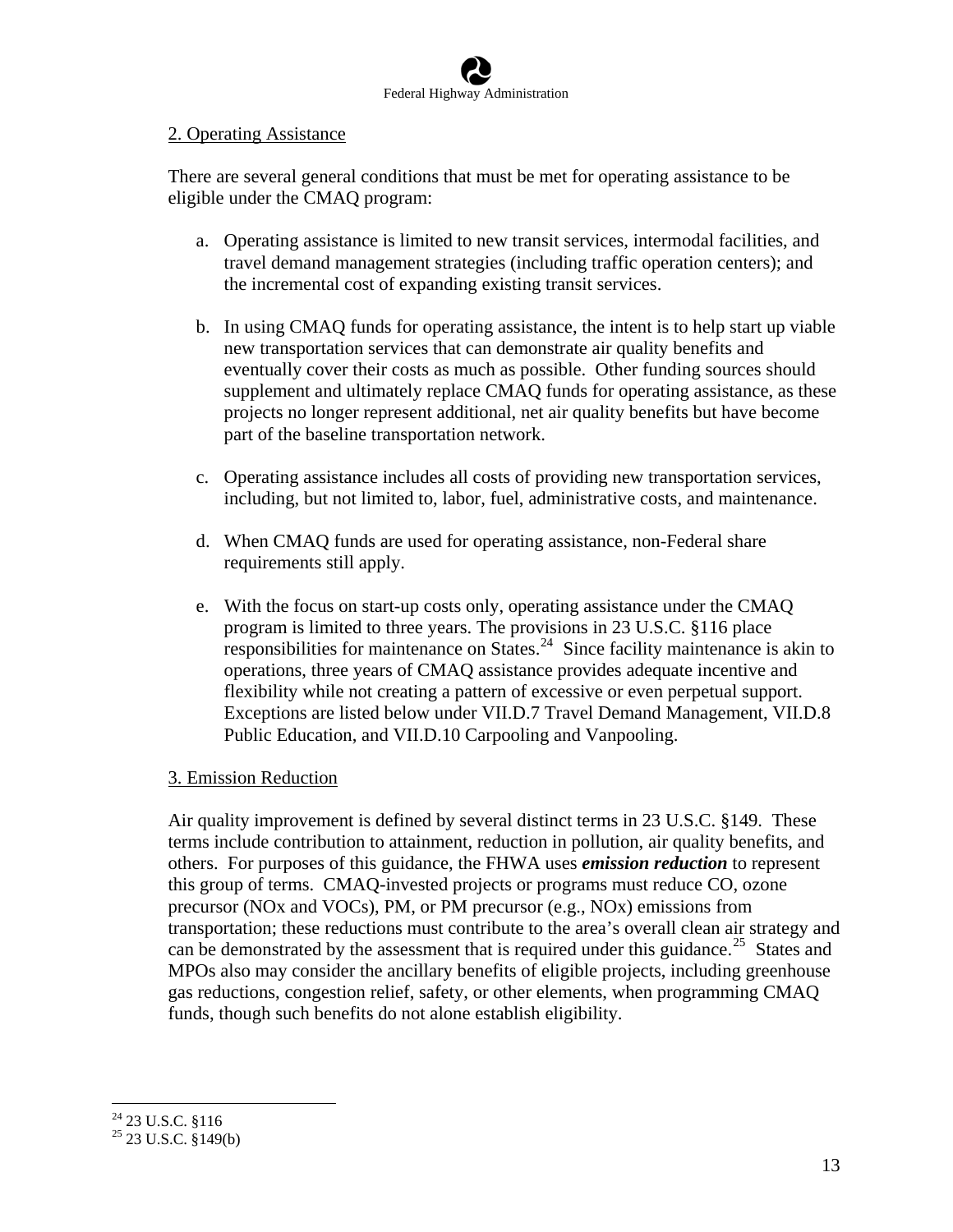#### 4. Planning and Project Development

Activities in support of eligible projects also may be appropriate for CMAQ investments. Studies that are part of the project development pipeline (e.g., preliminary engineering) under NEPA are eligible for CMAQ support, as are FTA's Alternatives Analyses. General studies that fall outside specific project development do not qualify for CMAQ funding. Examples of such efforts include major investment studies, commuter preference studies, modal market polls or surveys, transit master plans, and others. These activities are eligible for Federal planning funds.

#### **B. Projects Ineligible for CMAQ Funding**

The following projects are ineligible for CMAQ funding:

- 1. Light-duty vehicle scrappage programs.  $^{26}$  $^{26}$  $^{26}$
- 2. Projects that add new capacity for SOVs are ineligible for CMAQ funding unless construction is limited to high-occupancy vehicle (HOV) lanes.<sup>[27](#page-14-1)</sup> This HOV lane eligibility includes the full range of HOV facility uses authorized under 23 U.S.C §166, such as high-occupancy toll (HOT) and low-emission vehicles.
- 3. Routine maintenance and rehabilitation projects (e.g., replacement-in-kind of track or other equipment, reconstruction of bridges, stations, and other facilities, and repaving or repairing roads) are ineligible for CMAQ funding as they only maintain existing levels of highway and transit service, and therefore do not reduce emissions.<sup>[28](#page-14-2)</sup> Other funding sources, such as STP and FTA's Section 5307 program, are available for such activities.
- 4. Administrative costs of the CMAQ program may not be defrayed with program funds, e.g., support for a State's "CMAQ Project Management Office" is not eligible.
- 5. Projects that do not meet the specific eligibility requirements of titles 23 and 49 U.S.C. are ineligible for CMAQ funds.
- 6. Stand-alone projects to purchase fuel. One exception is listed below in Section VII.D.3.<sup>[29](#page-14-3)</sup>

#### **C. Public-Private Partnerships (PPPs)**

In a PPP, a private or non-profit entity's resources replace or supplement State or local funds and possibly a portion of the Federal-aid in a selected project. The PPP elements of the program have been refined over the last two transportation reauthorizations, and these partnerships have become a critical part of CMAQ.<sup>[30](#page-14-4)</sup>

Partnerships should have a legally-binding written agreement in place between the public agency and the private or non-profit entity before a CMAQ-funded project may be implemented. These agreements should be developed under relevant Federal and State law and should specify the intended use for CMAQ funding; the roles and responsibilities of the participating entities; and how the disposition of land, facilities, and equipment

 $26$  23 U.S.C. §149(b)

<span id="page-14-1"></span><span id="page-14-0"></span> $27\overline{23}$  U.S.C.  $\overline{\$149(b)}$ 

<span id="page-14-2"></span> $^{28}$  23 U.S.C. §116

<span id="page-14-3"></span> $29$  23 U.S.C. §149(k)

<span id="page-14-4"></span> $30$  23 U.S.C. §149(e)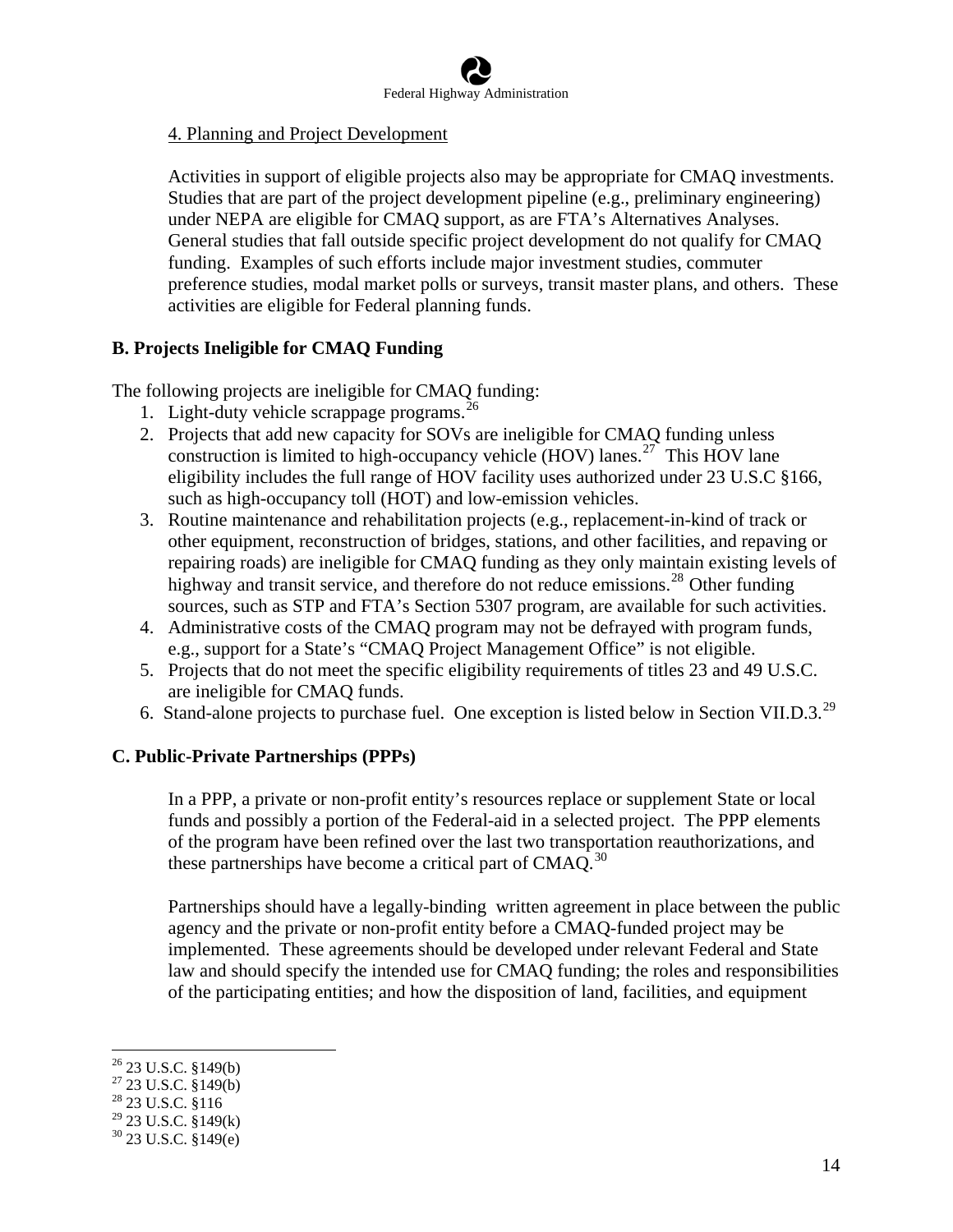

will be carried out should the original terms of the agreement be altered (e.g., due to insolvency, change in ownership, or other changes in the structure of the PPP).

Public funds should not be invested where a strong public benefit cannot be demonstrated. Consequently, CMAQ funds should be devoted to PPPs that benefit the general public by clearly reducing emissions, not for financing marginal projects. Consistent with the planning and project selection provisions of the Federal-aid highway program, the FHWA considers it essential that all interested parties have full, open, and timely access to the project selection process.

There are several other statutory restrictions and special provisions on the use of CMAQ funds in PPPs. Eligible costs under this section should not include costs to fund an obligation imposed on private sector or non-profit entities under the CAA or any other Federal law.  $31$  However, if the private or non-profit entity is clearly exceeding its obligations under Federal law, CMAQ funds may be used for that incremental portion of the project.

Eligible non-monetary activities that satisfy the non-Federal match requirements under the partnership provisions include the following:

- Ownership or operation of land, facilities, or other physical assets
- Construction or project management
- Other forms of participation approved by the U.S. DOT

Sharing of total project costs, both capital and operating, is a critical element of a successful public-private venture, particularly if the private entity is expected to realize profits as part of the joint venture. State and local officials are urged to consider a full range of cost-sharing options when developing a PPP, including a larger State/local match. For detailed information on cost principles beyond the scope of this guidance, please consult *OMB Circular A-87*, which focuses on determining allowable costs for State, local, and tribal governments; and 49 CFR Part 18, which provides direction on administering Federal grants to State and local governments.

# **D. Eligible Projects and Programs**

Eligibility information is provided below. Not all possible requests for CMAQ funding are covered—this section provides examples of activities eligible for CMAQ funds.

# 1. Transportation Control Measures (TCMs)

Most of the TCMs included in Section 108 of the CAA, listed below, are eligible for CMAQ funding. One CAA TCM, programs to encourage removal of pre-1980 light-duty vehicles, is specifically excluded from CMAQ eligibility.<sup>[32](#page-15-1)</sup>

i. programs for improved public transit;

<span id="page-15-0"></span> $31$  23 U.S.C. § 149(e)(5)

<span id="page-15-1"></span> $32$  23 U.S.C. §149(b)(1)(A)(i)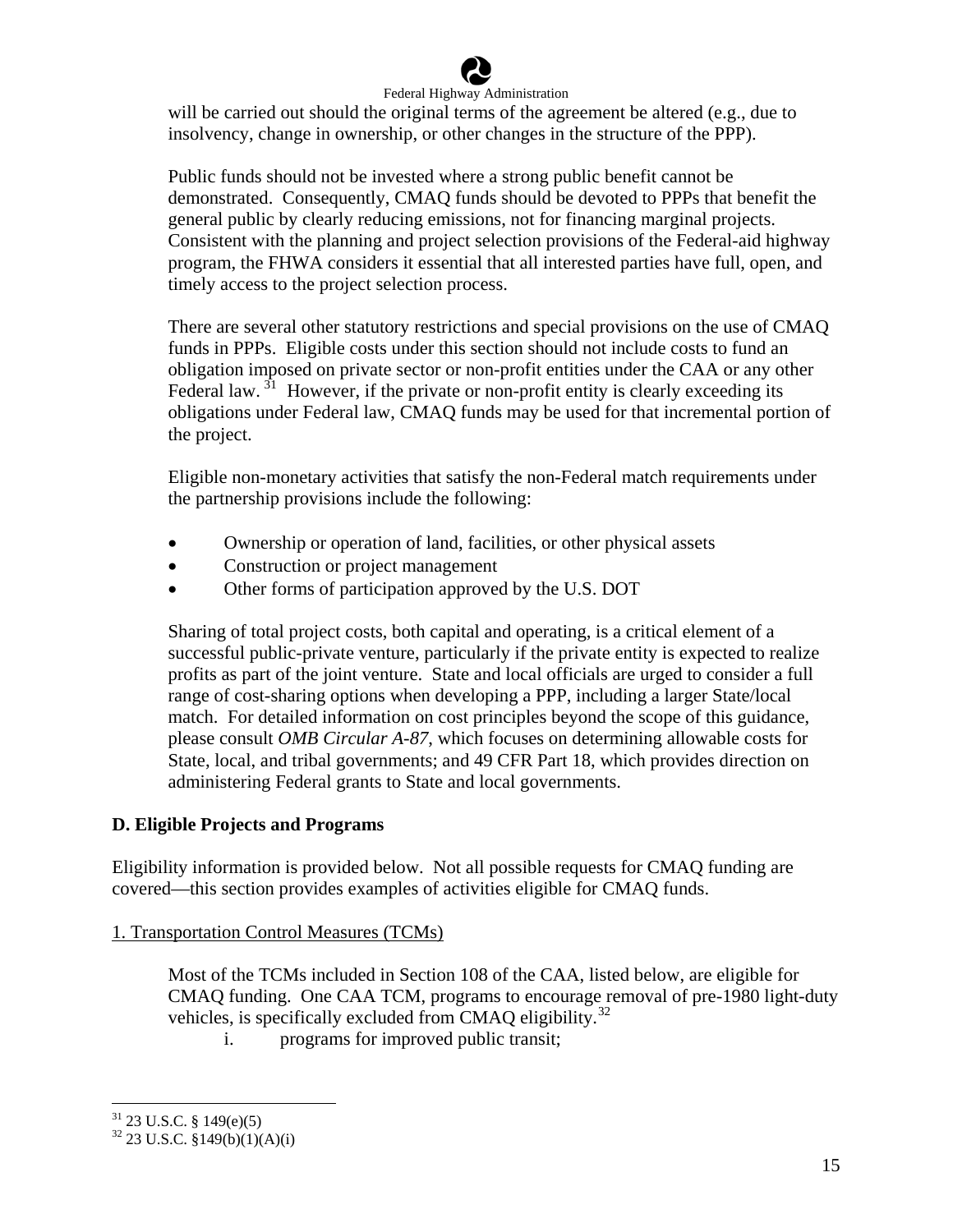

- ii. restriction of certain roads or lanes to, or construction of such roads or lanes for use by, passenger buses or HOV;
- iii. employer-based transportation management plans, including incentives;
- iv. trip-reduction ordinances;
- v. traffic flow improvement programs that reduce emissions;
- vi. fringe and transportation corridor parking facilities serving multiple-occupancy vehicle programs or transit service;
- vii. programs to limit or restrict vehicle use in downtown areas or other areas of emission concentration particularly during periods of peak use;
- viii. programs for the provision of all forms of high-occupancy, shared-ride services;
- ix. programs to limit portions of road surfaces or certain sections of the metropolitan area to the use of non-motorized vehicles or pedestrian use, both as to time and place;
- x. programs for secure bicycle storage facilities and other facilities, including bicycle lanes, for the convenience and protection of bicyclists, in both public and private areas;
- xi. programs to control extended idling of vehicles;
- xii. reducing emissions from extreme cold-start conditions;
- xiii. employer-sponsored programs to permit flexible work schedules;
- xiv. programs and ordinances to facilitate non-automobile travel, provision and utilization of mass transit, and to generally reduce the need for SOV travel, as part of transportation planning and development efforts of a locality, including programs and ordinances applicable to new shopping centers, special events, and other centers of vehicle activity; and
- xv. programs for new construction and major reconstructions of paths, tracks, or areas solely for the use by pedestrian or other non-motorized means of transportation when economically feasible and in the public interest.

#### 2. Extreme Low-Temperature Cold Start Programs

Projects intended to reduce emissions from extreme cold-start conditions are eligible for CMAQ funding. Such projects include retrofitting vehicles and fleets with water and oil heaters and installing electrical outlets and equipment in publicly-owned garages or fleet storage facilities (See Section VII.C. for a possible expansion to privately-owned equipment and facilities).

# 3. Alternative Fuels and Vehicles

# *Fuel*

With the exception of Missouri, Iowa, Minnesota, Wisconsin, Illinois, Indiana, and Ohio, fuel costs are not an eligible expense as a stand-alone project.<sup>[33](#page-16-0)</sup> Only these seven States may use CMAQ funds to purchase the alternative fuels defined in section 301 of the 1992 Energy Policy Act (natural gas, ethanol, etc.) or biodiesel, assuming such projects meet other applicable eligibility requirements noted in Section VII.B. above.

<span id="page-16-0"></span><sup>33</sup> SAFETEA-LU, §1808(k)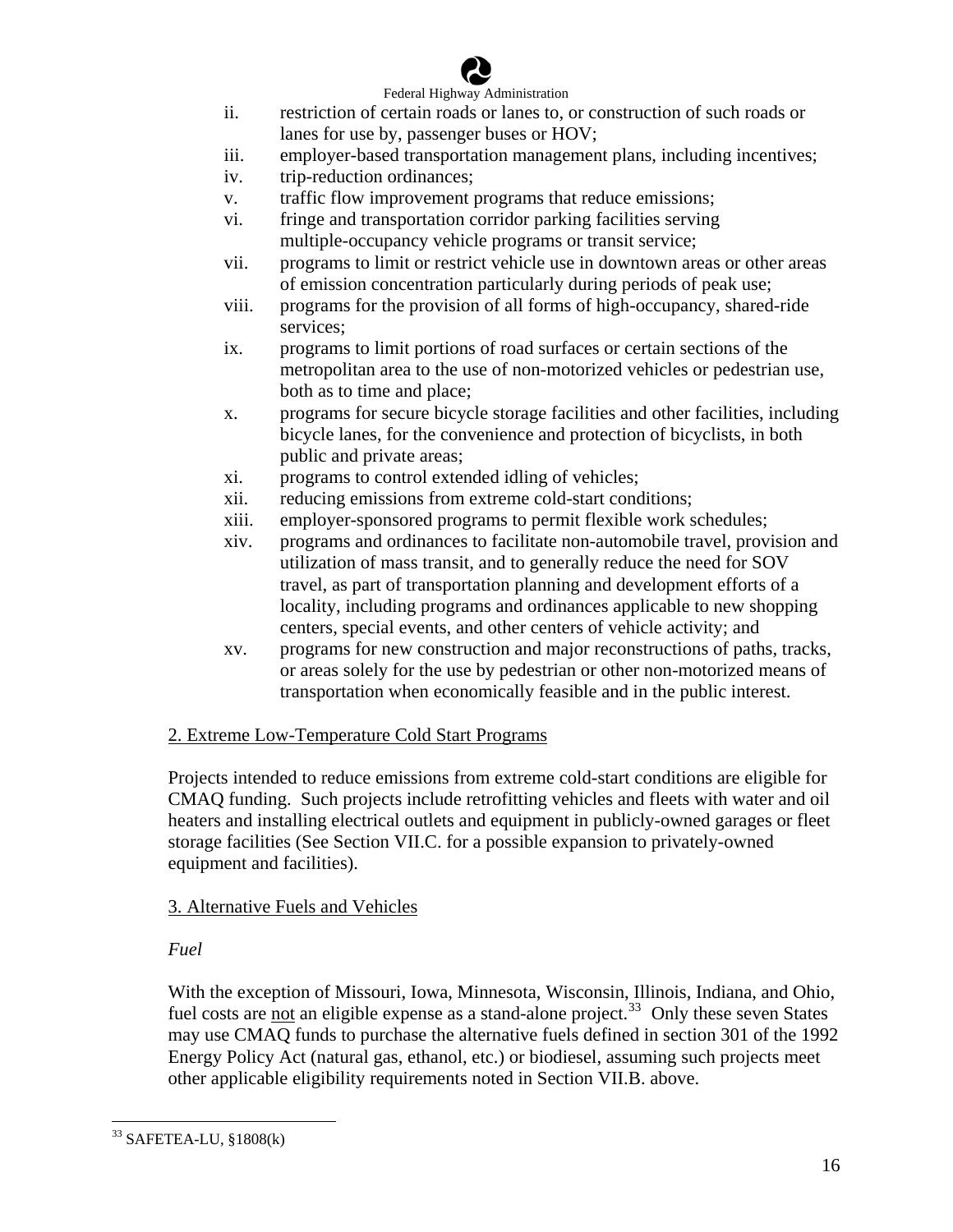Establishing publicly-owned fueling facilities and other infrastructure needed to fuel alternative-fuel vehicles is an eligible expense, unless privately-owned fueling stations are in place and reasonably accessible. Additionally, CMAQ funds may support converting a private fueling facility to support alternative fuels through a public-private partnership agreement (See Section VII.C.).

# *Non-transit Vehicles*

CMAQ funds may be used to purchase publicly-owned alternative fuel vehicles, including passenger vehicles, refuse trucks, street cleaners, and others. Costs associated with converting fleets to run on alternative fuels are also eligible. When private vehicles are purchased, only the cost difference between the alternative fuel vehicles and comparable conventional fuel vehicles is eligible. Such vehicles should be fueled by one of the alternative fuels identified in section 301 of the 1992 Energy Policy Act or biodiesel. Eligible projects also include alternatives to diesel engines and vehicles.

# *Hybrid Vehicles*

Although not defined by the Energy Policy Act of 1992 as alternative fuel vehicles, certain hybrid vehicles that have lower emissions rates than their non-hybrid counterparts may be eligible for CMAQ investment. Hybrid passenger vehicles must meet EPA's low emissions and energy efficiency requirements for certification under the HOV exception provisions of the SAFETEA-LU to be eligible for CMAQ funding.<sup>[34](#page-17-0)</sup> **[NOTE: The final rule is in the last stages of review, although no date set for publication in the**  *Federal Register***, as of November 14, 2008].** 

Projects involving heavier vehicles, including refuse haulers and delivery trucks, also may be appropriate for program support. Eligibility should be based on a comparison of the emissions projections of these larger candidate vehicles and other comparable models.

# 4. Congestion Reduction & Traffic Flow Improvements

Traffic flow improvements may include the following:

a. Traditional Improvements

Traditional traffic flow improvements, such as the construction of roundabouts, HOV lanes, left-turn or other managed lanes, are eligible for CMAQ funding provided they demonstrate net emissions benefits.

b. Intelligent Transportation Systems

Intelligent Transportation Systems (ITS) projects, such as traffic signal synchronization projects, traffic management projects, and traveler information

<span id="page-17-0"></span> $\overline{a}$ <sup>34</sup> 23 U.S.C. §166(e) (SAFETEA-LU §1121(a)). The required rulemaking developed by EPA has been published in the *Federal Register at* 72 FR 29102, http://www.epa.gov/fedrgstr/EPA-AIR/2007/May/Day-24/a9821.htm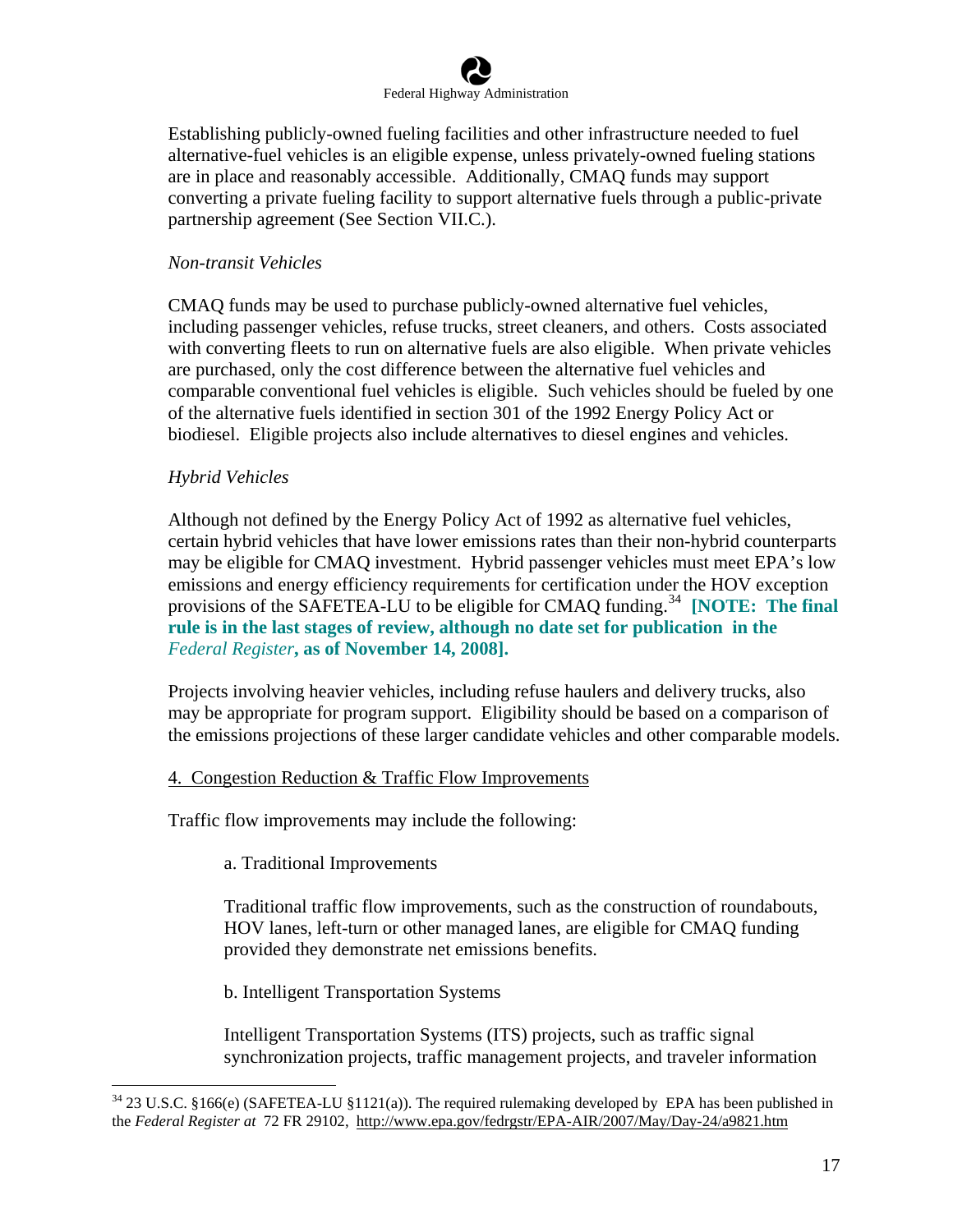

systems, can be effective in relieving traffic congestion, enhancing transit bus performance, and improving air quality. The following have the greatest potential for improving air quality:

- Regional multi-modal traveler information systems
- Traffic signal control systems
- Freeway management systems
- Electronic toll-collection systems
- Transit management systems
- Incident management programs

A lengthier discussion of the benefits associated with various operational improvements can be found at: [http://ops.fhwa.dot.gov/program\\_areas/programareas.htm](http://ops.fhwa.dot.gov/program_areas/programareas.htm)

#### c. Value/Congestion Pricing

As part of its Congestion Initiative referenced above, the Department broadly promotes highway congestion pricing and is also seeking an area-wide demonstration of the effectiveness of congestion pricing (along with other elements). Congestion pricing is a market-based mechanism that allows tolls to rise and fall depending on available capacity and demand. It has gained increasing attention and popularity in recent years following several highly successful facility demonstrations in the U.S. and several network wide demonstrations abroad. Tolls can be charged electronically, thereby eliminating the need for tollbooths. In addition to the benefits associated with reducing congestion, revenue is generated that can be used to pay for a wide range of transportation improvements, including Title 23-eligible transit services in the newly tolled corridor.

Parking pricing can include time-of-day parking charges that reflect congested conditions. These strategies should be designed to influence trip-making behavior and may include charges for using a parking facility at peak periods, or a range of employer-based parking cash-out policies that provide financial incentives to avoid parking or driving alone. Parking pricing integrated with other pricing strategies is encouraged.

Pricing encompasses a variety of market-based approaches such as:

- **HOT lanes**, or High Occupancy Toll lanes, on which variable tolls are charged to drivers of low-occupancy vehicles using HOV lanes, such as the "FasTrak" Lanes on I-15 in San Diego and the recently converted I-394 in Minneapolis in which prices vary dynamically every two minutes based on traffic conditions
- **New variably tolled express lanes** on existing toll-free facilities, such as the "91 Express Lanes" on State Route 91 in Orange County, CA
- **Variable tolls on existing or new toll roads**, such as on the bridges and tunnels operated by the Port Authority of New York and New Jersey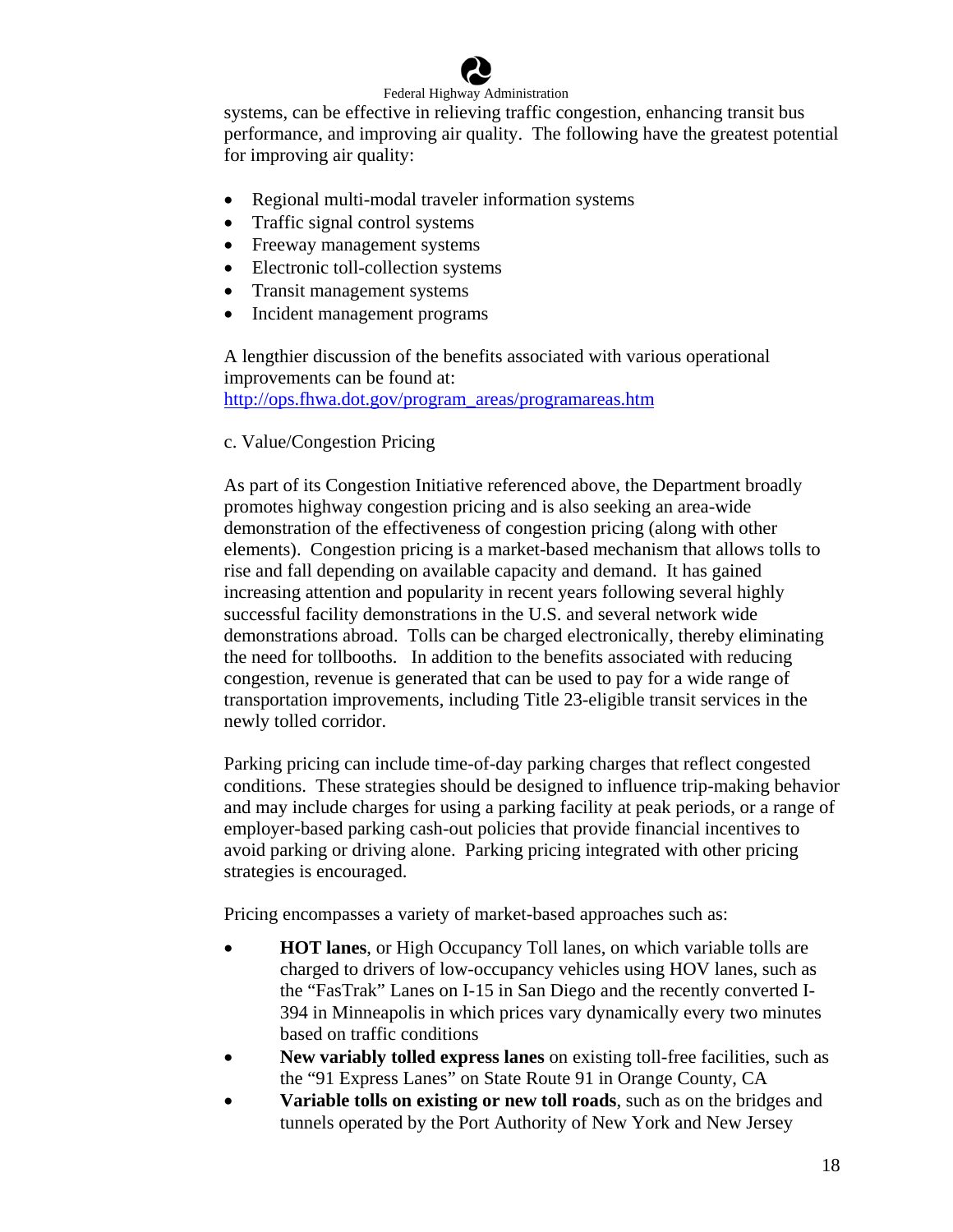

- **Network-wide or cordon pricing**, such as implemented in Stockholm, London and Singapore
- **Usage-based vehicle pricing**, such as mileage-based vehicle taxation being explored by the State of Oregon, or pay-per-mile car insurance

As with any eligible CMAQ project, value pricing should generate an emissions reduction. Marketing and outreach efforts to expand and encourage the use of eligible pricing measures may be funded indefinitely. Eligible expenses for reimbursement include, but are not limited to: tolling infrastructure, such as transponders and other electronic toll or fare payment systems; small roadway modifications to enable tolling, marketing, public outreach, and support services, such as transit in a newly tolled corridor. Innovative pricing approaches yet to be deployed in the U.S. also may be supported through the *Value Pricing Pilot Program.* A more complete discussion of projects currently underway in the U.S. can be found at:

[http://ops.fhwa.dot.gov/tolling\\_pricing/value\\_pricing/index.htm](http://ops.fhwa.dot.gov/tolling_pricing/value_pricing/index.htm).

Operating expenses for traffic flow improvements are eligible for CMAQ funding for three years if they can be shown to produce air quality benefits, if the expenses are incurred from new or additional services, and if previous funding mechanisms, such as fares or fees for services, are not displaced.

Projects or programs that involve the purchase of integrated, interoperable emergency communications equipment are eligible for CMAQ funding.<sup>[35](#page-19-0)</sup>

#### 5. Transit Improvements

Many transit projects are eligible for CMAQ funds. The general guideline for determining eligibility is whether the project increases capacity and would likely result in an increase in transit ridership and a potential reduction in congestion. As with other types of CMAQ projects, there should be a quantified estimate of the project's emissions benefits accompanying the proposal.

The FTA administers most transit projects. Once the FTA determines a project eligible, CMAQ funds will be transferred from the FHWA to the FTA, and the project will be administered according to the requirements of the FTA's Urbanized Area Formula Grant Program.<sup>[36](#page-19-1)</sup> Certain types of transit projects for which the FTA lacks statutory authority, such as diesel retrofit equipment for public school bus fleets, are administered by the FHWA.

#### a. Facilities

New transit facilities (e.g., lines, stations, terminals, transfer facilities) are eligible if they are associated with new or enhanced mass transit service. Routine maintenance or rehabilitation of existing facilities is not eligible, as it does not reduce emissions. However, rehabilitation of a facility may be eligible if the vast

1

<span id="page-19-0"></span><sup>35 23</sup> U.S.C. §149(b)(6) (SAFETEA-LU §1808(b)(4))

<span id="page-19-1"></span><sup>36 49</sup> U.S.C. §5307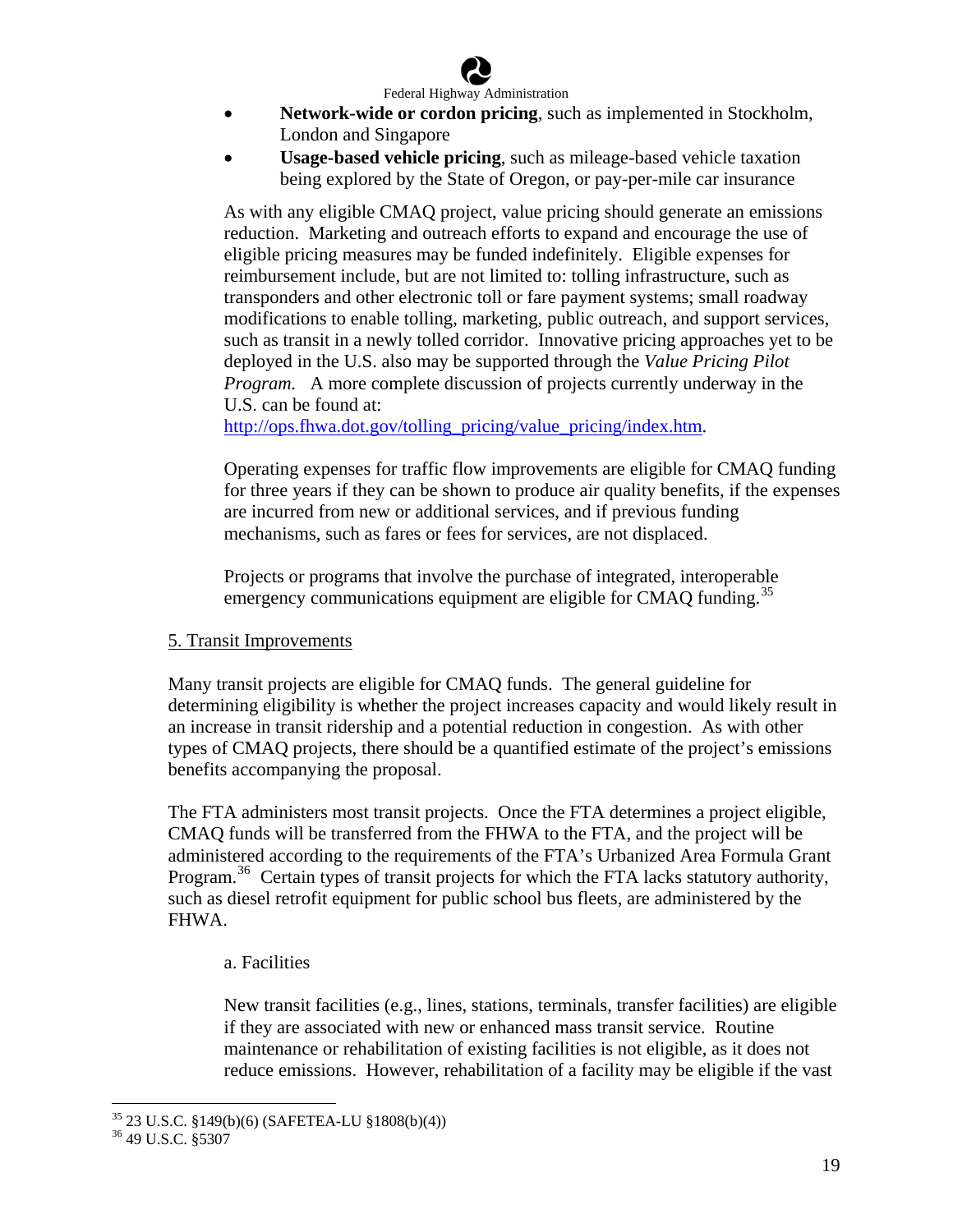

majority of the project involves physical improvements that will increase capacity. In such cases there should be supporting documentation showing an increase in transit ridership that is more than minimal. If the vast majority of the project involves capacity enhancements, other elements involving refurbishment and replacement-in-kind also are eligible.

#### b. Vehicles and Equipment

New transit vehicles (bus, rail, or van) to expand the fleet or replace existing vehicles are eligible. Transit agencies are encouraged to purchase vehicles that are most cost-effective in reducing emissions. Diesel engine retrofits, such as replacement engines and exhaust after-treatment devices, are eligible if certified or verified by the EPA or California Air Resources Board (CARB). Routine preventive maintenance for vehicles is not eligible as it only returns the vehicles to baseline conditions. Besides diesel engine retrofits, other transit equipment may be eligible if it represents a major system-wide upgrade that will significantly improve speed or reliability of transit service, such as advanced signal and communications systems.

#### c. Fuel

Fuel, whether conventional or alternative fuel, is an eligible expense only as part of a project providing operating assistance for new or expanded transit service under the CMAQ program. This includes fuels and fuel additives considered diesel retrofit technologies by the EPA or CARB. See Section VII.D.3 for statutory exceptions for certain states regarding the purchase of alternative fuel with CMAQ funds.

#### d. Operating Assistance

Operating assistance to introduce new transit service or expand existing service is eligible. It may be a new type of service, service to a new geographic area, or an expansion of existing service providing additional hours of service or reduced headways. For a service expansion, only the operating costs of the new increment of service are eligible. Eligible operating costs include labor, fuel, maintenance, and related expenses. Operating assistance may be CMAQ-funded for a maximum of three years. The intent is to support the demonstration of new services that may prove successful enough to sustain with other funding sources, and to free up CMAQ funds to generate new air quality benefits.

#### e. Transit Fare Subsidies

CMAQ funds may be used to subsidize regular transit fares in an effort to prevent the NAAQS from being exceeded, but only under the following conditions: The reduced or free fare should be part of a comprehensive area-wide program to prevent the NAAQS from being exceeded. "Ozone Action" programs vary in scope around the country, but they generally include actions that individuals and employers can take and they are aimed at all major sources of air pollution, not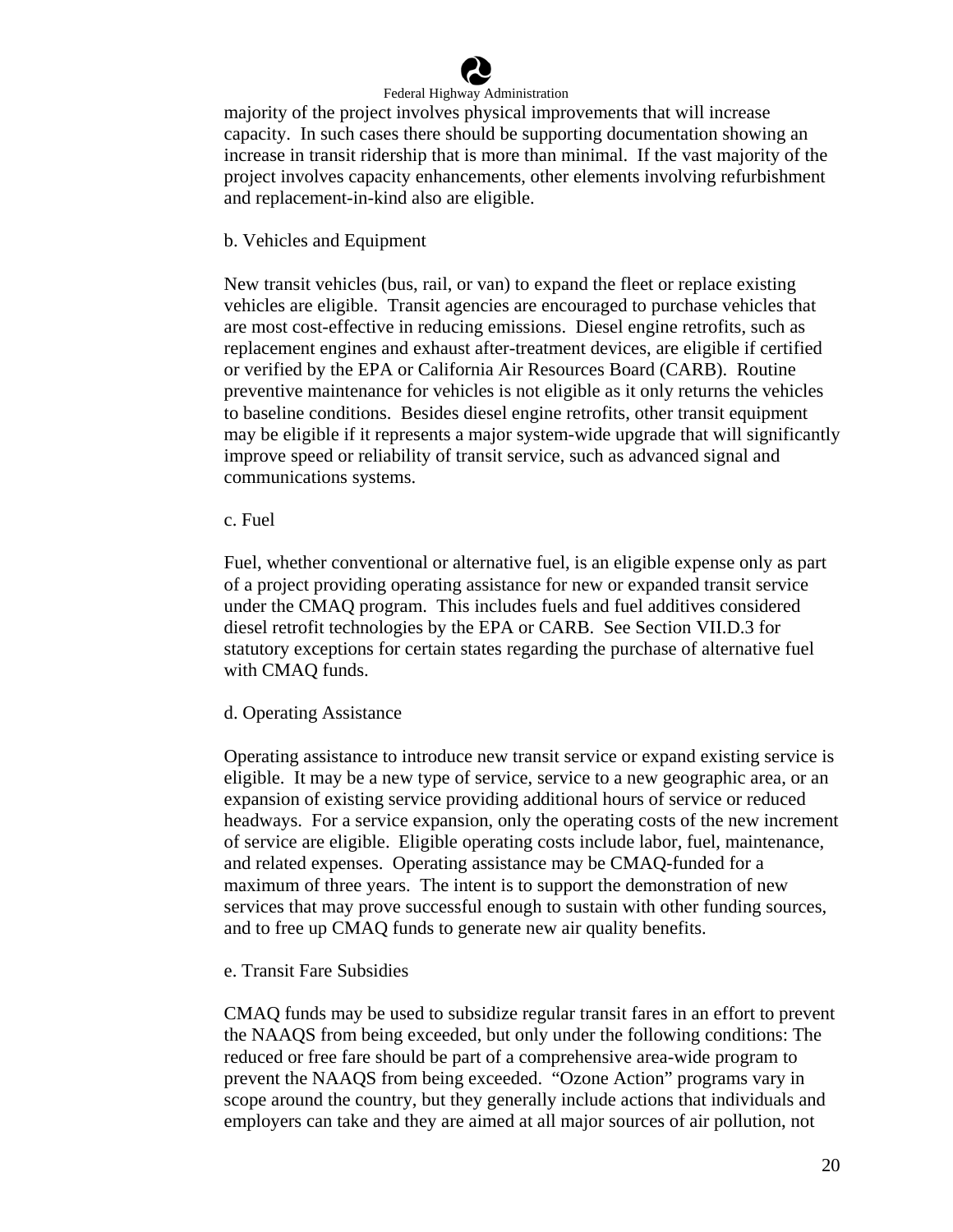

just transportation. The subsidized fare should be available to the general public and may not be limited to specific groups. It may only be offered during periods of elevated pollution when the threat of exceeding the NAAQS is greatest; it is not intended for the entire high-ozone season. Finally, the fare subsidy proposal should demonstrate that the responsible local agencies will combine the reduced or free fare with a robust marketing program to inform SOV drivers of other transportation options. Because the fare subsidy is not strictly a form of operating assistance, it would not be subject to the three-year limit.

#### 6. Bicycle and Pedestrian Facilities and Programs

Bicycle and pedestrian facilities and programs are included as a TCM in section  $108(f)(1)(A)$  of the CAA. The following are eligible projects:

- Constructing bicycle and pedestrian facilities (paths, bike racks, support facilities, etc.) that are not exclusively recreational and reduce vehicle trips
- Non-construction outreach related to safe bicycle use
- Establishing and funding State bicycle/pedestrian coordinator positions for promoting and facilitating nonmotorized transportation modes through public education, safety programs, etc. (Limited to one full-time position per State)<sup>[37](#page-21-0)</sup>

#### 7. Travel Demand Management

Travel demand management (TDM) encompasses a diverse set of activities that focus on physical assets and services that provide real-time information on network performance and support better decision-making for travelers choosing modes, times, routes, and locations. Such projects can help ease congestion and reduce SOV use—contributing to mobility, while enhancing air quality and saving energy resources. Similar to ITS and Value Pricing, today's TDM programs seek to optimize the performance of local and regional transportation networks. The following activities are eligible if they are explicitly aimed at reducing SOV travel and associated emissions:

- Fringe parking
- Traveler information services
- Shuttle services
- Guaranteed ride home programs
- Market research and planning in support of TDM implementation
- Carpools, vanpools (see item 10 below)
- Traffic calming measures
- Parking pricing
- Variable road pricing
- Telecommuting
- Employer-based commuter choice programs

CMAQ funds may support capital expenses and up to three years of operating assistance to administer and manage new or expanded TDM programs.

<span id="page-21-0"></span> $37$  23 U.S.C. §217(d)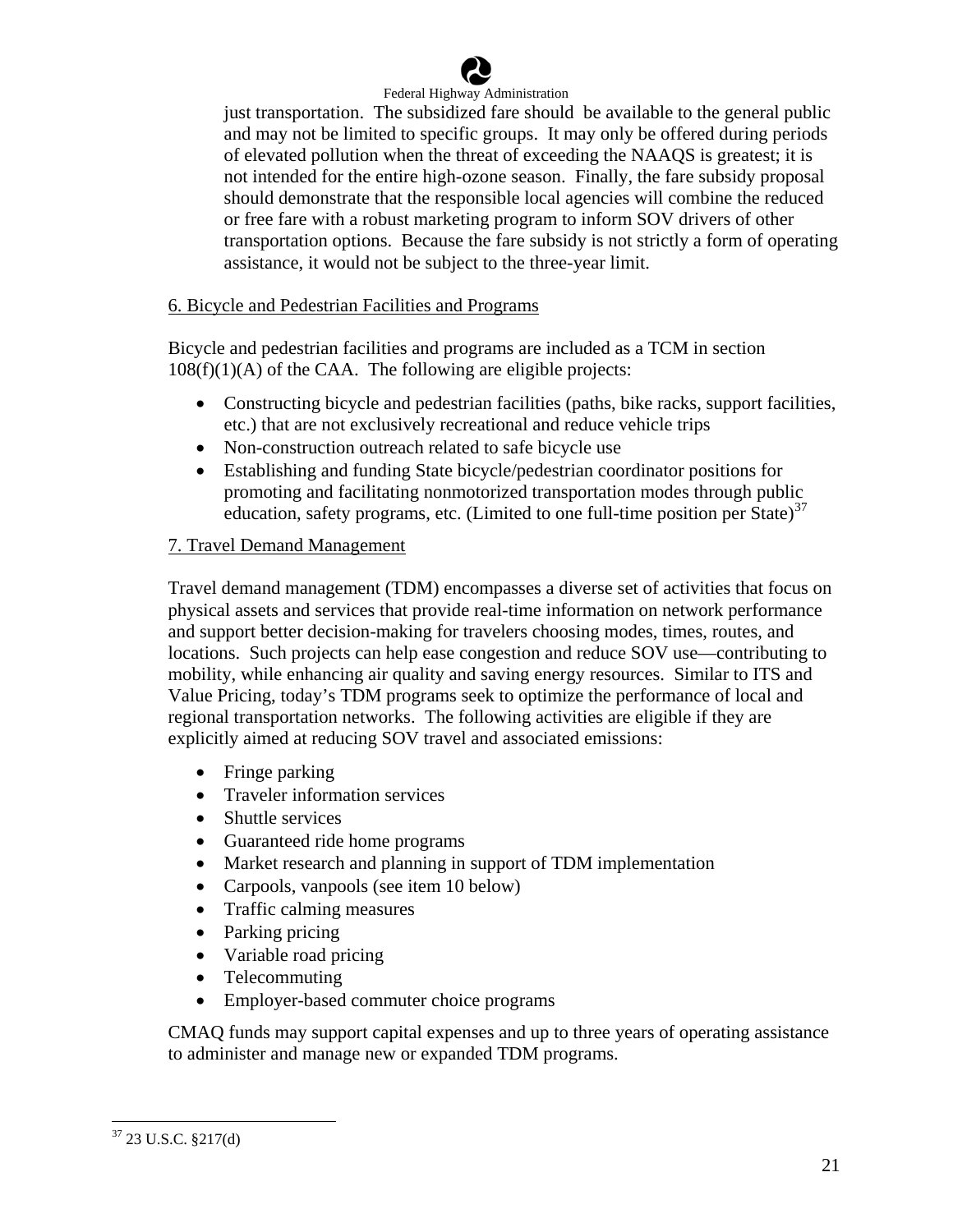

Marketing and outreach efforts to expand use of TDM measures may be funded indefinitely, but only if they are broken out as distinct line items (See Section VII.D.8. below).

Eligible telecommuting activities include planning, preparing technical and feasibility studies, and training. Construction of telecommuting centers and computer and office equipment purchases should not be supported with CMAQ funds.

#### 8. Public Education and Outreach Activities

 $\overline{a}$ 

The goal of CMAQ-funded public education and outreach activities is to educate the public, community leaders, and potential project sponsors about connections among trip making and transportation mode choices, traffic congestion, and air quality. Public education and outreach can help communities reduce emissions and congestion by inducing drivers to change their transportation choices. More important, an informed public is likely to support larger regional measures necessary to reduce congestion and meet CAA requirements.

A wide range of public education and outreach activities is eligible for CMAQ funding, including activities that promote new or existing transportation services, developing messages and advertising materials (including market research, focus groups, and creative), placing messages and materials, evaluating message and material dissemination and public awareness, technical assistance, programs that promote the Tax Code provision related to commute benefits,<sup>[38](#page-22-0)</sup> transit "store" operations, and any other activities that help forward less-polluting transportation options.

Using CMAQ funds, communities have disseminated many transportation and air quality public education messages, including maintain your vehicle; curb SOV travel by trip chaining, telecommuting and using alternate modes; fuel properly; observe speed limits; don't idle your vehicle for long durations; eliminate "jack-rabbit" starts and stops, and others.

The *It All Adds Up to Cleaner Air* public education messages and materials (regarding vehicle maintenance, proper fueling, trip chaining, and alternate modes) have been successful in raising awareness, garnering funds and in-kind support, and building coalitions of diverse groups across the country. These commercial-quality materials, which were developed in response to requests by State and local transportation and air agencies, are free and communities are encouraged to use and build on them. More information is available at <http://www.italladdsup.gov/>.

<span id="page-22-0"></span> $38$  Section 132(f) of the Internal Revenue Code allows employers to pay their employees, as of November 5, 2007, up to \$115 per month for transit and vanpool expenses and up to \$215 per month for qualified parking. 26 U.S.C. §132(f). Each of these benefits is subject to annual increases based on changes to the Consumer Price Index. 26 U.S.C.  $\S1(f)(3)$ . Alternately, employers may allow employees to use their pre-tax income to purchase these commuter benefits. Employers may also provide a combination of these employer-paid and employee paid tax-free benefits. For more information, please visit http://www.commuterchoice.com/.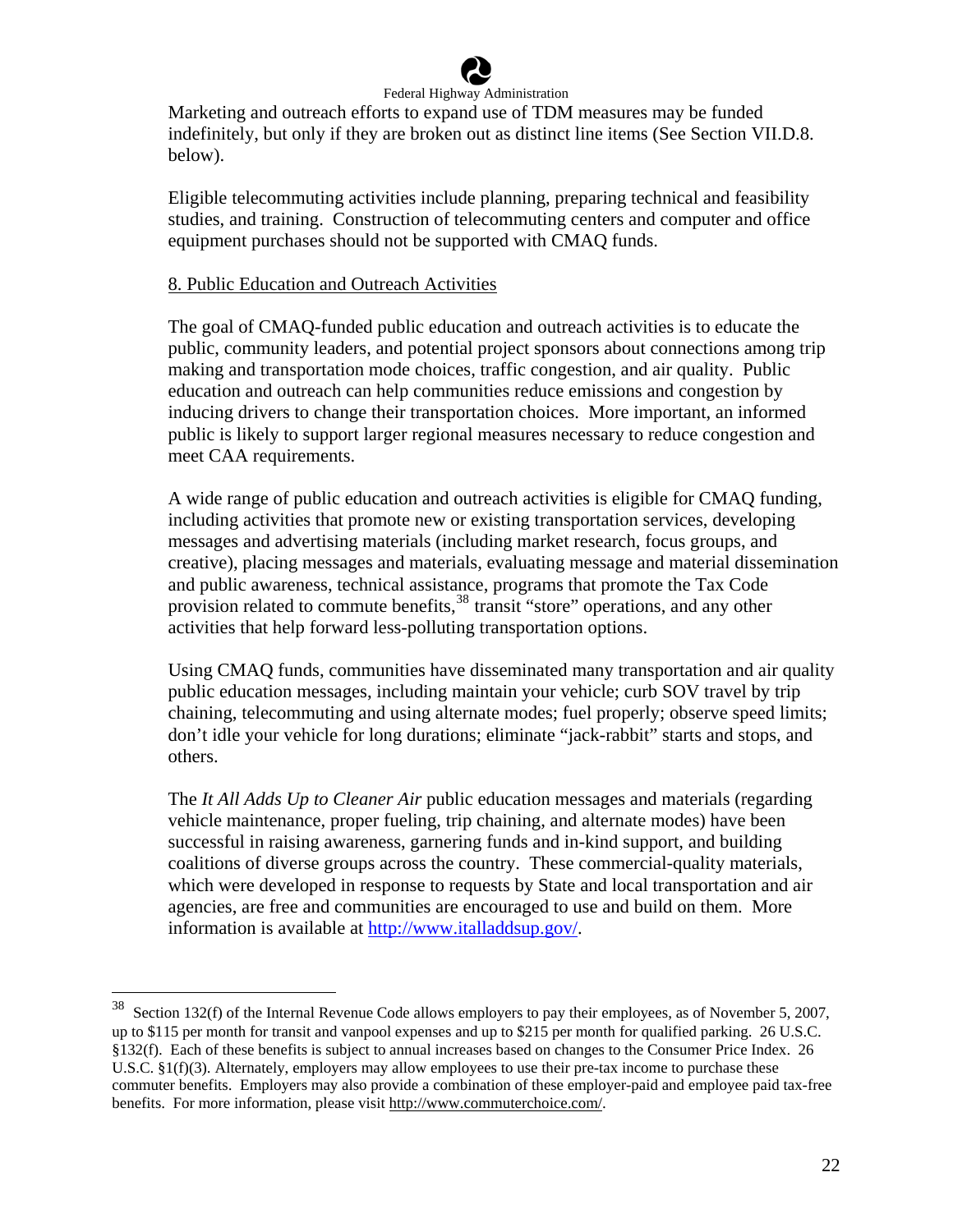

Long-term public education and outreach can be effective in raising awareness that can lead to changes in travel behavior and ongoing emissions reductions; therefore, these activities may be funded indefinitely.

#### 9. Transportation Management Associations

Transportation Management Associations (TMAs) are groups of citizens, firms, or employers that organize to address the transportation issues in their immediate locale by promoting rideshare programs, transit, shuttles, or other measures. TMAs can play a useful role in brokering transportation services to private employers.

CMAQ funds may be used to establish TMAs provided that they reduce emissions. Eligible expenses include TMA start-up costs and up to three years of operating assistance. Eligibility of specific TMA activities is addressed throughout this guidance.

#### 10. Carpooling and Vanpooling

Eligible activities can be divided into two types of costs: *marketing* (which applies to both carpools and vanpools) and *vehicle* (which applies to vanpools only).

a. Carpool/vanpool marketing covers existing, expanded, and new activities designed to increase the use of carpools and vanpools, and includes purchase and use of computerized matching software and outreach to employers. Guaranteed ride home programs are also considered marketing tools. Marketing costs may be funded indefinitely.

b. Vanpool vehicle capital costs include purchasing or leasing vans for use in vanpools. Eligible operating costs, limited to three years, include empty-seat subsidies, maintenance, insurance, administration, and other related expenses.

CMAQ funds should not be used to buy or lease vans that would directly compete with or impede private sector initiatives. States and MPOs should consult with the private sector prior to using CMAQ funds to purchase vans, and if private firms have definite plans to provide adequate vanpool service, CMAQ funds should not be used to supplant that service.

Carpooling and vanpooling activities may be funded with up to 100% federal funding, with certain limitations.<sup>[39](#page-23-0)</sup>

#### 11. Freight/Intermodal

Projects and programs targeting freight capital costs—rolling stock or ground infrastructure—are eligible provided that air quality benefits can be demonstrated. $40$ Freight projects that reduce emissions fall generally into two categories: primary efforts that target emissions directly or secondary projects that reduce net emissions.

1

<span id="page-23-0"></span> $39$  23 U.S.C. §120(c)

<span id="page-23-1"></span> $40$  23 U.S.C. §149(b)(3)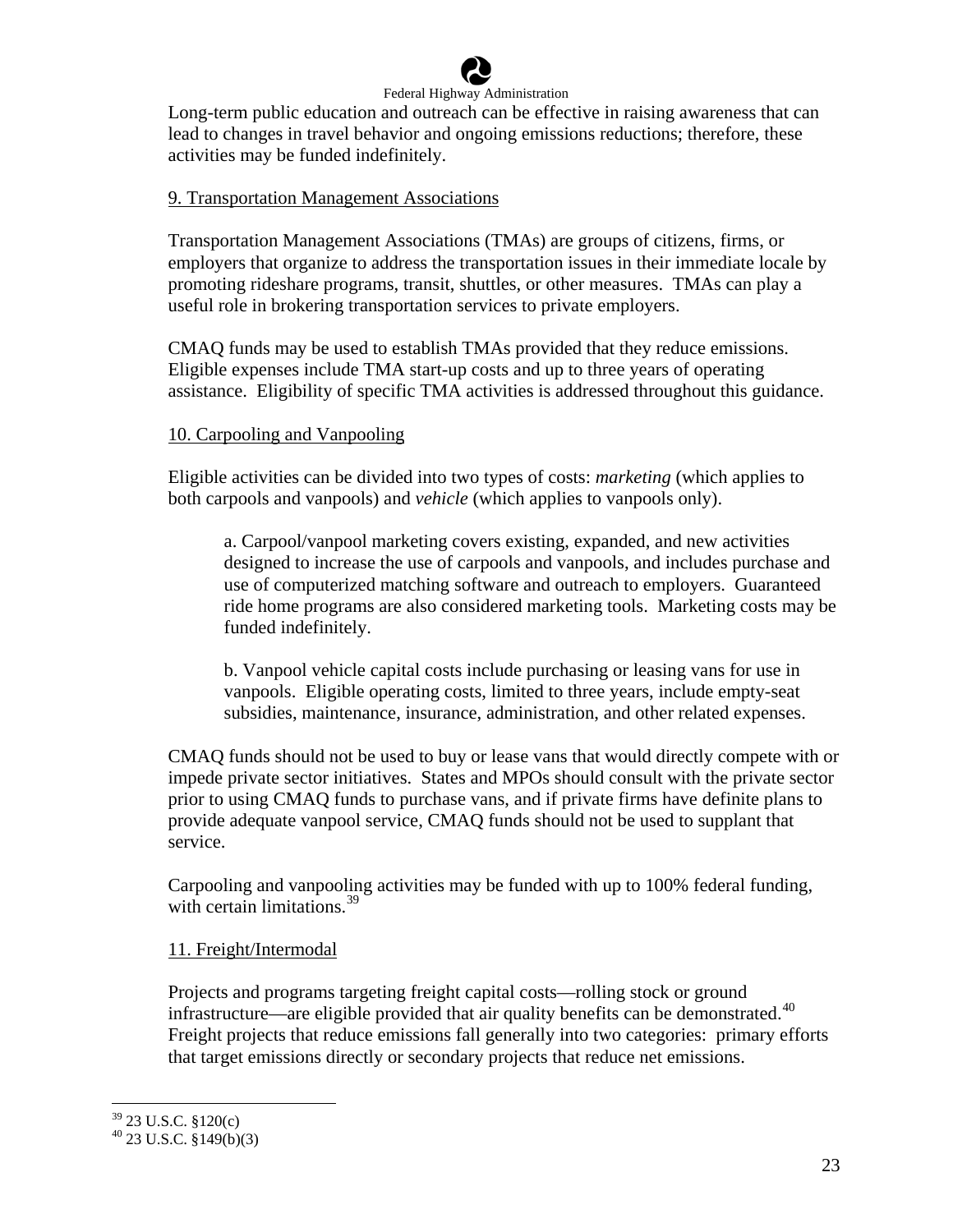

Successful primary projects could include new diesel engine technology or retrofits of vehicles or engines. Eligibility is not confined to highway projects, but also applies to nonroad mobile freight projects, such as rail. $^{41}$  $^{41}$  $^{41}$  See Section VII.D.12. below on diesel retrofit technology—examples of primary freight projects—and for information on EPA's guidance and model rule for emissions reduction credit in the SIP and conformity processes.

Secondary projects reduce emissions through shifts in or additions to infrastructure. Support for an intermodal container transfer facility may be eligible if the project demonstrates reduced diesel engine emissions when balancing the drop in truck VMT against the increase in locomotive or other non-highway activity. Intermodal facilities, such as inland transshipment ports or near/on-dock rail, may generate substantial emissions reductions through the decrease in miles traveled for pre-1986 heavy-duty diesel trucks. This secondary, indirect effect on truck traffic and the ensuing drop in diesel emissions help demonstrate eligibility.

The transportation function of these freight/intermodal projects should be emphasized. Marginal projects that support freight operations in a very tangential manner are not eligible for CMAQ funding. Warehouse handling equipment, for example, is not an eligible investment of program funds. However, equipment that provides a transportation function or directly supports this function is eligible, such as railyard switch locomotives or shunters.

#### 12. Diesel Engine Retrofits & Other Advanced Truck Technologies

The SAFETEA-LU places a new emphasis on diesel engine retrofits and the various types of projects that fall under this broad category.<sup>[42](#page-24-1)</sup> These efforts are defined as vehicle replacement, repowering (replacing an engine with a cleaner diesel engine, alternative fuels, etc.), rebuilding an engine, or other technologies determined by th e EPA as appropriate for reducing emissions from diesel engines.<sup>[43](#page-24-2)</sup> This latter point, highlighting developing technologies, establishes a degree of flexibility and a need for periodic adjustment in the definition by the EPA. The legislation defines retrofit projects either PM or ozone.<sup>44</sup> as applicable to both on-road motor vehicles and nonroad construction equipment; the latter must be used in Title 23 projects based in nonattainment or maintenance areas for

There are a number of project types in the diesel retrofit area for which CMAQ funds are eligible. Assuming all other CMAQ criteria are met, eligible projects include diesel engine replacement; full engine rebuilding and reconditioning; and purchase and installation of after-treatment hardware, including particulate matter traps and oxidation catalysts, and other technologies; and support for heavy-duty vehicle retirement programs. Project agreements involving replacements of either engine or full vehicle

 $41$  23 U.S.C. §149(b)(3)

<span id="page-24-1"></span><span id="page-24-0"></span><sup>42 23</sup> U.S.C.  $\frac{1}{2149(f)(3)}$  (SAFETEA-LU  $\frac{1}{21808(d)}$ )

<span id="page-24-2"></span><sup>43 23</sup> U.S.C. §149(f)(2) (SAFETEA-LU §1808(d))

<sup>44 23</sup> U.S.C. §149(b)(7) (SAFETEA-LU §1808(b)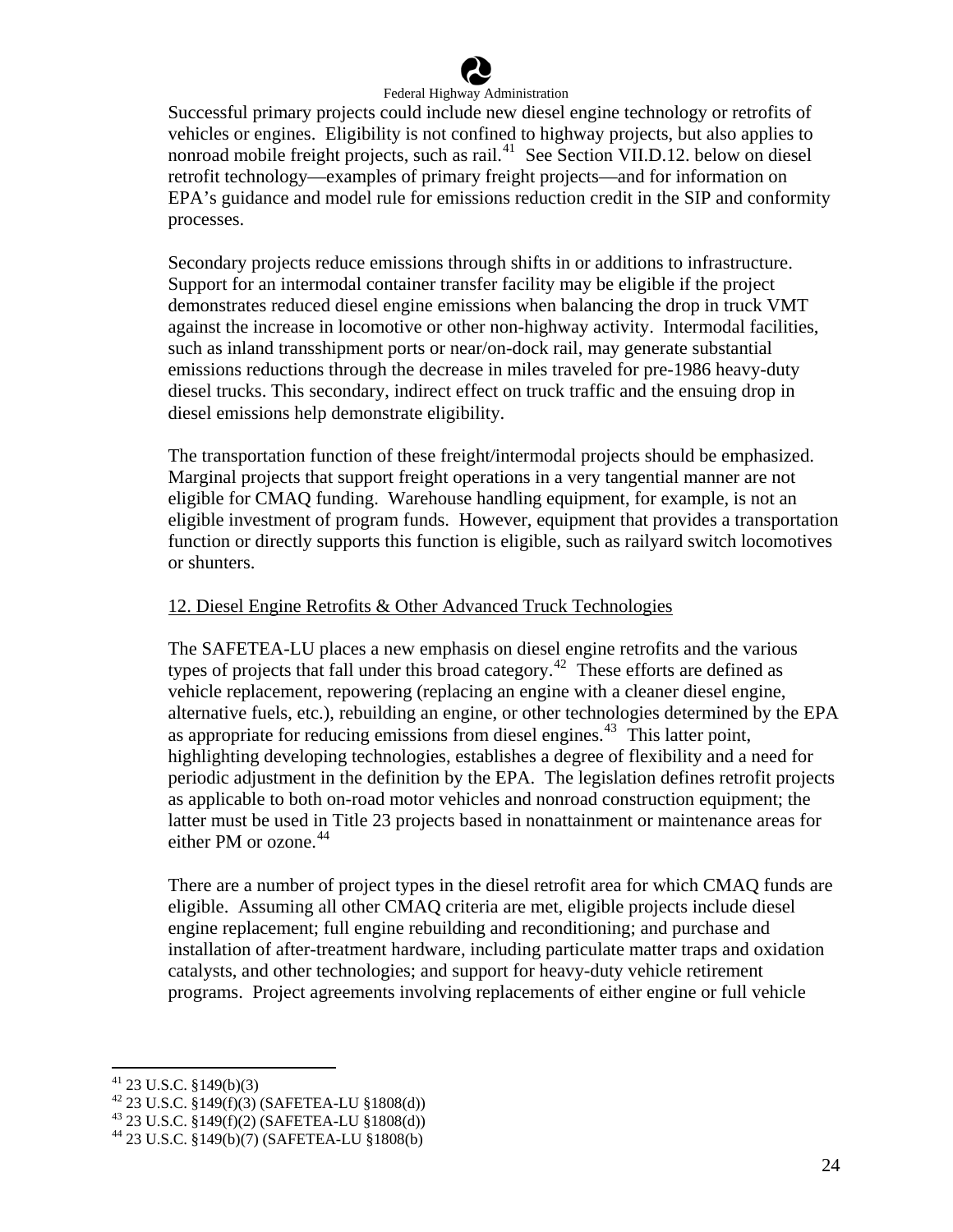

should include a provision for disposal of the engine block and a process to verify the retirement of this equipment.<sup>[45](#page-25-0)</sup>

CMAQ funds may be used to purchase and install emission control equipment on school buses. (Such projects, generally, should be administered by FHWA; see VII.D.5, Transit Improvements, above.) In addition, although CMAQ funds should not be used for the initial purchase of airport parking lot shuttles, funds may be used for purchase and installation of after treatment hardware or repowering (with a hybrid drive train, for example).

Refueling is not eligible as a stand-alone project, but is eligible if it is required to support the installation of emissions control equipment, repowering, rebuilding, or other retrofits of non-road engines.[46](#page-25-1) For example, ultra-low sulfur diesel (ULSD) may be purchased as part of a project to install diesel particulate filters on nonroad construction equipment because these devices need ULSD to function properly. Costs associated with ULSD are eligible for CMAQ funding only until the standards are effective and the fuel becomes commonly available through the regional supply and logistics chain, effectively rendering ULSD the only remaining diesel fuel distributed. Eligible costs are limited to the difference between standard nonroad diesel fuel and ULSD.

In addition to equipment and technology, outreach activities that provide information exchange and technical assistance to diesel owners and operators on retrofit options are eligible investments. These projects could include the actual education and outreach program, construction or acquisition of appropriate buildings, and other efforts to promote the use of retrofit technologies. Please see Appendix 4 for more detail on diesel retrofits and the various strategies available in this developing air quality field.

The FHWA acknowledges that diesel retrofit projects may include nonroad mobile source endeavors, which traditionally have been outside the Federal-aid process. However, the SAFETEA-LU clarifies CMAQ eligibility for nonroad diesel retrofit projects.<sup>[47](#page-25-2)</sup> Areas that fund these projects are not required to take credit for the projects in the transportation conformity process. For areas that want to take credit, the EPA developed guidance for estimating diesel retrofit emission reductions and for applying the credit in the SIP and transportation conformity processes. The guidance can be found at <http://www.epa.gov/otaq/stateresources/transconf/policy.htm#retrofit>.

In addition to retrofit projects, upgrading long-haul heavy-duty diesel trucks with advanced technologies, such as idle reduction devices, cab and trailer aerodynamic fixtures, and single-wide or other efficient tires, has been demonstrated by the EPA's *Smart Way Transport Partnership Program* to reduce NOx emissions and save fuel. These strategies also are eligible for CMAQ support. Such projects funded directly by CMAQ that involve the private sector should be part of a Public-Private Partnership, as discussed in Section VII.C.

<span id="page-25-0"></span><sup>&</sup>lt;sup>45</sup>Reimbursement of costs for full-vehicle replacement may be limited to those elements that lead to emission reductions.

<span id="page-25-1"></span><sup>46 23</sup> U.S.C. §149(f) (SAFETEA-LU §1808(d))

<span id="page-25-2"></span><sup>47 23</sup> U.S.C. §149(b)(7) (SAFETEA-LU §1808(b))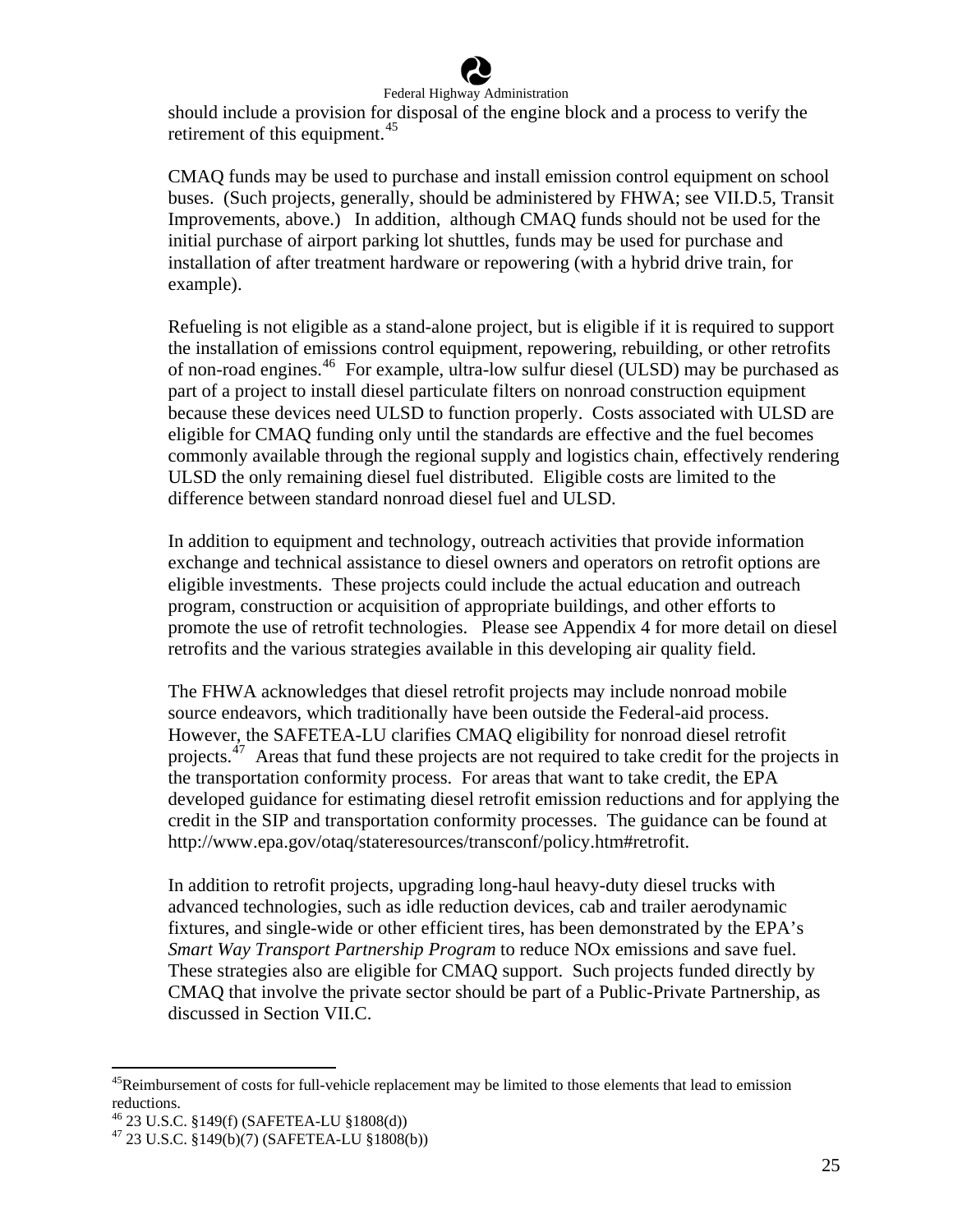# 13. Idle Reduction

Idle reduction projects that reduce emissions and are located within, or in proximity to and primarily benefiting, a nonattainment or maintenance area are eligible for CMAQ investment (The geographic requirement mainly applies to off-board projects, i.e. truck stop electrification (TSE) efforts). However, if CMAQ funding is used for an on-board project (i.e. auxiliary power units, direct fired heaters, etc.) the vehicle—usually a heavyduty truck—should travel within, or in proximity to and primarily benefiting, a nonattainment or maintenance area.

There have been several instances where operating assistance funds have been requested for TSE services. CMAQ funding to date for TSE projects has been limited to capital costs (i.e. deployment of TSE infrastructure). Operating assistance for TSE projects should not be funded under the CMAQ program because TSE projects generate their own revenue stream and therefore should be able to cover all operating expenses from the accumulated revenue. See Section III.D for information on innovative financing opportunities available for these efforts.

The SAFETEA-LU also permits electrification or other idling reduction facilities and equipment to be constructed or located on rights-of-way of the Interstate system.<sup>[48](#page-26-0)</sup> Prior to the enactment of the SAFETEA-LU, this activity was prohibited. **[NOTE: As mentioned earlier, the SAFETEA-LU Technical Corrections Bill removed the provision for facility construction in the Interstate ROW].** 

The EPA issued guidance in January 2004 on methods for calculating emissions reduction credits in SIPs and in the transportation conformity process for long-haul truck idle reduction projects. The guidance can be found at [www.epa.gov/smartway/idlingimpacts.htm.](http://www.epa.gov/smartway/idlingimpacts.htm)

# 14. Training

The SAFETEA-LU provides that States and MPOs may use Federal**-**aid funds to support training and educational development for the transportation workforce.<sup>[49](#page-26-1)</sup> The FHWA encourages State and local officials to weigh the air quality benefits of such training against other cost-effective strategies detailed elsewhere in this guidance before using CMAQ funds for this purpose. Training funded with CMAQ dollars should be directly related to implementing air quality improvements and be approved in advance by the FHWA Division office.

# 15. Inspection/Maintenance (I/M) Programs

Funds under the CMAQ program may be used to establish either publicly or privately owned I/M facilities. Eligible activities include construction of facilities, purchase of equipment, I/M program development, and one-time start-up activities, such as updating quality assurance software or developing a mechanic training curriculum. The I/M

<span id="page-26-0"></span><sup>48 23</sup> U.S.C. §111(d) (SAFETEA-LU §1412)

<span id="page-26-1"></span><sup>49 23</sup> U.S.C. §504(e) (SAFETEA-LU §5204(e))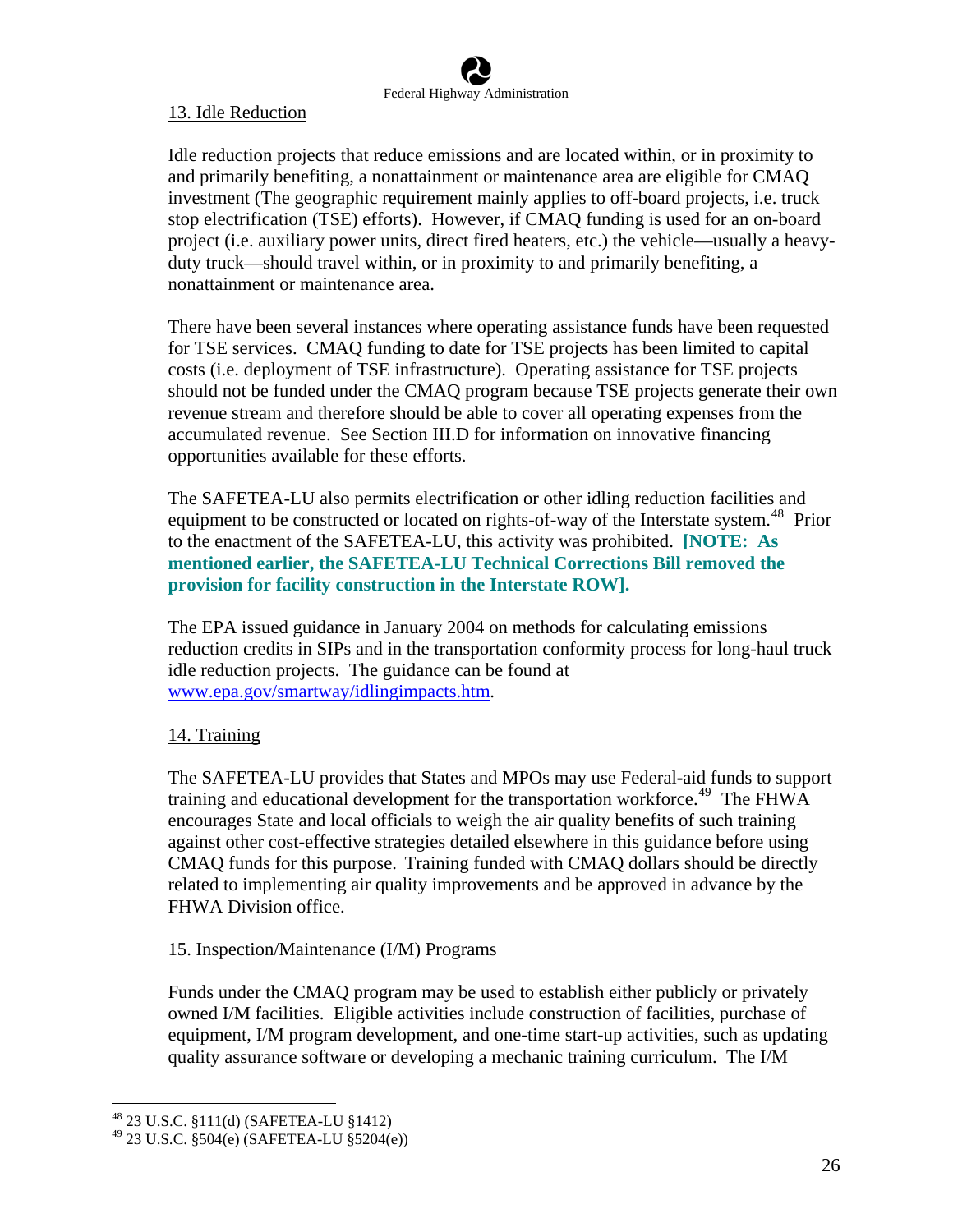

program must constitute new or additional efforts,  $50$  existing funding (including inspection fees) should not be displaced, and operating expenses are eligible for three years.

#### *Privately Owned I/M Facilities*

In States that rely on privately owned I/M facilities, State or local I/M program-related administrative costs may be funded under the CMAQ program as in States that use public I/M facilities. However, CMAQ support to establish I/M facilities at privately owned stations, such as service stations that own the equipment and conduct emission test-andrepair services, requires a public-private partnership (See Section VII.C.).

The establishment of "portable" I/M programs, including remote sensing, is also eligible under the CMAQ program, provided that they are public services, reduce emissions, and do not conflict with statutory I/M requirements or EPA regulations.

#### 16. Experimental Pilot Projects

State and local organizations have experimented with various types of transportation services to better meet the travel needs of their constituents. These "experimental" projects may show promise in reducing emissions, but do not yet have supporting data. The FHWA has supported and funded some of these projects as demonstrations to determine their benefits and costs. These experimental pilots are not intended to bypass the definition of basic project eligibility but seek to better define the projects' future role in strategies to reduce emissions.

For a project or program to qualify as an experimental pilot, it should be defined as a transportation project and be expected to reduce emissions by decreasing vehicle miles traveled (VMT), fuel consumption, congestion, or by other factors. The FHWA encourages States and MPOs to creatively address their air quality problems and to experiment with new services, innovative financing arrangements, public-private partnerships, and complementary approaches that use transportation strategies to reach clean air goals. The CMAQ program may be used to support a well-conceived project even if the proposal may not fully meet the eligibility criteria of this guidance.

Given the untried nature of these pilot projects, before-and-after studies should be completed to determine actual project impacts on air quality as measured by net emissions reduced. These assessments should document the project's immediate impacts in addition to long-term benefits. A schedule for completing the study should be a part of the project agreement. Completed studies should be submitted to the FHWA Division office within three years of implementation of the project or one year after the project's completion, whichever is sooner.

# **VIII. PROJECT SELECTION PROCESS-GENERAL CONDITIONS**

<u>.</u>

<span id="page-27-0"></span><sup>50 23</sup> U.S.C. §149(b)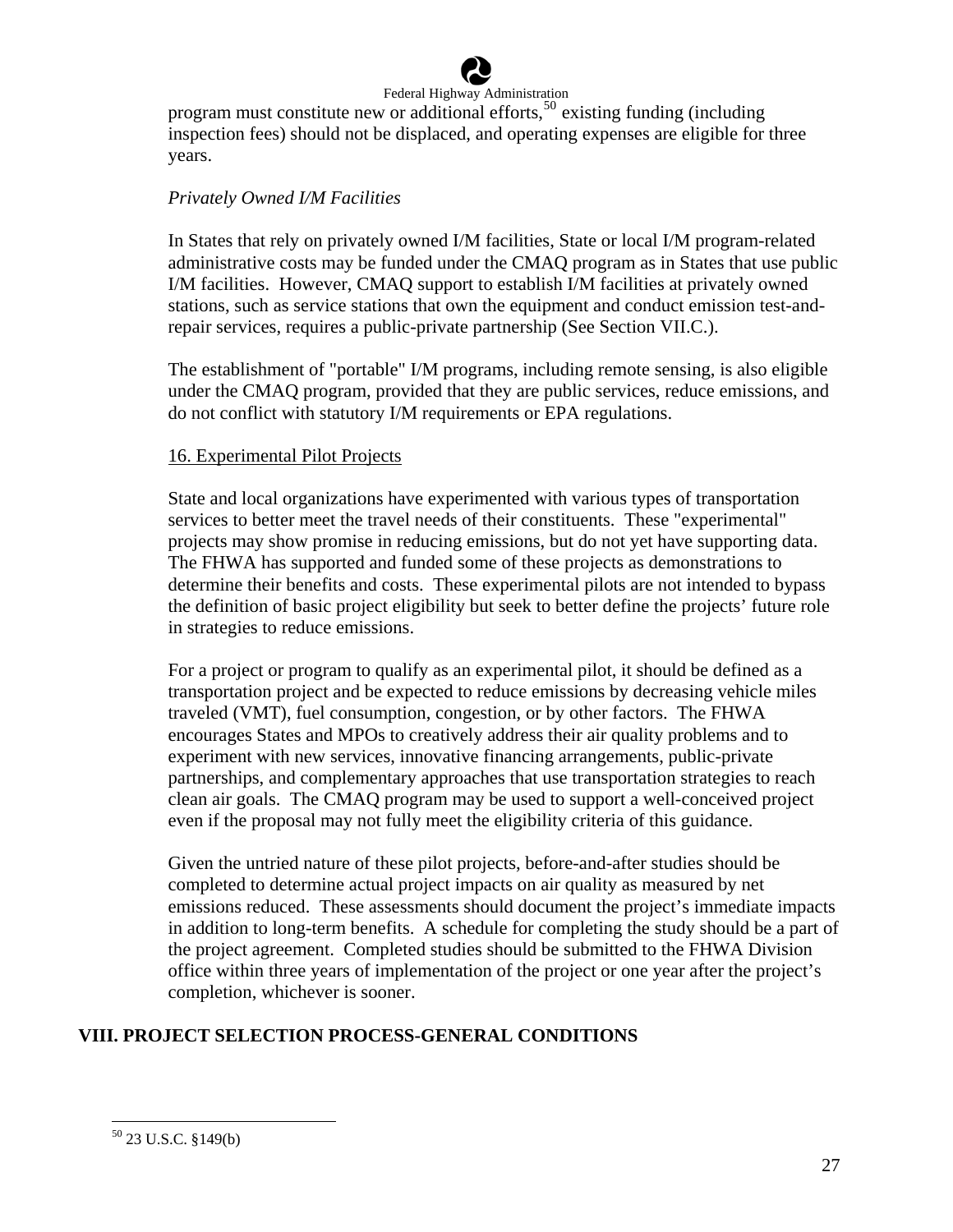

Proposals for CMAQ funding should include a precise description of the project, providing information on its size, scope, location, and timetable. Also, an assessment of the project's expected emission reduction benefits should be completed prior to project selection to better inform the selection of CMAQ projects (See Below).

# **A. Air Quality Analysis**

# 1. Quantitative Analyses

Quantified emissions benefits (i.e., emissions reductions) and disbenefits (i.e., emissions increases) should be included in all project proposals, except where it is not possible to quantify emissions benefits (see Qualitative Assessment, below). Benefits and disbenefits should be included for all pollutants for which the area is in nonattainment or maintenance status and should include appropriate precursor emissions. Benefits should be listed in a consistent fashion (i.e., kg/day) across projects to allow accurate comparison during the project selection process. Net benefits from all emissions sources involved should be included in the analysis. For example, in analyzing a commuter rail project, net benefits would include emissions reductions from the auto trips avoided, and emissions increases tied to locomotive operation.

State and local transportation and air quality agencies conduct CMAQ-project air quality analyses with different approaches, analytical capabilities, and technical expertise. The SAFETEA-LU encourages State DOTs and MPOs to consult with State and local air quality agencies about the estimated emission reductions from CMAQ proposals.<sup>[51](#page-28-0)</sup> However, while no single method is specified, every effort must be taken to ensure that determinations of air quality benefits are credible and based on a reproducible and logical analytical procedure.<sup>[52](#page-28-1)</sup>

# 2. Qualitative Assessment

Although quantitative analysis of air quality impacts is expected for almost all project types, an exception will be made when it is not possible to accurately quantify emissions benefits. In these cases, qualitative assessments based on reasoned and logical determinations that the projects or programs will decrease emissions and contribute to attainment or maintenance of a NAAQS are acceptable.

Public education, marketing, and other outreach efforts, which can include advertising alternatives to SOV travel, employer outreach, and public education campaigns, may fall into this category. The primary benefit of these activities is enhanced communication and outreach that is expected to influence travel behavior, and thus air quality.

# 3. Analyzing Groups of Projects

In some situations, it may be more appropriate to examine the impacts of comprehensive strategies to improve air quality by grouping projects. For example, transit improvements

<sup>1</sup> 51 23 U.S.C. §149(e) (SAFETEA-LU §1808(e))

<span id="page-28-1"></span><span id="page-28-0"></span><sup>52 23</sup> U.S.C. §149(b)(1); (SAFETEA-LU §1808(b))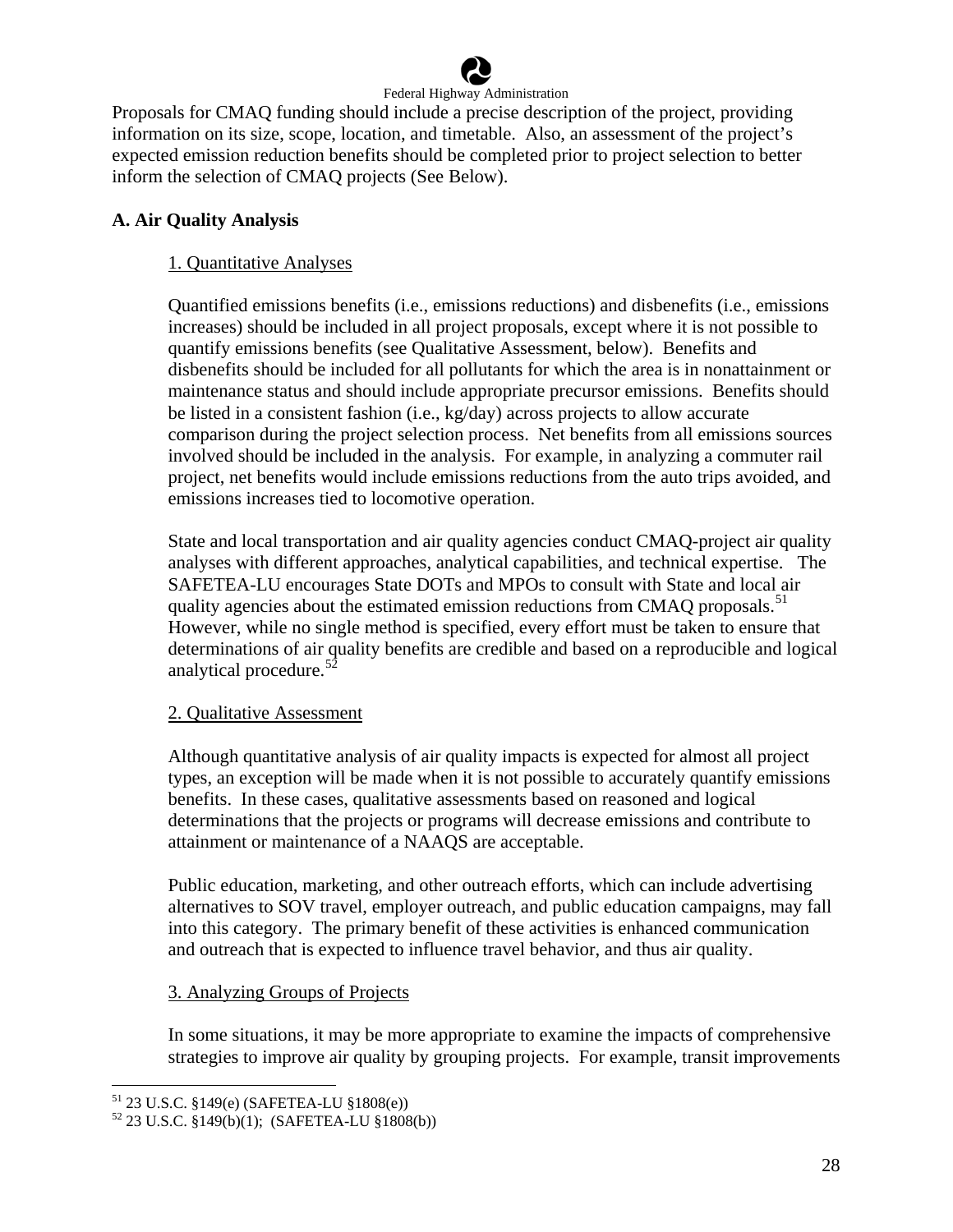

coupled with demand management to reduce SOV use in a corridor might best be analyzed together. Other examples include linked signalization projects, transit improvements, marketing and outreach programs, and ridesharing programs that affect an entire region or corridor.

#### 4. Tradeoffs

As noted above, emissions benefits should be calculated for all pollutants for which an area is in nonattainment or maintenance status. Some potential projects may lead to benefits for one pollutant and increased emissions for another, especially when the balance involves precursors such as NOx and VOC. States and MPOs should consult with relevant air agencies to weigh the net benefits of the project.

#### **IX. PROGRAM ADMINISTRATION**

#### **A. Project Selection—MPO and State Responsibilities**

CMAQ projects are selected by the State or the MPO. MPOs, State DOTs, and transit agencies should develop CMAQ project selection processes in accordance with the metropolitan and/or statewide planning process. The selection process should involve State and/or local transportation and air quality agencies. This selection process provides an opportunity for States and/or local agencies to present a case for the selection of eligible projects that will best use CMAQ funding to meet the requirements and advance the goals of the Clean Air Act.

The CMAQ project selection process should be transparent, in writing, and publicly available. The process should identify the agencies involved in rating proposed projects, clarify how projects are rated, and name the committee or group responsible for making the final recommendation to the MPO board or other approving body. The selection process should also clearly identify the basis for rating projects, including emissions benefits, cost effectiveness, and any other ancillary selection factors such as congestion relief, greenhouse gas reductions, safety, system preservation, access to opportunity, sustainable development and freight, reduced SOV reliance, multi-modal benefits, and others. At a minimum, projects should be identified by year and proposed funding source.

Close coordination is encouraged between the State and MPO to ensure that CMAQ funds are used appropriately and to maximize their effectiveness in meeting the CAA requirements. While the program of projects is being developed, the State or MPO should consult with FHWA and FTA to resolve any questions about eligibility. This will ensure that the projects programmed for CMAQ funding in the TIP are all eligible.

States and MPOs should fulfill this responsibility so that nonattainment and maintenance areas are able to make good-faith efforts to attain and maintain the NAAQS by the prescribed deadlines. State DOTs and MPOs should consult with State and local air quality agencies to develop an appropriate project list of CMAQ programming priorities that will have the greatest impact on air quality*.* In developing this list, MPOs and States should evaluate the costeffectiveness of the projects and give priority consideration to those that will create the greatest emissions reductions for the least cost. The SAFETEA-LU calls out diesel retrofits as one type of cost-effective project to which priority consideration shall be given. The EPA has conducted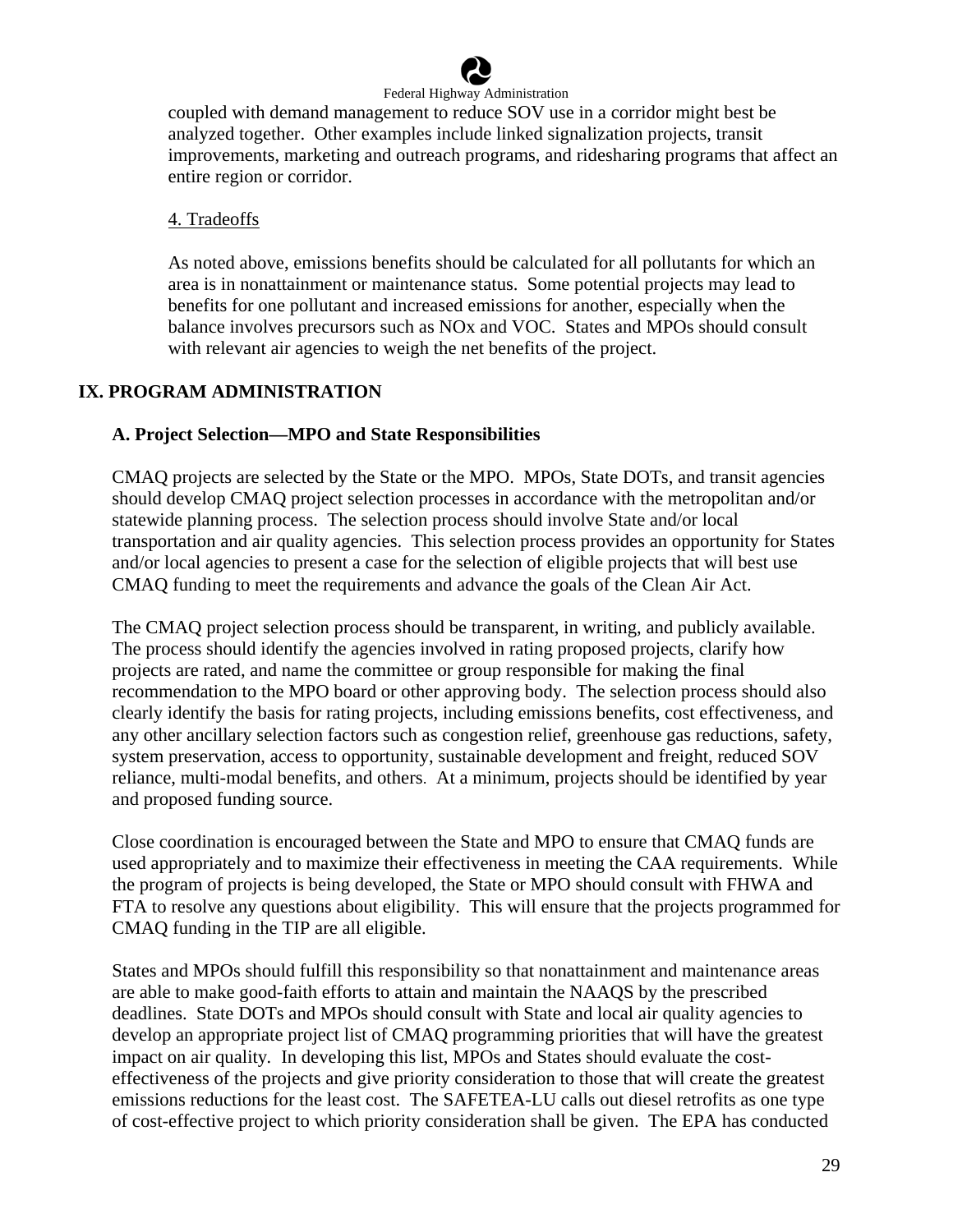

a study of the cost-effectiveness of diesel retrofits in reducing PM, NOx, and VOC emissions.<sup>[53](#page-30-0)</sup> In addition, the National Academy of Science's Transportation Research Board has evaluated the cost-effectiveness of other CMAQ eligible projects, with a focus on NOx and HC reductions. This study can be found at [http://www.fhwa.dot.gov/environment/cmaqpgs/index.htm.](http://www.fhwa.dot.gov/environment/cmaqpgs/index.htm) Information on the cost-effectiveness of CMAQ-eligible projects can be used as a guidepost in evaluating the different types of projects under consideration by an MPO or State. However, cost-effectiveness ultimately will depend on local conditions and project specific factors that affect emission reductions and costs.

# **B. Federal Agency Responsibilities and Coordination**

# 1. Eligibility Determinations

The FTA determines the eligibility of transit projects, and the FHWA determines the eligibility of all other projects. The FHWA, FTA, and EPA field offices should establish and maintain a consultation and coordination process to review CMAQ funding proposals as needed. While the eligibility determination is not made jointly, every effort should be made to satisfy the concerns raised by the agencies' field offices. The FHWA or FTA field offices may request additional information from the State or MPO to help determine eligibility. The consultation process should provide for timely review and handling of CMAQ funding proposals. The FHWA and FTA headquarters offices are available to consult with their field offices on eligibility determinations.

#### 2. Program Administration

The FHWA Division offices and the FTA Regional offices are responsible for administering the CMAQ program. In general, the FHWA transfers funds to the FTA to administer CMAQ-funded transit projects. In cases where the FTA lacks statutory authority (e.g., school bus fleets), the FHWA will administer the transit project. For projects that involve transit and non-transit elements, such as park-and-ride lots and intermodal passenger projects, the administering agency is decided on a case-by-case basis. All other projects are administered by the FHWA.

#### 3. Tracking Mandatory/Flexible Funds

The FHWA Division office is responsible for tracking obligation of mandatory and flexible CMAQ funds in appropriate areas (See Section V.B.).

# **C. Annual Reports**

1

States should prepare annual reports detailing how CMAQ funds have been invested. CMAQ reporting is not only useful for the FHWA, the FTA, and the general public, but maintenance of a cumulative database of all CMAQ projects is required by SAFETEA-LU. In addition, the annual reports will be key in developing the CMAQ Evaluation and Assessment, a major research effort designed to gauge the impact of the program, and also required by the statute.<sup>[54](#page-30-1)</sup>

<span id="page-30-0"></span><sup>&</sup>lt;sup>53</sup> More information is available at  $\frac{http://www.epa.gov/cleandiesel/publications.htm. 54 23 U.S.C. §149(h) (SAFETEA-LU §1808(f))$ 

<span id="page-30-1"></span>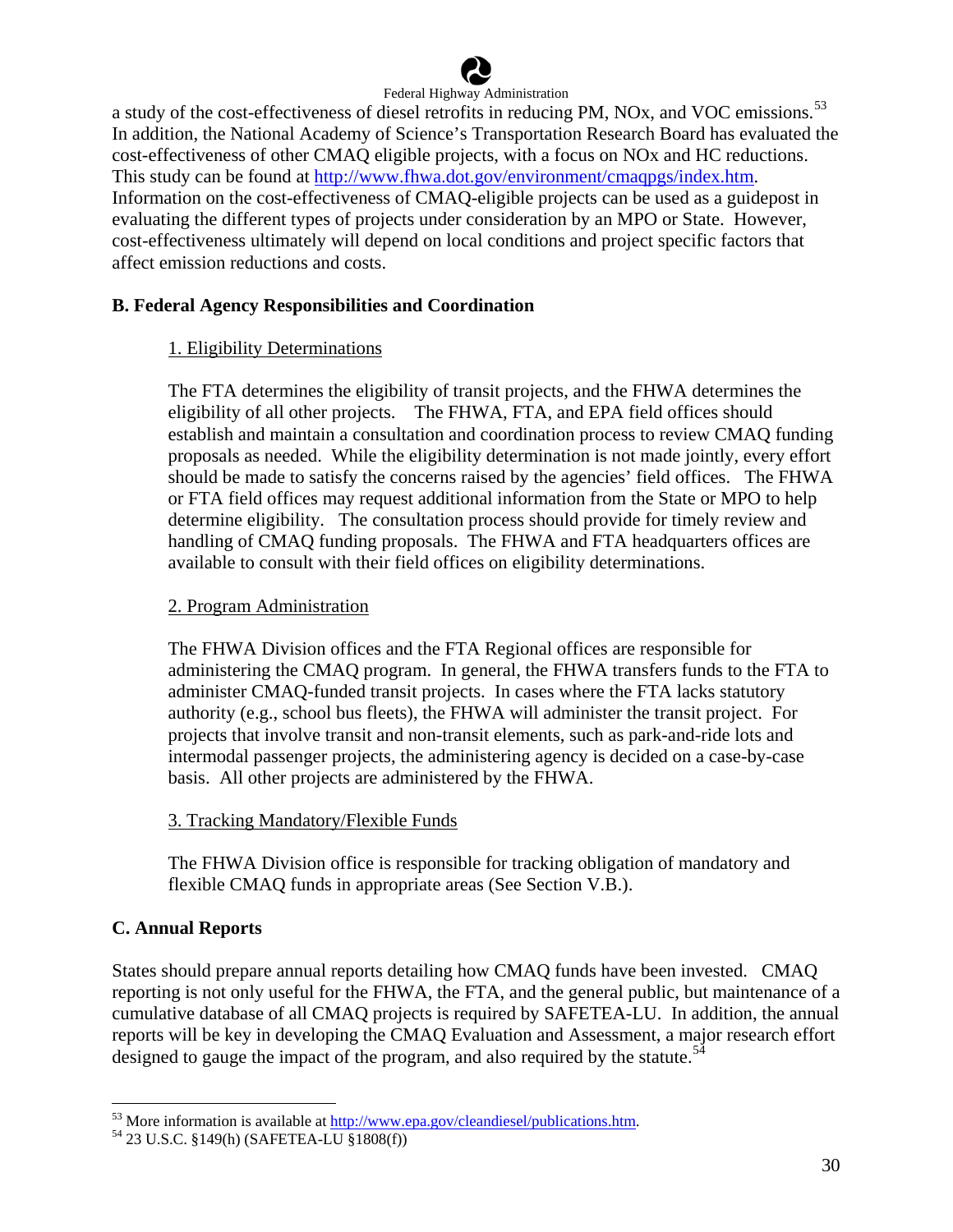Federal Highway Administration CMAQ annual reports should be submitted through the web-based CMAQ Tracking System. More information on the CMAQ system is available at: [http://www.fhwa.dot.gov/environment/cmaqpgs/usersguidemail.htm.](http://www.fhwa.dot.gov/environment/cmaqpgs/usersguidemail.htm)

The FHWA Division offices, State DOTs, and MPOs should develop a process for entering and approving the data in a timely manner. This report should be approved by the FHWA Division office by the first day of March following the end of the previous Federal fiscal year (September 30) and cover all CMAQ obligations for that fiscal year. Thus, State DOTs and MPOs should report the data early enough that the Division office has time to review and comment on the report. The report as entered into the CMAQ Tracking System should include:

- 1. A list of projects funded under CMAQ, in seven main project categories:
	- *Transit:* facilities, vehicles, and equipment, operating assistance for new transit service, etc. Include all transit projects whether administered by the FTA or the FHWA
	- *Shared Ride:* vanpool and carpool programs and parking for shared-ride services
	- *Traffic Flow Improvements:* traffic management and control services, signalization projects, ITS projects, intersection improvements, and construction or dedication of HOV lanes
	- *Demand Management:* trip reduction programs, transportation management plans, flexible work schedule programs, vehicle restriction programs
	- *Pedestrian/Bicycle:* bikeways, storage facilities, promotional activities
	- *I/M and other TCMs:* projects not covered by the above categories
	- *STP/CMAQ:* projects funded with flexible funds

For reporting purposes, obligations for all CMAQ-eligible phases (beginning with the NEPA process) should be reported for the project they support.

- 2. The amount of CMAQ funds obligated or deobligated for each project during the Federal fiscal year. Enter deobligations as a negative number. (Do not include Advance Construct funds, as these are not obligations of federal CMAQ funds. Such projects should be reported later when converted to CMAQ funds.)
- 3. Emissions benefits (and disbenefits) for each project developed from project-level analyses. Report *projected* emissions benefits expected to occur in the first year that a project is fully operational, in kilograms reduced per day. Benefits should be reported the first time a project is entered into the system, and only then to avoid double counting of benefits. (Because funds may be obligated for a project over several years, an individual CMAQ project may show up in reports for multiple years.) Additionally, address all pollutants for which the area is in nonattainment or maintenance status. Do not enter emissions benefits for deobligations or projects funded with flexible funds (STP/CMAQ).
- 4. Public-private partnerships and experimental pilot projects should be identified in the system. Transmit electronic versions of completed before-and-after studies for experimental pilot projects to the Division offices (See Section VII.D.16., Experimental Pilot Projects).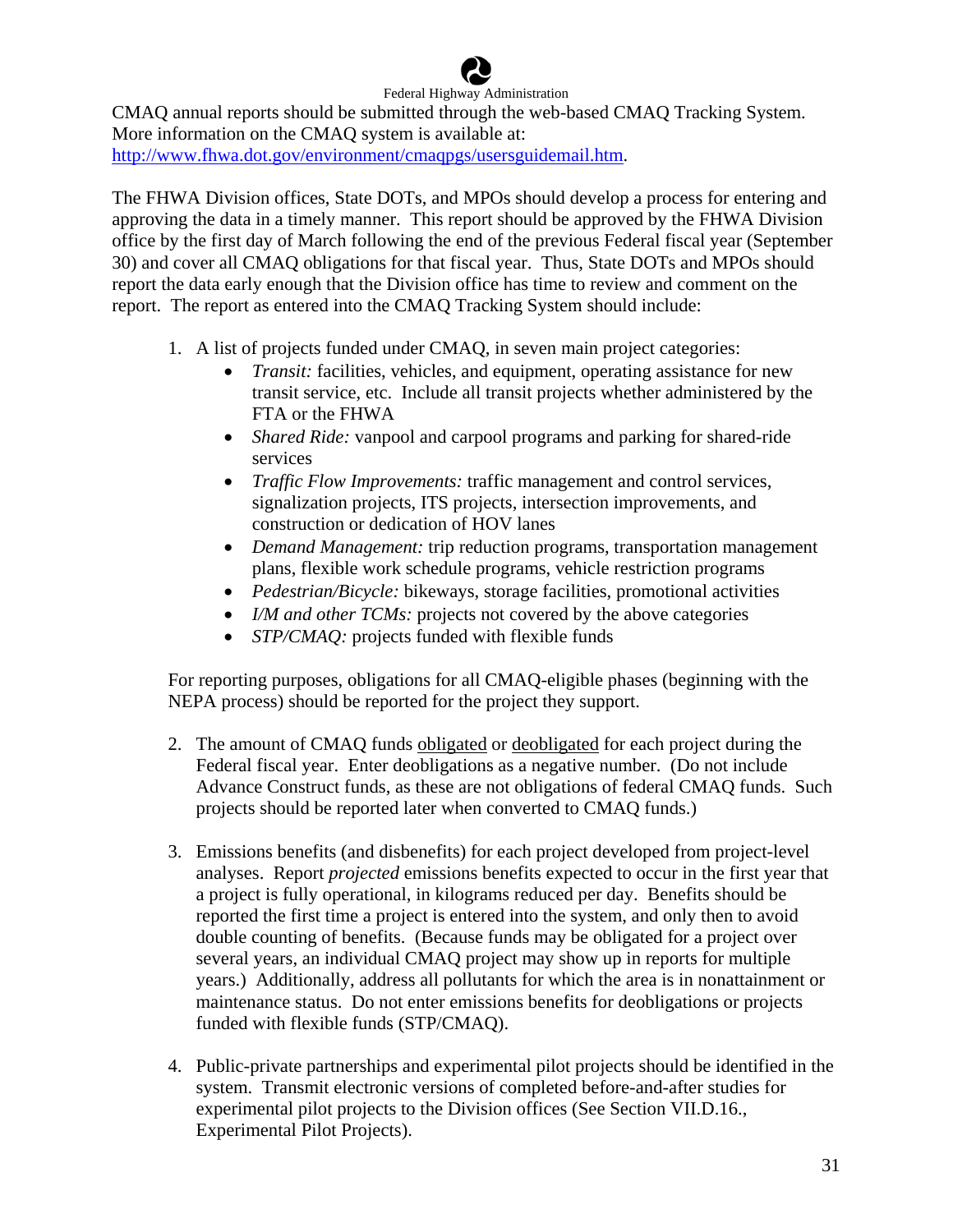

- 5. Other required information: MPO, nonattainment/maintenance area, project description.
- 6. Optional information: TIP, State and/or FMIS project numbers—highly recommended. Other optional information includes: greenhouse gas emission reductions, cost effectiveness, safety, congestion relief, and other ancillary benefits.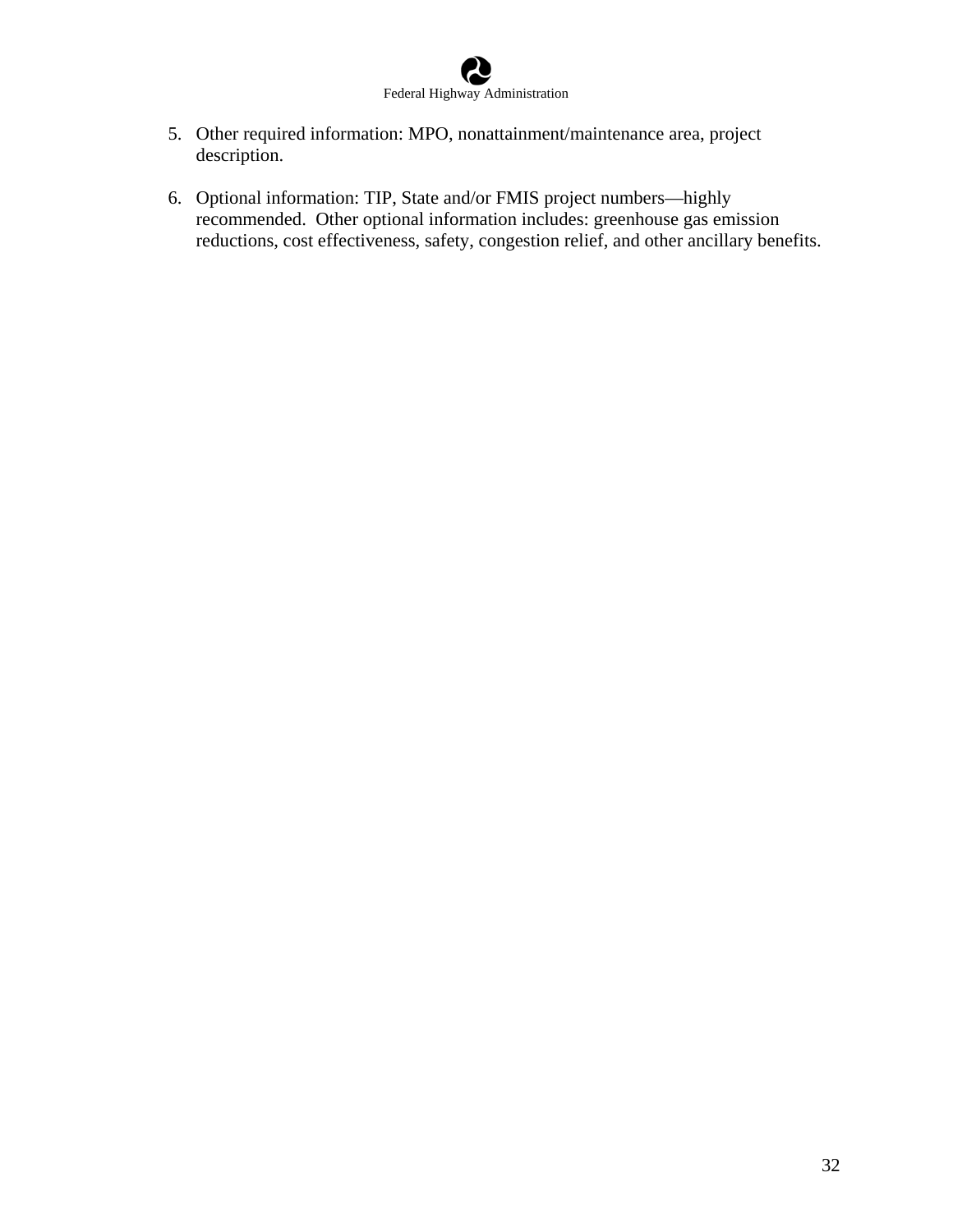# Federal Highway Administration **APPENDIX 1: 23 U.S.C. §149**  *SAFETEA-LU Changes in Underlined Italics*

§ 149. Congestion mitigation and air quality improvement program

(a) Establishment.— The Secretary shall establish and implement a congestion mitigation and air quality improvement program in accordance with this section.

(b) Eligible Projects.— Except as provided in subsection (c), a State may obligate funds apportioned to it under section 104 (b)(2) for the congestion mitigation and air quality improvement program only for a transportation project or program if the project or program is for an area in the State that is or was designated as a nonattainment area for ozone, carbon monoxide, or particulate matter under section 107(d) of the Clean Air Act (42 U.S.C. 7407 (d)) and classified pursuant to section 181(a), 186(a), 188(a), or 188(b) of the Clean Air Act (42 U.S.C. 7511 (a), 7512 (a), 7513 (a), or 7513 (b)) or is or was designated as a nonattainment area under such section 107 (d) after December 31, 1997, *or is required to prepare, and file with the Administrator of the Environmental Protection Agency, maintenance plans under the Clean Air Act (42 U.S.C. 7401 et seq.)* and—

 *(1)(A)(i) if the Secretary, after consultation with the Administrator determines, on the basis of information published by the Environmental Protection Agency pursuant to section 108(f)(1)(A) of the Clean Air Act (other than clause (xvi)) that the project or program is likely to contribute to—*

*(I) the attainment of a national ambient air quality standard; or*

 *(II) the maintenance of a national ambient air quality standard in a maintenance area; and* 

 *(ii) a high level of effectiveness in reducing air pollution, in cases of projects or programs where sufficient information is available in the database established pursuant to subsection (h) to determine the relative effectiveness of such projects or programs; or,*

 *(B) in any case in which such information is not available, if the Secretary, after such consultation, determines that the project or program is part of a program, method, or strategy described in such section 108(f)(1)(A);*

 (2) if the project or program is included in a State implementation plan that has been approved pursuant to the Clean Air Act and the project will have air quality benefits;

 (3) the Secretary, after consultation with the Administrator of the Environmental Protection Agency, determines that the project or program is likely to contribute to the attainment of a national ambient air quality standard, whether through reductions in vehicle miles traveled, fuel consumption, or through other factors;

 (4) to establish or operate a traffic monitoring, management, and control facility or program if the Secretary, after consultation with the Administrator of the Environmental Protection Agency, determines that the facility or program, *including advanced truck stop electrification systems,* is likely to contribute to the attainment of a national ambient air quality standard; (*removed "or"*)

 (5) if the program or project improves traffic flow, including projects to improve signalization, construct high occupancy vehicle lanes, improve intersections, *improve transportation systems management and operations that mitigate congestion and improve air quality,* and implement intelligent transportation system strategies and such other projects that are eligible for assistance under this section on the day before the date of enactment of this paragraph;

 *(6) if the project or program involves the purchase of integrated, interoperable emergency communications equipment; or*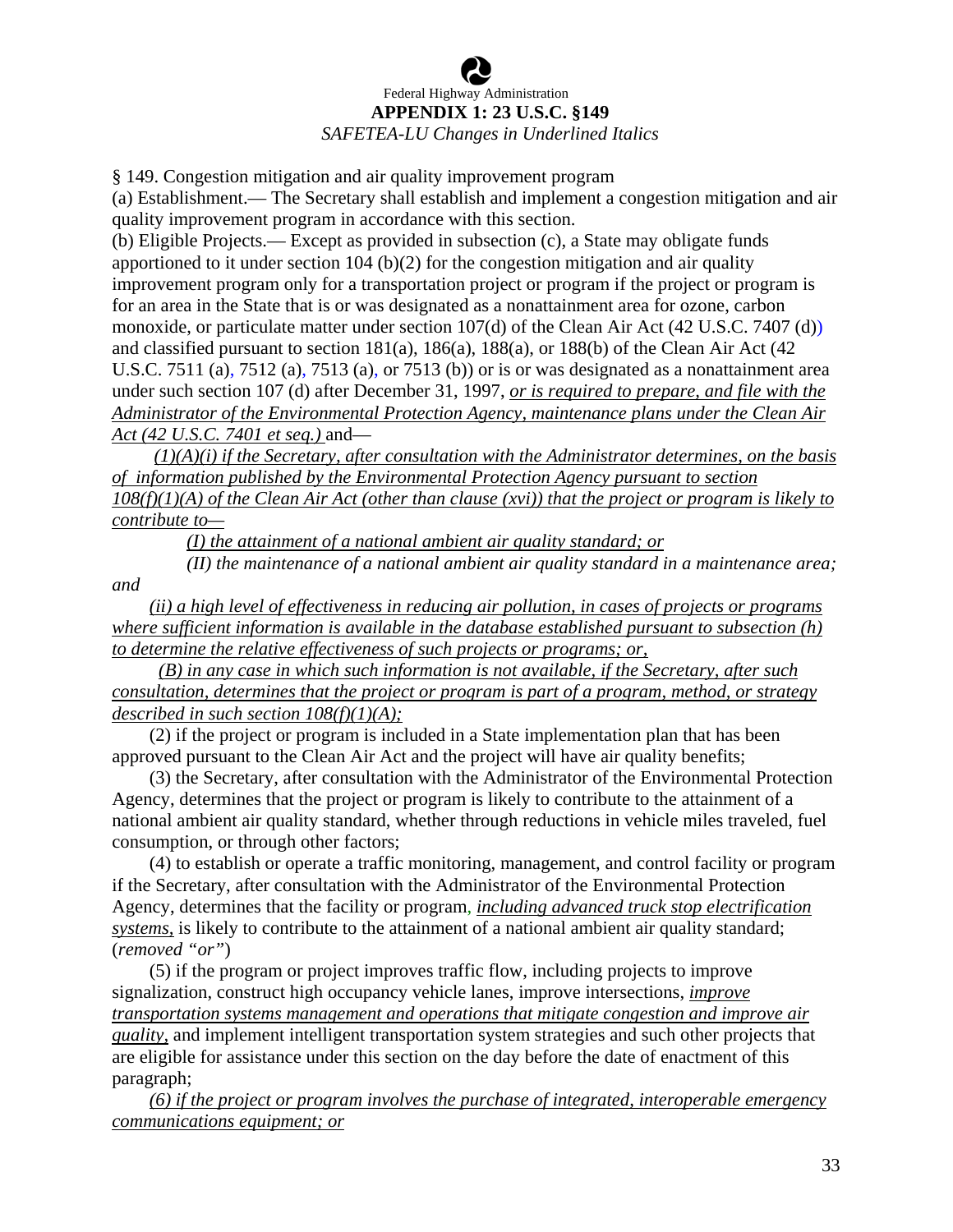*(7) if the project or program is for—*

*(A) the purchase of diesel retrofits that are—*

*(i) for motor vehicles (as defined in section 216 of the Clean Air Act (42 U.S.C. 7550));* 

*or*

 *(ii) published in the list under subsection (f)(2) for non-road vehicles and non-road engines (as defined in section 216 of the Clean Air Act (42 U.S.C. 7550)) that are used in construction projects that are—*

 *(I) located in nonattainment or maintenance areas for ozone, PM10, or PM2.5 (as defined under the Clean Air Act (42 U.S.C. 7401 et seq.)); and*

*(II) funded, in whole or in part, under this title; or*

 *(B) the conduct of outreach activities that are designed to provide information and technical assistance to the owners and operators of diesel equipment and vehicles regarding the purchase and installation of diesel retrofits.*

No funds may be provided under this section for a project which will result in the construction of new capacity available to single occupant vehicles unless the project consists of a high occupancy vehicle facility available to single occupant vehicles only at other than peak travel times. In areas of a State which are nonattainment for ozone or carbon monoxide, or both, and for PM–10 resulting from transportation activities, the State may obligate such funds for any project or program under paragraph (1) or (2) without regard to any limitation of the Department of Transportation relating to the type of ambient air quality standard such project or program addresses.

(c) States Receiving Minimum Apportionment.**—** 

 (1) States without a nonattainment area.**—** If a State does not have, and never has had, a nonattainment area designated under the Clean Air Act (42 U.S.C. 7401 et seq.), the State may use funds apportioned to the State under section 104 (b)(2) *for any project in the State that—*

 *(A) would otherwise be eligible under this section as if the project were carried out in a nonattainment or maintenance area; or*

*(B) is eligible under the surface transportation program under section 133.*

 (2) States with a nonattainment area.— If a State has a nonattainment area or maintenance area and receives funds under section  $104$  (b)(2)(D) above the amount of funds that the State would have received based on its nonattainment and maintenance area population under subparagraphs (B) and (C) of section 104 (b)(2), the State may use that portion of the funds not based on its nonattainment and maintenance area population under subparagraphs (B) and (C) of section 104 (b)(2) *for any project in the State that—*

 *(A) would otherwise be eligible under this section as if the project were carried out in a nonattainment or maintenance area; or*

*(B) is eligible under the surface transportation program under section 133.*

(d) Applicability of Planning Requirements.— Programming and expenditure of funds for projects under this section shall be consistent with the requirements of sections 134 and 135 of this title.

(e) Partnerships With Nongovernmental Entities.—

 (1) In general.— Notwithstanding any other provision of this title and in accordance with this subsection, a metropolitan planning organization, State transportation department, or other project sponsor may enter into an agreement with any public, private, or nonprofit entity to cooperatively implement any project carried out under this section.

 (2) Forms of participation by entities.— Participation by an entity under paragraph (1) may consist of—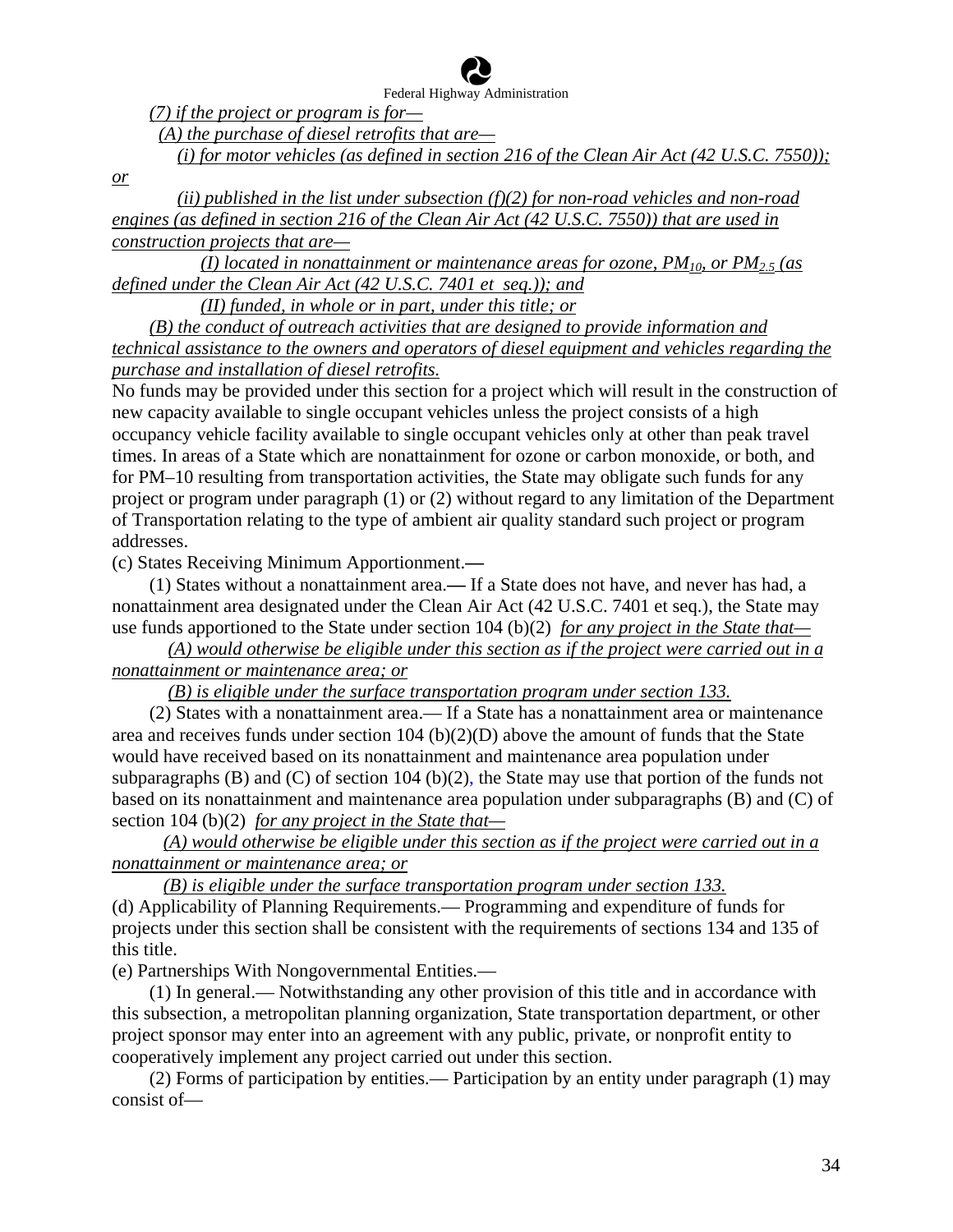

(A) ownership or operation of any land, facility, vehicle, or other physical asset associated with the project;

(B) cost sharing of any project expense;

(C) carrying out of administration, construction management, project management, project operation, or any other management or operational duty associated with the project; and (D) any other form of participation approved by the Secretary.

 (3) Allocation to entities.— A State may allocate funds apportioned under section 104  $(b)(2)$  to an entity described in paragraph  $(1)$ .

 (4) Alternative fuel projects.— In the case of a project that will provide for the use of alternative fuels by privately owned vehicles or vehicle fleets, activities eligible for funding under this subsection—

(A) may include the costs of vehicle refueling infrastructure, including infrastructure that would support the development, production, and use of emerging technologies that reduce emissions of air pollutants from motor vehicles, and other capital investments associated with the project;

(B) shall include only the incremental cost of an alternative fueled vehicle, as compared to a conventionally fueled vehicle, that would otherwise be borne by a private party; and

(C) shall apply other governmental financial purchase contributions in the calculation of net incremental cost.

 (5) Prohibition on federal participation with respect to required activities.— A Federal participation payment under this subsection may not be made to an entity to fund an obligation imposed under the Clean Air Act (42 U.S.C. 7401 et seq.) or any other Federal law. *(f) Cost-Effective Emission Reduction Guidance.—*

*(1) Definitions.—In this subsection, the following definitions apply:*

 *(A) Administrator.—The term `Administrator' means the Administrator of the Environmental Protection Agency.*

 *(B) Diesel retrofit.—The term `diesel retrofit' means a replacement, repowering, rebuilding, after treatment, or other technology, as determined by the Administrator.*

*(2) Emission reduction guidance.—The Administrator, in consultation with the* 

*Secretary, shall publish a list of diesel retrofit technologies and supporting technical information for—*

 *(A) diesel emission reduction technologies certified or verified by the Administrator, the California Air Resources Board, or any other entity recognized by the Administrator for the same purpose;*

 *(B) diesel emission reduction technologies identified by the Administrator as having an application and approvable test plan for verification by the Administrator or the California Air Resources Board that is submitted not later that 18 months of the date of enactment of this subsection;*

 *(C) available information regarding the emission reduction effectiveness and cost effectiveness of technologies identified in this paragraph, taking into consideration air quality and health effects.*

*(3) Priority.—*

 *(A) In general.—States and metropolitan planning organizations shall give priority in distributing funds received for congestion mitigation and air quality projects and programs from apportionments derived from application of sections 104(b)(2)(B) and 104(b)(2)(C) to—*

 *(i) diesel retrofits, particularly where necessary to facilitate contract compliance, and other cost-effective emission reduction activities, taking into consideration air quality and health effects; and*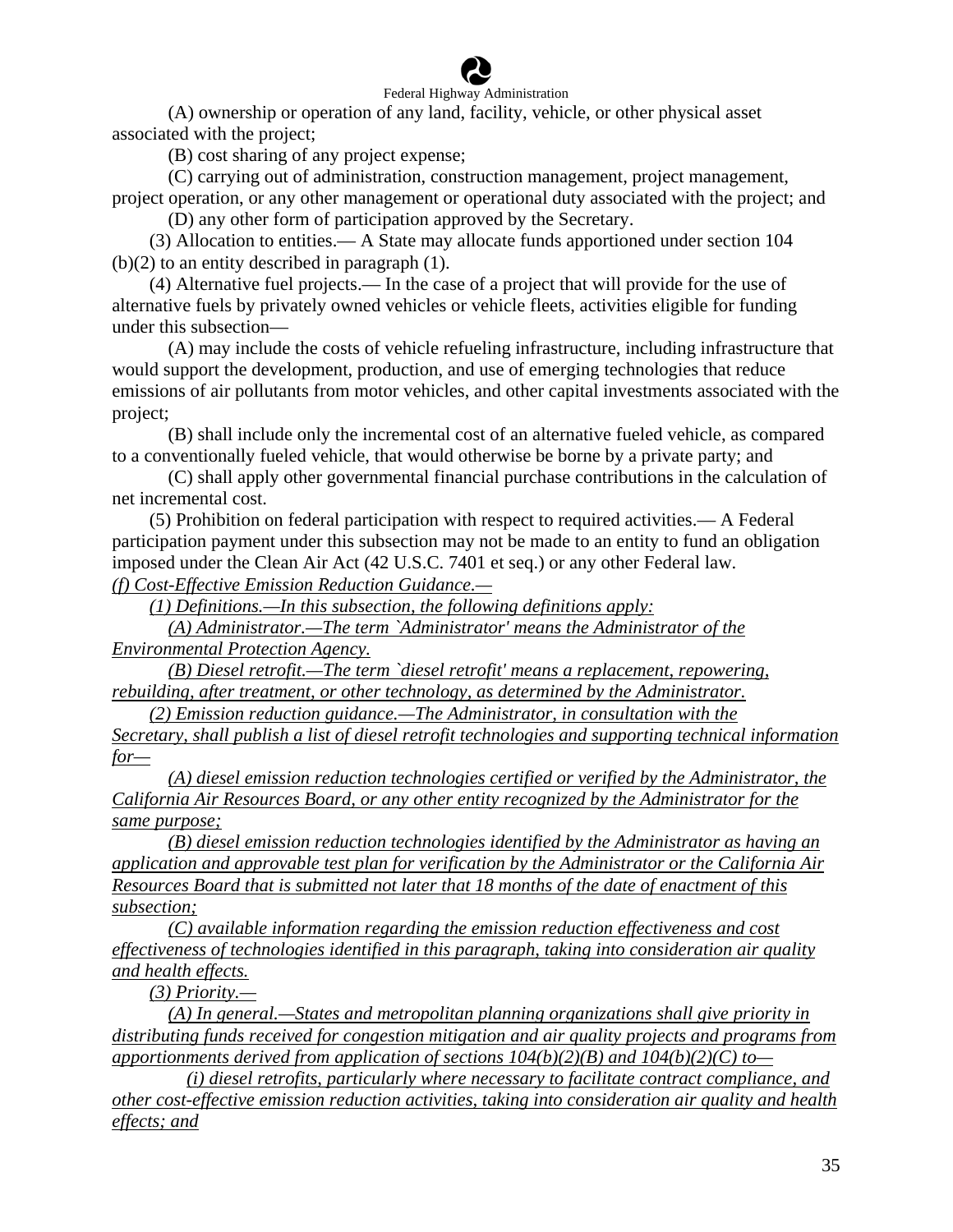

 *(ii) cost-effective congestion mitigation activities that provide air quality benefits. (B) Savings.—This paragraph is not intended to disturb the existing authorities and roles of governmental agencies in making final project selections.*

 *(4) No effect on authority or restrictions.—Nothing in this subsection modifies or otherwise affects any authority or restriction established under the Clean Air Act (42 U.S.C. 7401 et seq.) or any other law (other than provisions of this title relating to congestion mitigation and air quality).*

*(g) Interagency Consultation.—The Secretary shall encourage States and metropolitan planning organizations to consult with State and local air quality agencies in nonattainment and maintenance areas on the estimated emission reductions from proposed congestion mitigation and air quality improvement programs and projects. (h) Evaluation and Assessment of Projects.—*

 *(1) In general.—The Secretary, in consultation with the Administrator of the Environmental Protection Agency, shall evaluate and assess a representative sample of projects funded under the congestion mitigation and air quality program to—*

 *(A) determine the direct and indirect impact of the projects on air quality and congestion levels; and*

*(B) ensure the effective implementation of the program.*

 *(2) Database.—Using appropriate assessments of projects funded under the congestion mitigation and air quality program and results from other research, the Secretary shall maintain and disseminate a cumulative database describing the impacts of the projects.*

 *(3) Consideration.—The Secretary, in consultation with the Administrator, shall consider the recommendations and findings of the report submitted to Congress under section 1110(e) of the Transportation Equity Act for the 21st Century (112 Stat. 144), including recommendations and findings that would improve the operation and evaluation of the congestion mitigation and air quality improvement program.*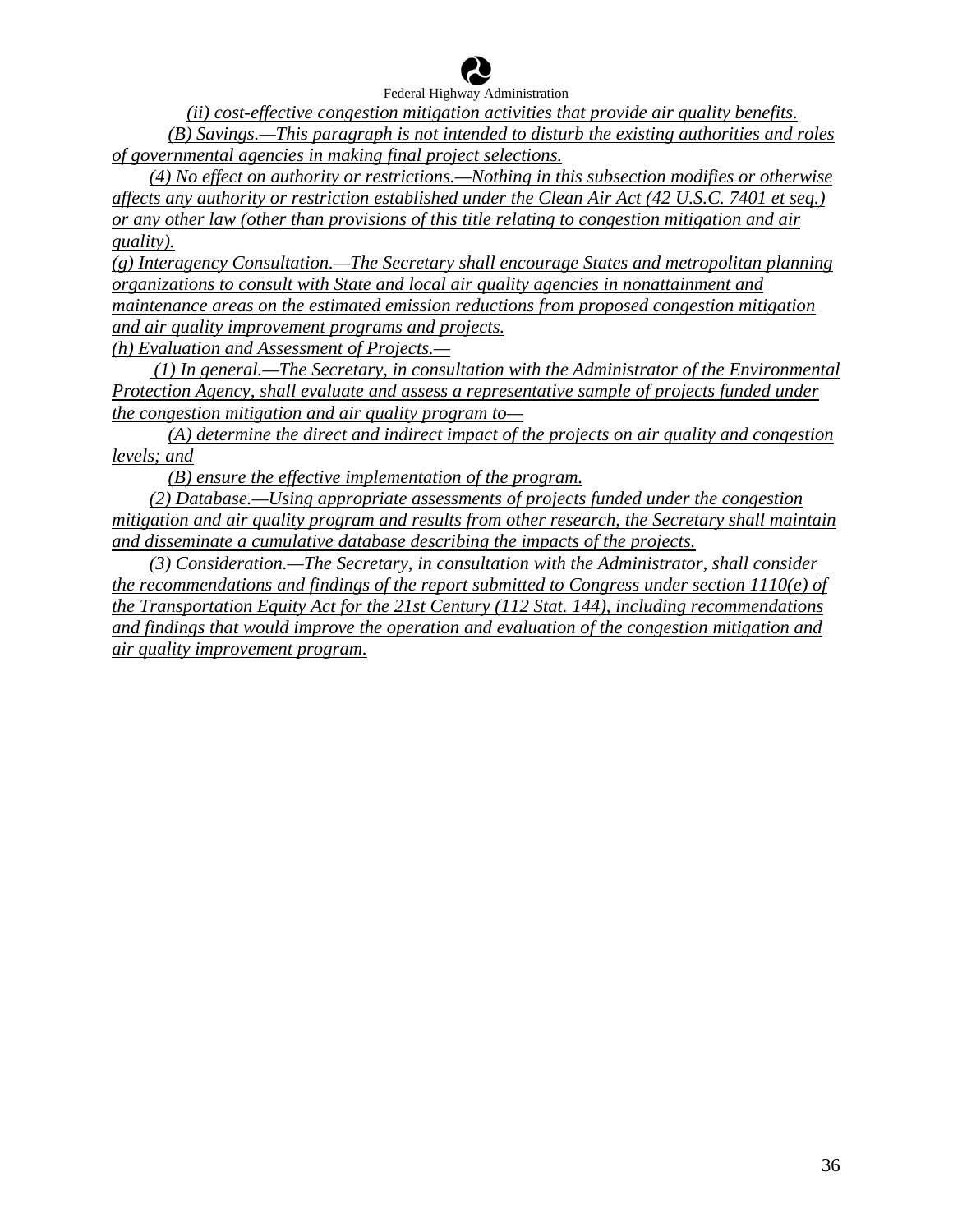

#### **SAFETEA-LU Section 1808: Additional Provisions**

The following provisions were included in the SAFETEA-LU Section 1808. These provisions do not amend 23 U.S.C. and therefore sunset when the SAFETEA-LU expires. To avoid confusion, they are presented here separate from the rest of the statutory text.

 *(g) Flexibility in the State of Montana.—The State of Montana may use funds apportioned under section 104(b)(2) of title 23, United States Code, for the operation of public transit activities that serve a nonattainment or maintenance area.*

 *(h) Availability of Funds for State of Michigan.—The State of Michigan may use funds apportioned under section 104(b)(2) of such title for the operation and maintenance of intelligent transportation system strategies that serve a nonattainment or maintenance area.*

 *(i) Availability of Funds for the State of Maine.—The State of Maine may use funds apportioned under section 104(b)(2) of such title to support, through September 30, 2009, the operation of passenger rail service between Boston, Massachusetts, and Portland, Maine.*

 *(j) Availability of Funds for Oregon.—The State of Oregon may use funds apportioned on or before September 30, 2009, under section 104(b)(2) of such title to support the operation of additional passenger rail service between Eugene and Portland.*

 *(k) Availability of Funds for Certain Other States.—The States of Missouri, Iowa, Minnesota, Wisconsin, Illinois, Indiana, and Ohio may use funds apportioned under section 104(b)(2) of such title to purchase alternative fuel (as defined in section 301 of the Energy Policy Act of 1992 (42 U.S.C. 13211)) or biodiesel.*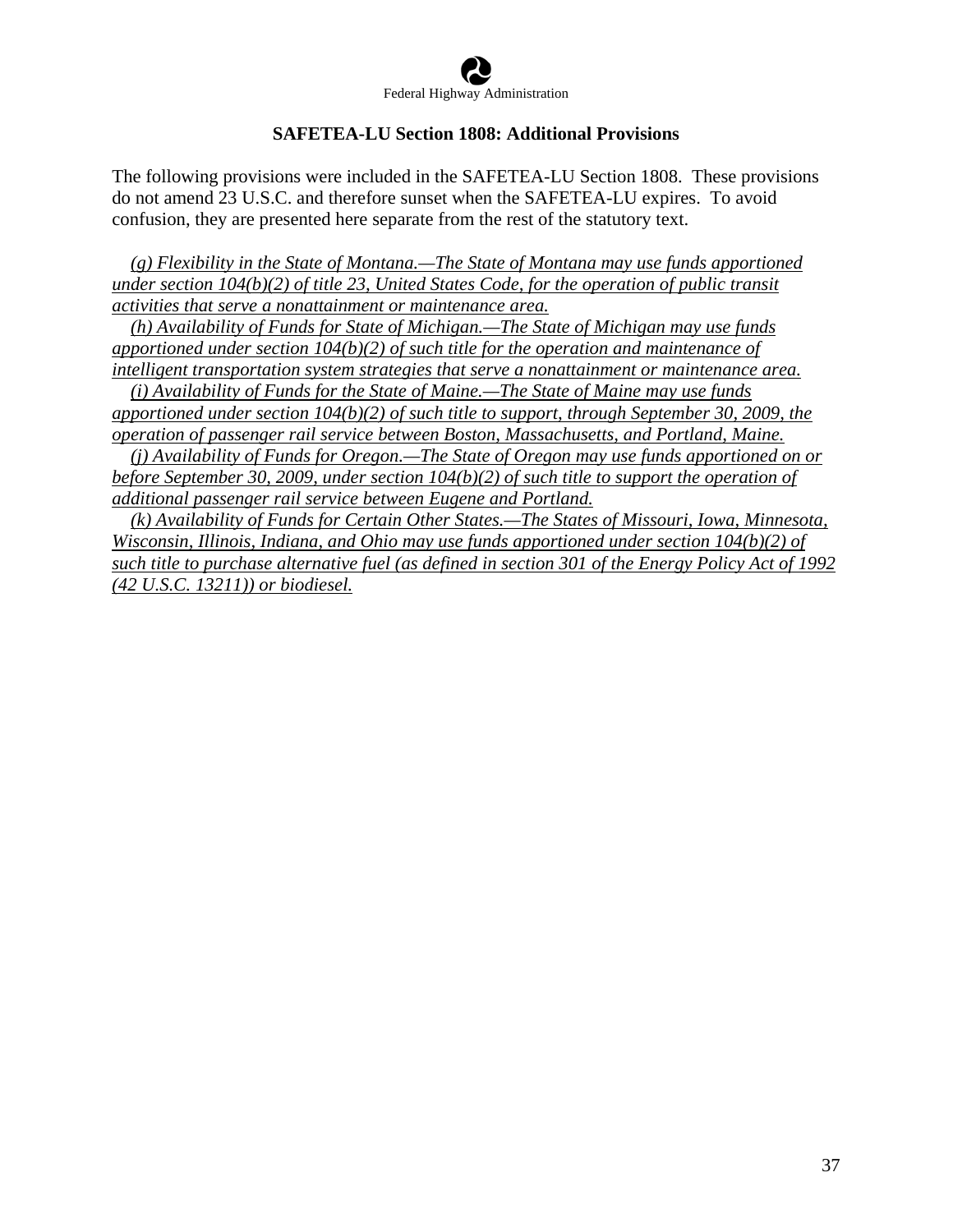# Federal Highway Administration **APPENDIX 2: 23 U.S.C. §104(b)(2) APPORTIONMENT**

(2) Congestion mitigation and air quality improvement program.—

 (A) In general.—For the congestion mitigation and air quality improvement program, in the ratio that—

 (i) the total of all weighted nonattainment and maintenance area populations in each State; bears to

 (ii) the total of all weighted nonattainment and maintenance area populations in all States.

 (B) Calculation of weighted nonattainment and maintenance area population.—Subject to subparagraph (C), for the purpose of subparagraph (A), the weighted nonattainment and maintenance area population shall be calculated by multiplying the population of each area in a State that was a nonattainment area or maintenance area as described in section 149(b) for ozone or carbon monoxide by a factor of—

*(i) 1.0 if, at the time of apportionment, the area is a maintenance area;*

 (ii) 1.0 if, at the time of the apportionment, the area is classified as a marginal ozone nonattainment area under subpart 2 of part D of title I of the Clean Air Act (42 U.S.C. 7511 et seq.);

 (iii) 1.1 if, at the time of the apportionment, the area is classified as a moderate ozone nonattainment area under such subpart;

 (iv) 1.2 if, at the time of the apportionment, the area is classified as a serious ozone nonattainment area under such subpart;

 (v) 1.3 if, at the time of the apportionment, the area is classified as a severe ozone nonattainment area under such subpart;

 (vi) 1.4 if, at the time of the apportionment, the area is classified as an extreme ozone nonattainment area under such subpart*;*

 (vii) 1.0 if, at the time of the apportionment, the area is not a nonattainment or maintenance area as described in section 149(b) for ozone, but is classified under subpart 3 of part D of title I of such Act (42 U.S.C. 7512 et seq.) as a nonattainment area described in section 149(b) for carbon monoxide*; or*

 *(viii) 1.0 if, at the time of apportionment, an area is designated as nonattainment for ozone under subpart 1 of part D of title I of such Act (42 U.S.C. 7512 et seq.).*

 *(C) Additional Adjustment for Carbon Monoxide Areas.—If, in addition to being designated as a nonattainment or maintenance are for ozone as described in section 149(b), any county within the area was also classified under subpart 3 of part D of title I of the Clean Air Act (42 U.S.C. 7512 et seq.) as a nonattainment or maintenance area described in section 149(b) for carbon monoxide, the weighted nonattainment or maintenance area population of the county, as determined under clauses (i) through (vi) or clause (viii) of subparagraph (B), shall be further multiplied by a factor of 1.2.*

 (D) Minimum apportionment.—Notwithstanding any other provision of this paragraph, each State shall receive a minimum of 1/2 of 1 percent of the funds apportioned under this paragraph.

 (E) Determinations of population.—In determining population figures for the purposes of this paragraph, the Secretary shall use the latest available annual estimates prepared by the Secretary of Commerce.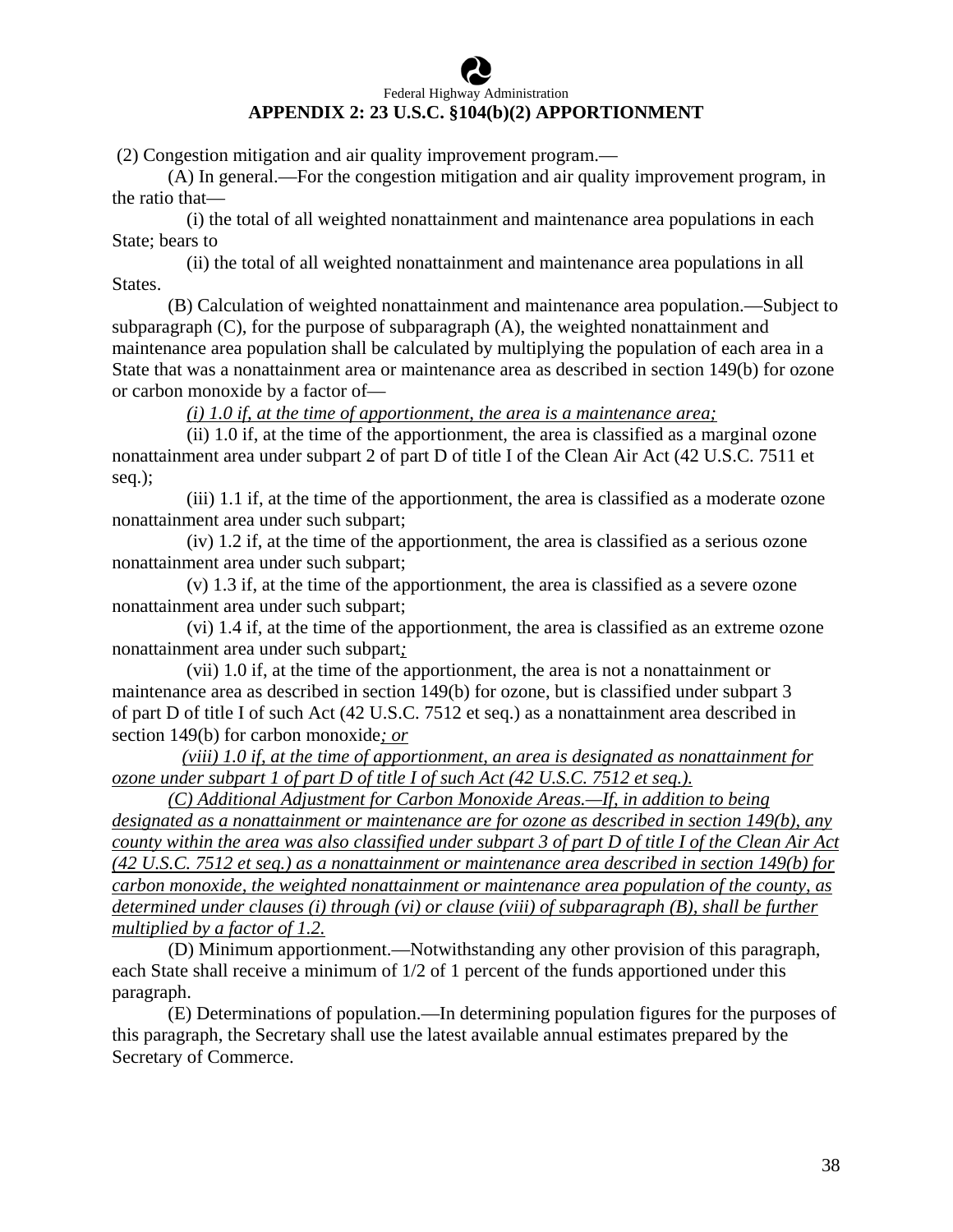# **APPENDIX 3: CONSIDERATIONS FOR DIESEL RETROFIT PROJECTS**

The term diesel retrofit includes any technology or system that achieves emission reductions beyond that required by the EPA regulations at the time of engine certification. Assuming all other criteria are met, eligible diesel retrofit projects include the replacement of high-emitting vehicles/equipment with cleaner vehicles/equipment (including hybrid or alternative fuel models), repowering or engine replacement, rebuilding the engine to a cleaner standard, the purchase and installation of advanced emissions control technologies (such as particulate matter traps or oxidation catalysts) or the use of a cleaner fuel to support eligible nonroad devices. The legislation defines retrofit projects as applicable to both on-road motor vehicles and nonroad construction equipment. Retrofit strategies include:

#### Emissions Control Technologies

The EPA and the California Air Resources Board (CARB) have retrofit technology verification programs that evaluate the performance of advanced emissions control technologies and engine rebuild kits. CMAQ-funded diesel retrofit projects must use retrofit technologies that are verified under the EPA's Voluntary Diesel Retrofit Program or CARB.<sup>[55](#page-39-0)</sup> A list of EPA-verified technologies is available at <http://www.epa.gov/otaq/retrofit/retroverifiedlist.htm>. CARB's verification program can be found at <http://www.arb.ca.gov/diesel/verdev/home/home.htm>. In addition, for more detailed information on the cost-effectiveness of various diesel retrofit technologies, the EPA's study, "[The Cost-Effectiveness of Heavy-Duty Diesel Retrofits and](http://www.epa.gov/otaq/stateresources/policy/general/420b07006.pdf)  [Other Mobile Source Emission Reduction Projects and Programs](http://www.epa.gov/otaq/stateresources/policy/general/420b07006.pdf)" can be found at: <http://www.epa.gov/cleandiesel/publications.htm>

#### Refueling

Refueling is eligible when combined with an overall diesel retrofit project for which the cleaner fuel is required. For example, ultra-low sulfur diesel (ULSD) may be purchased as part of a project to install diesel particulate filters on highway construction equipment only because these devices require ULSD to function properly.

Fuel-related technologies identified in EPA's list of retrofit strategies are eligible only until standards for such clean fuel are effective. For example, ULSD is eligible for CMAQ only until the standard is effective. For on-road use, ULSD is mandated for use in October 2006. According to EPA's regulatory development calendar, low sulfur diesel (500 ppm of sulfur) will be required for nonroad use in 2007, while ULSD (15 ppm of sulfur) will be required for nonroad use in 2010.

# Vehicle/Equipment Replacement Projects

Replacement projects occur when older vehicles/equipment are replaced with cleaner vehicles/equipment before they would have been removed through normal fleet turnover or attrition. The vehicle or equipment being replaced should be scrapped or the engine remanufactured to a cleaner standard. For areas that want to take credit in the SIP and transportation conformity processes for these projects, see the EPA's retrofit guidance at: [http://www.epa.gov/otaq/stateresources/transconf/policy.htm#retrofit.](http://www.epa.gov/otaq/stateresources/transconf/policy.htm#retrofit)

<span id="page-39-0"></span><sup>&</sup>lt;u>.</u> 55 23 U.S.C. §149(b)(7) (SAFETEA-LU §1808(b))